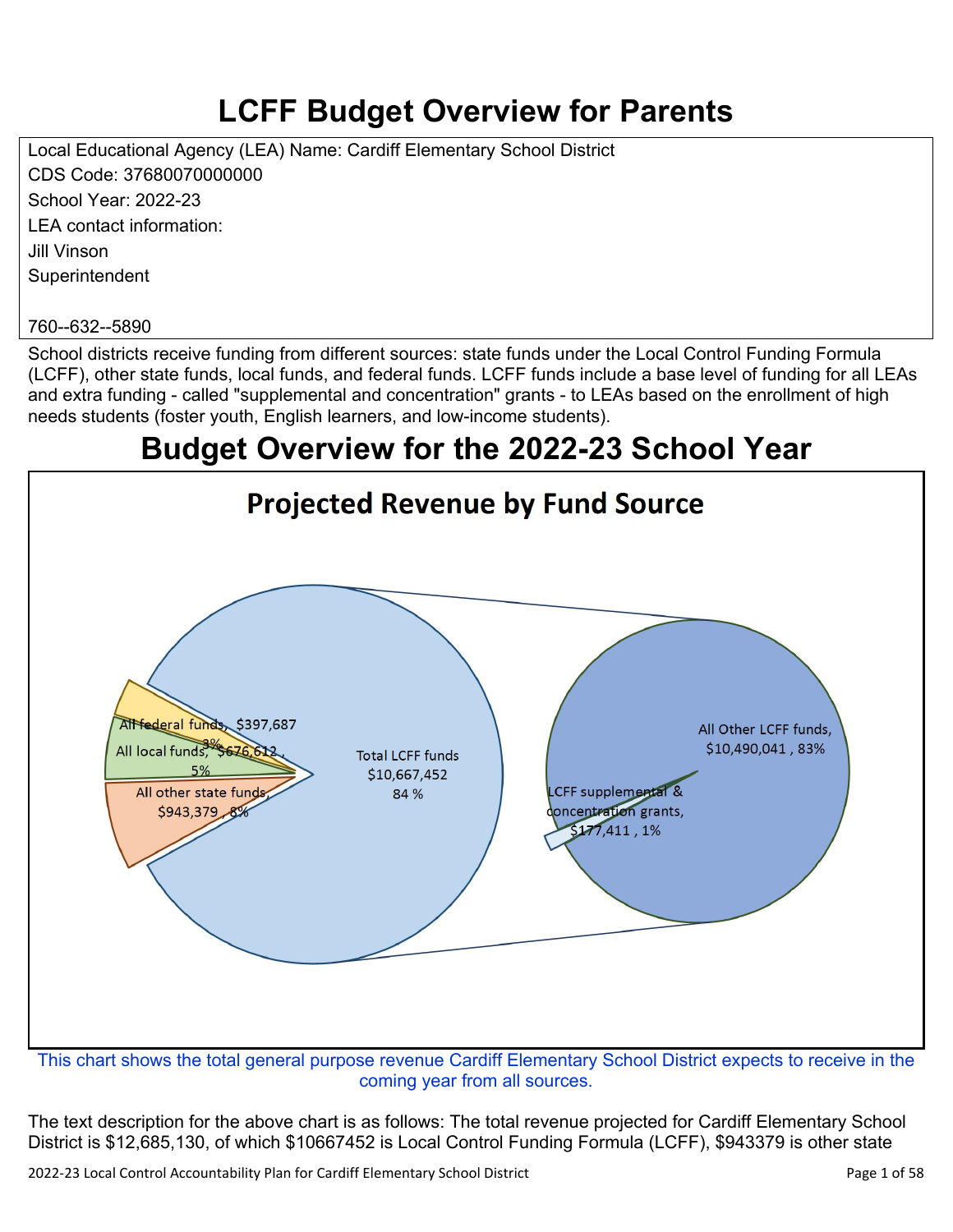funds, \$676612 is local funds, and \$397687 is federal funds. Of the \$10667452 in LCFF Funds, \$177411 is generated based on the enrollment of high needs students (foster youth, English learner, and low-income students).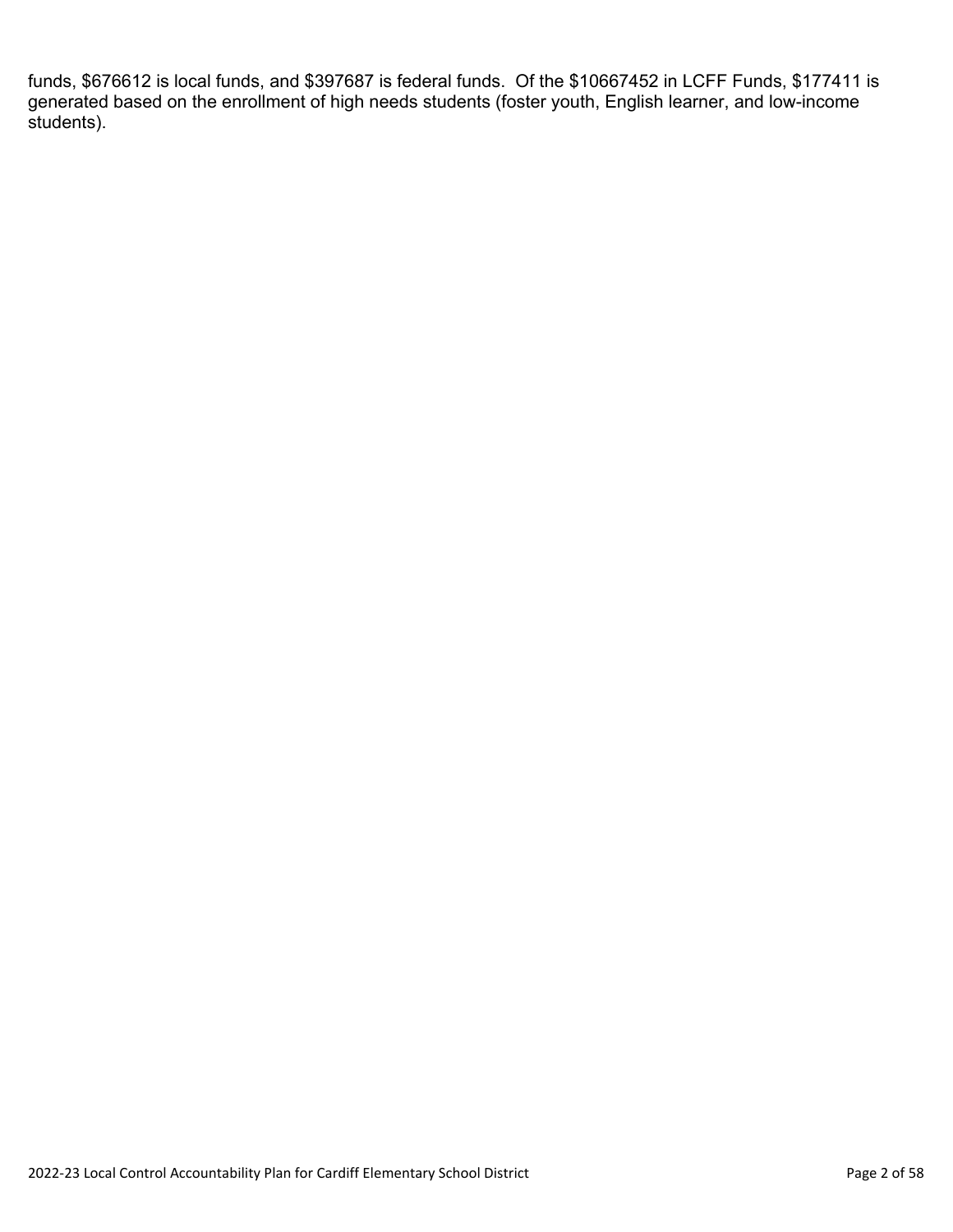# **LCFF Budget Overview for Parents**

The LCFF gives school districts more flexibility in deciding how to use state funds. In exchange, school districts must work with parents, educators, students, and the community to develop a Local Control and Accountability Plan (LCAP) that shows how they will use these funds to serve students.



This chart provides a quick summary of how much Cardiff Elementary School District plans to spend for 2022-23. It shows how much of the total is tied to planned actions and services in the LCAP.

The text description of the above chart is as follows: Cardiff Elementary School District plans to spend \$12375455 for the 2022-23 school year. Of that amount, \$1492019 is tied to actions/services in the LCAP and \$10,883,436 is not included in the LCAP. The budgeted expenditures that are not included in the LCAP will be used for the following:

Special Education Expenses, Maintenance and Operation Expenses, Administrative and Personnel Costs

## **Increased or Improved Services for High Needs Students in the LCAP for the 2022-23 School Year**

In 2022-23, Cardiff Elementary School District is projecting it will receive \$177411 based on the enrollment of foster youth, English learner, and low-income students. Cardiff Elementary School District must describe how it intends to increase or improve services for high needs students in the LCAP. Cardiff Elementary School District plans to spend \$558365 towards meeting this requirement, as described in the LCAP.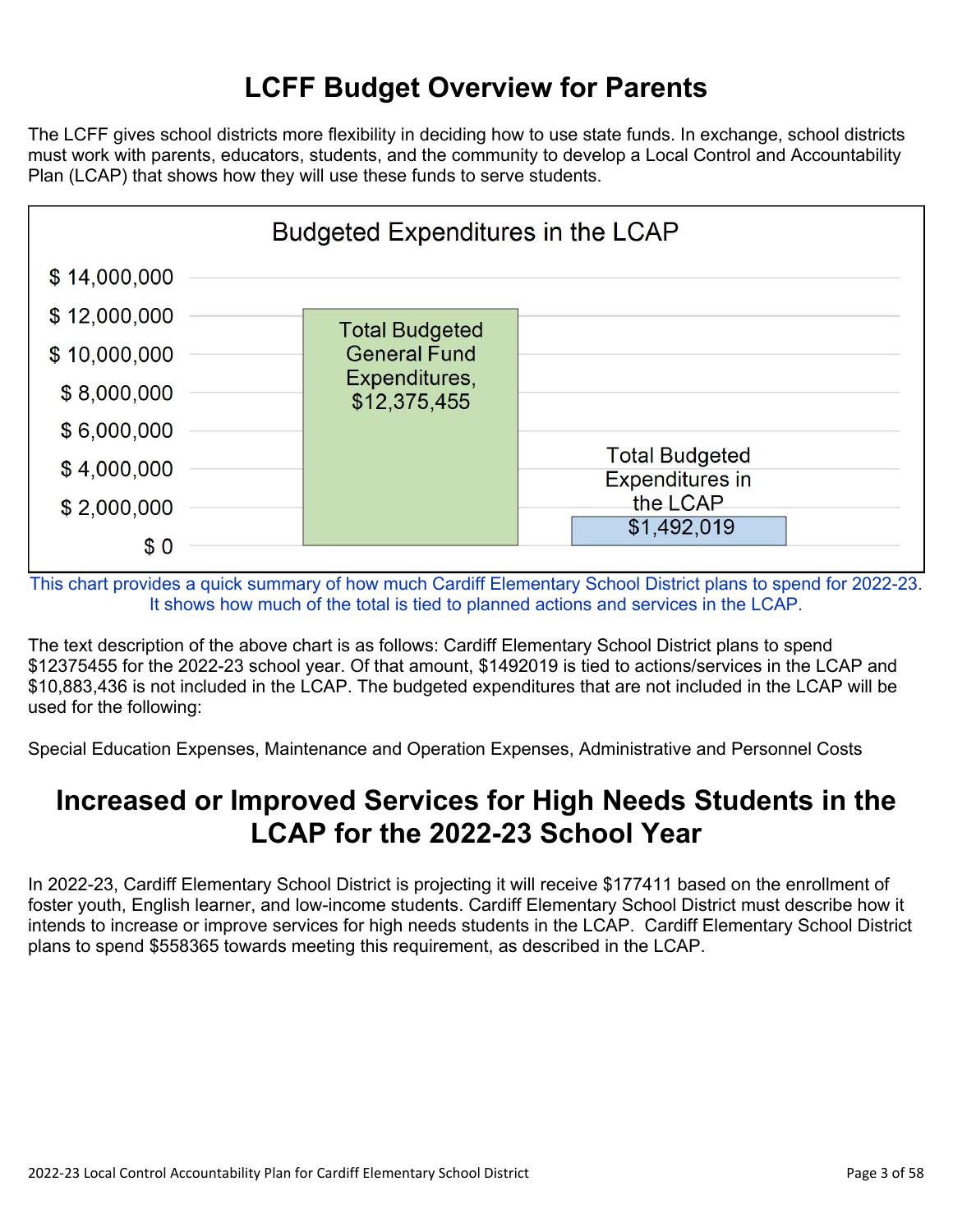# **LCFF Budget Overview for Parents**

# **Update on Increased or Improved Services for High Needs Students in 2021-22**



This chart compares what Cardiff Elementary School District budgeted last year in the LCAP for actions and services that contribute to increasing or improving services for high needs students with what Cardiff Elementary School District estimates it has spent on actions and services that contribute to increasing or improving services for high needs students in the current year.

The text description of the above chart is as follows: In 2021-22, Cardiff Elementary School District's LCAP budgeted \$550312 for planned actions to increase or improve services for high needs students. Cardiff Elementary School District actually spent \$1234960 for actions to increase or improve services for high needs students in 2021-22.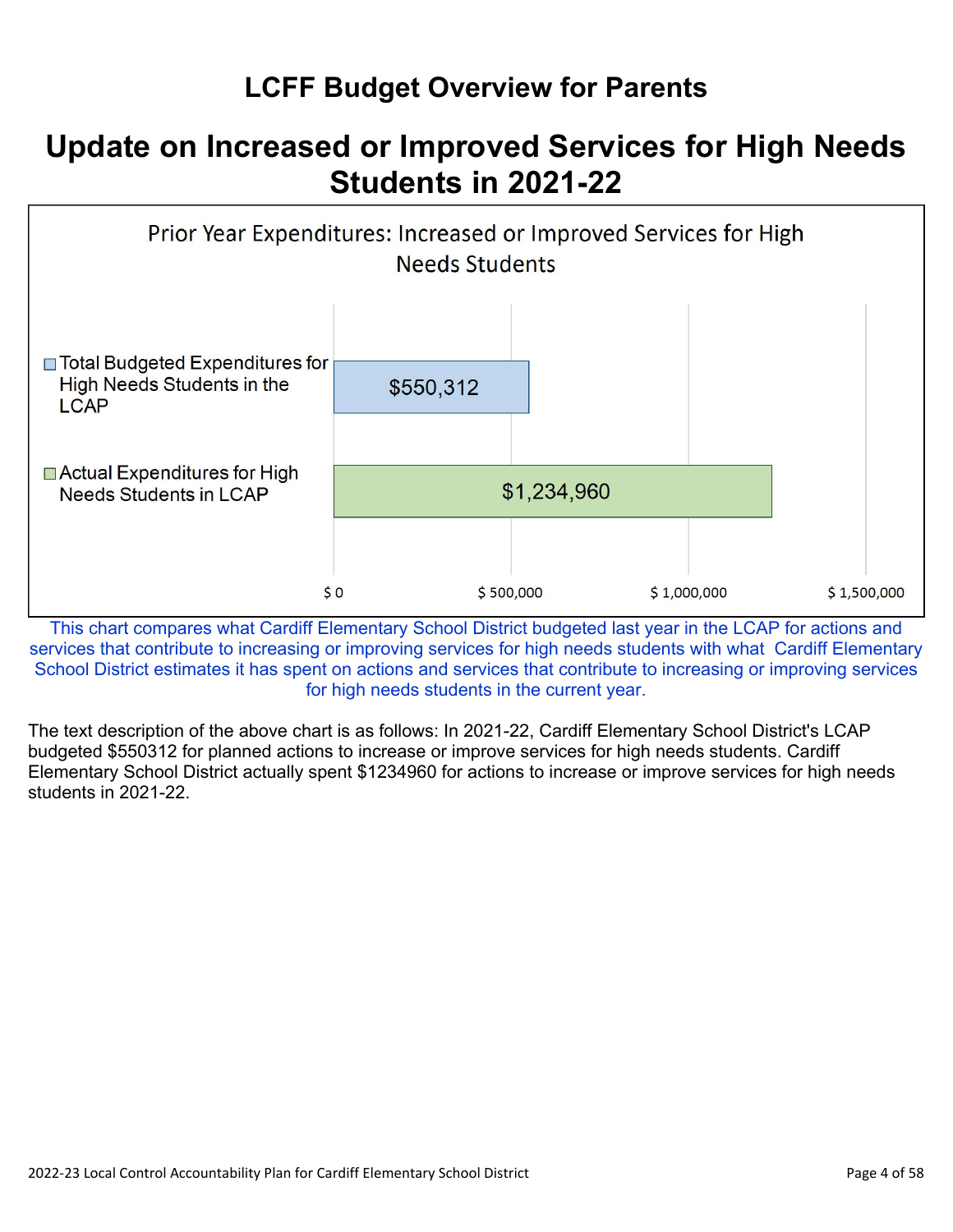# **Supplement to the Annual Update to the 2021–22 Local Control and Accountability Plan**

| Local Educational Agency (LEA) Name       | <b>Contact Name and Title</b> | <b>Email and Phone</b>     |
|-------------------------------------------|-------------------------------|----------------------------|
| <b>Cardiff Elementary School District</b> | Jill Vinson                   | jvinson@cardiffschools.com |
|                                           | Superintendent                | $(760)$ 632-5892           |

California's 2021–22 Budget Act, the federal American Rescue Plan Act of 2021, and other state and federal relief acts have provided local educational agencies (LEAs) with a significant increase in funding to support students, teachers, staff, and their communities in recovering from the COVID-19 pandemic and to address the impacts of distance learning on students. The following is a one-time mid-year report to the local governing board or body and educational partners related to engagement on, and implementation of, these Acts.

A description of how and when the LEA engaged, or plans to engage, its educational partners on the use of funds provided through the Budget Act of 2021 that were not included in the 2020–21 Local Control and Accountability Plan (LCAP).

The Cardiff School District engages its educational partners throughout the 2021-22 school year in a variety of ways to obtain input on a variety of district programs and services provided to our students. Due to limited LCFF resources, not all of these expressed needs can be addressed in the LCAP, however this feedback has been considered in the use of additional funds received.

In addition, the LEA has engaged Educational Partners during the 2021-22 school year as follows:

- A public meeting was held on 11/09/2021 regarding the Educator Effectiveness Block Grant.
- A public meeting is planned for 06/02/2022 regarding the Expanded Learning Opportunities Program.

Feedback is planned to be collected and input responded to during the following regularly scheduled 2021-22 meetings with staff and parent groups:

- School Site Council
- The local SELPA (NCCSE)
- District English Language Advisory Committee
- District Parent Advisory (SEA)/Community
- Student Council
- Certificated Staff
- Classified Staff
- Administrative Leadership, including Principals and Superintendent
- Board of Trustees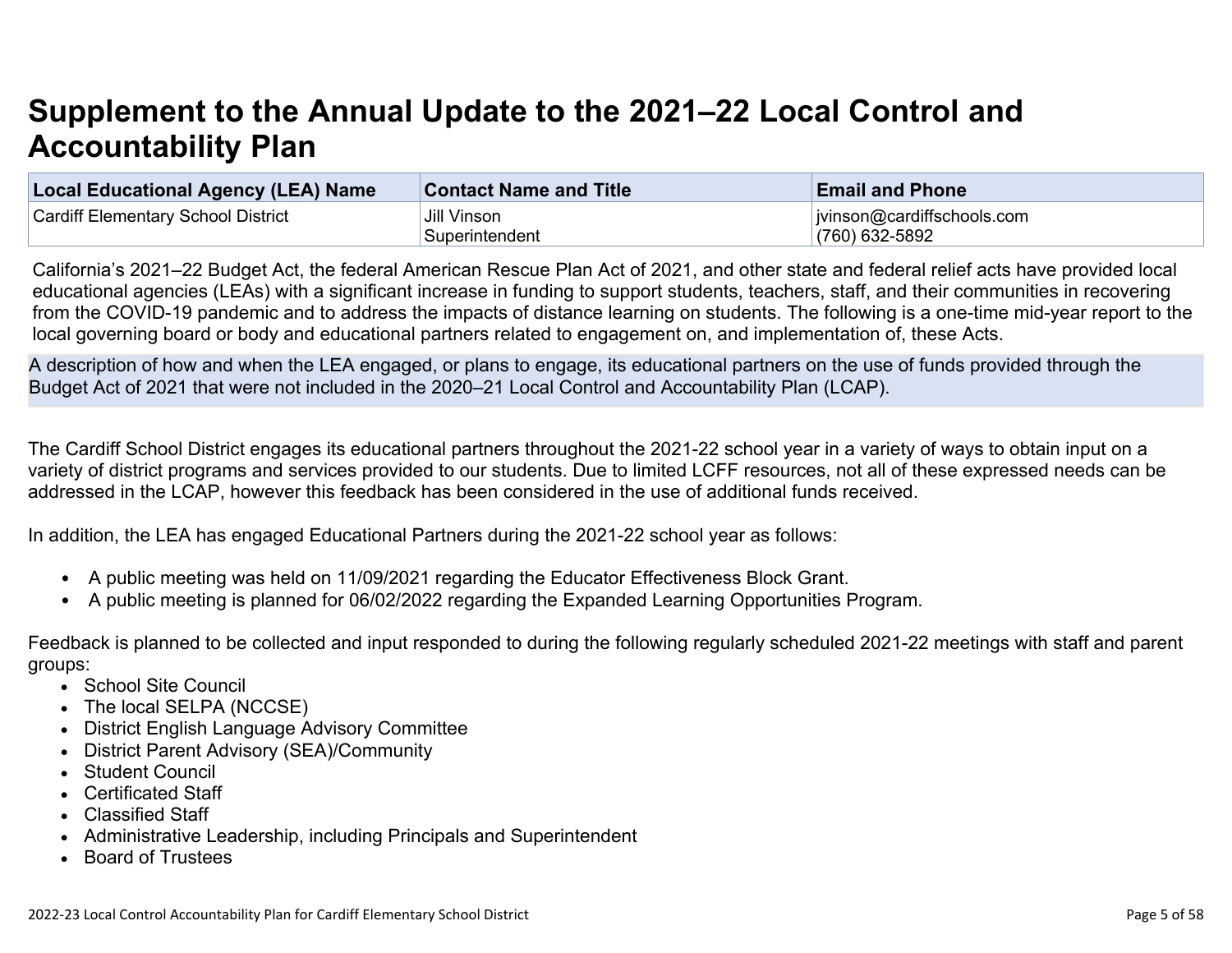A parent and staff survey is also planned for the spring of 2022

A description of how the LEA used, or plans to use, the additional concentration grant add-on funding it received to increase the number of staff who provide direct services to students on school campuses with an enrollment of students who are low-income, English learners, and/or foster youth that is greater than 55 percent.

The Cardiff School District did not receive the additional concentration grant add-on funding.

A description of how and when the LEA engaged its educational partners on the use of one-time federal funds received that are intended to support recovery from the COVID-19 pandemic and the impacts of distance learning on pupils.

Throughout the LCAP development process, the Cardiff School District receives input on a variety of services provided to students including how to best support students recovering from the COVID-19 pandemic including addressing the impacts of distance learning. Our educational partners engaged in a LCAP survey in the spring of 2021. The feedback from this survey was used to develop the ESSER III plan.

A description of how the LEA is implementing the federal American Rescue Plan Act and federal Elementary and Secondary School Emergency Relief expenditure plan, and the successes and challenges experienced during implementation.

It is the priority of the Cardiff School District to ensure the health and safety of students, educators, and other staff as well as to ensure continuity of services required by the American Rescue Plan (ARP) Action of 2021. To this end, Cardiff School District will be replacing and updating HVAC systems in order to maintain high levels of air filtration to support safe in-person learning environments for students. Our student iPads will be refreshed for all students in order to increase access to personalized learning environments and provide more personalized instruction based on students needs. A math intervention teacher (.8FTE) will be provided to build a sustainable intervention program that will support students in grades 3-6 in the understanding of mathematical concepts for 2022-23 through 2023-24 school years.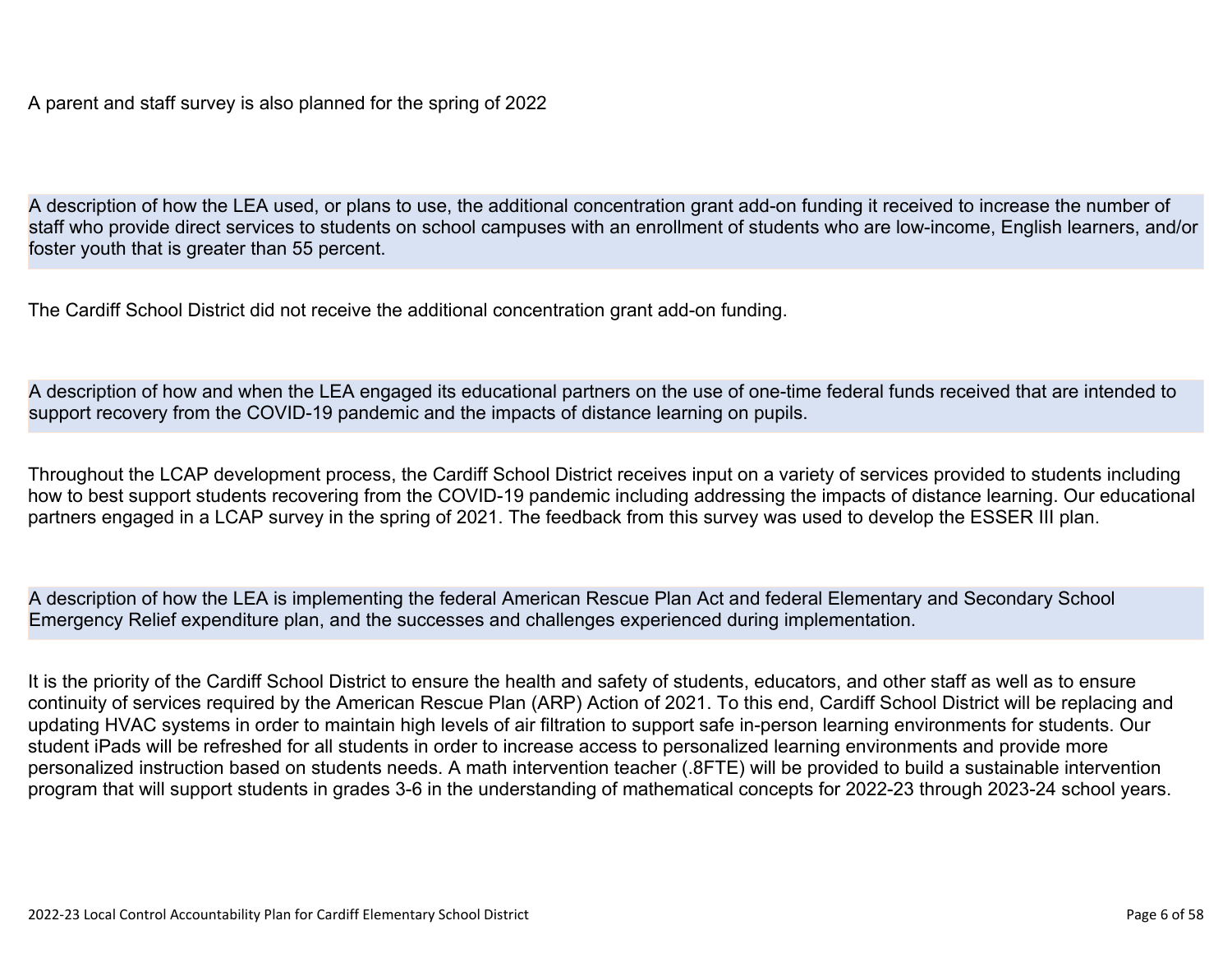A description of how the LEA is using its fiscal resources received for the 2021–22 school year in a manner that is consistent with the applicable plans and is aligned with the LEA's 2021–22 LCAP and Annual Update.

The Cardiff School District considers the LCAP to be the comprehensive planning document that captures the priorities, goals, and actions to improve student outcomes. As such, all additional funds received are viewed through the lens of the LCAP to determine where student needs exist and what services are needed to address those needs.

Some examples of how these additional funds are aligned are:

- Extra aide support, after school tutoring, math intervention teacher, and refresh of iPads aligns with LCAP Goal 1 to ensure excellence in student learning for all students in all subject areas through high quality instruction and response to intervention.
- Replace and update our HVAC systems aligns with our ESSER III Expenditure Plan to provide safe and well maintained environments for all students.

# **Instructions for the Supplement to the Annual Update for the 2021–22 Local Control and Accountability Plan Year**

*For additional questions or technical assistance related to the completion of the Supplement to the Annual Update to the 2021–22 Local Control and Accountability Plan (LCAP), please contact the local county office of education (COE), or the California Department of Education's (CDE's)* Local Agency Systems Support Office, by phone at 916-319-0809 or by email at *[lcff@cde.ca.gov](mailto:lcff@cde.ca.gov)*.

## **Introduction**

California's 2021–22 Budget Act, the federal American Rescue Plan Act of 2021, and other state and federal relief acts have provided local educational agencies (LEAs) with a significant increase in funding to support students, teachers, staff, and their communities in recovering from the COVID-19 pandemic and to address the impacts of distance learning on students. Section 124(e) of Assembly Bill 130 requires LEAs to present an update on the Annual Update to the 2021–22 LCAP and Budget Overview for Parents on or before February 28, 2022, at a regularly scheduled meeting of the governing board or body of the LEA. At this meeting, the LEA must include all of the following:

- The Supplement to the Annual Update for the 2021–22 LCAP (2021–22 Supplement);
- All available mid-year outcome data related to metrics identified in the 2021–22 LCAP; and
- Mid-year expenditure and implementation data on all actions identified in the 2021–22 LCAP.

2022-23 Local Control Accountability Plan for Cardiff Elementary School District Page 7 of 58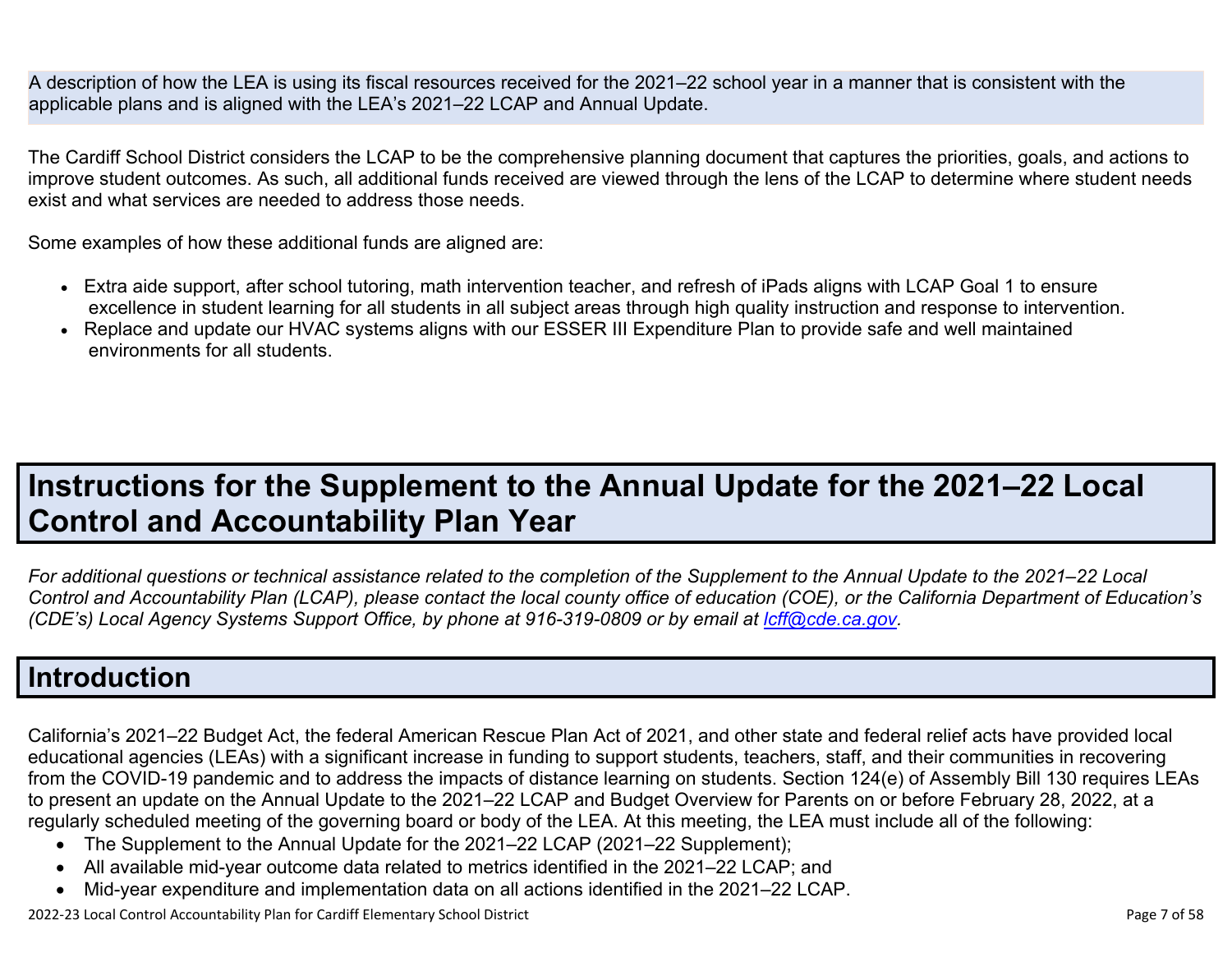When reporting available mid-year outcome, expenditure, and implementation data, LEAs have flexibility to provide this information as best suits the local context, provided that it is succinct and contains a level of detail that is meaningful and accessible for the LEA's educational partners.

The 2021–22 Supplement is considered part of the 2022–23 LCAP for the purposes of adoption, review, and approval, and must be included with the LCAP as follows:

- The 2022–23 Budget Overview for Parents
- The 2021–22 Supplement
- The 2022-23 LCAP
- The Action Tables for the 2022–23 LCAP
- The Instructions for the LCAP Template

As such, the 2021–22 Supplement will be submitted for review and approval as part of the LEA's 2022–23 LCAP.

## **Instructions**

Respond to the following prompts, as required. In responding to these prompts, LEAs must, to the greatest extent practicable, provide succinct responses that contain a level of detail that will be meaningful and accessible for the LEA's educational partners and the broader public and must, to the greatest extent practicable, use language that is understandable and accessible to parents.

In responding to these prompts, the LEA has flexibility to reference information provided in other planning documents. An LEA that chooses to reference information provided in other planning documents must identify the plan(s) being referenced, where the plan(s) are located (such as a link to a web page), and where in the plan the information being referenced may be found.

**Prompt 1:** "*A description of how and when the LEA engaged, or plans to engage, its* educational partners *on the use of funds provided through the Budget Act of 2021 that were not included in the 2020–21 Local Control and Accountability Plan (LCAP).*"

In general, LEAs have flexibility in deciding what funds are included in the LCAP and to what extent those funds are included. If the LEA received funding through the Budget Act of 2021 that it would have typically included within its LCAP, identify the funds provided in the Budget Act of 2021 that were not included in the LCAP and provide a description of how the LEA has engaged its educational partners on the use of funds. If an LEA included the applicable funds in its adopted 2021–22 LCAP, provide this explanation.

**Prompt 2:** "*A description of how LEA used, or plans to use, the concentration grant add-on funding it received to increase the number of staff who provide direct services to students on school campuses with an enrollment of students who are low-income, English learners, and/or foster youth that is greater than 55 percent.*"

If LEA does not receive a concentration grant or the concentration grant add-on, provide this explanation.

2022-23 Local Control Accountability Plan for Cardiff Elementary School District Page 8 of 58 Describe how the LEA is using, or plans to use, the concentration grant add-on funds received consistent with California *Education Code*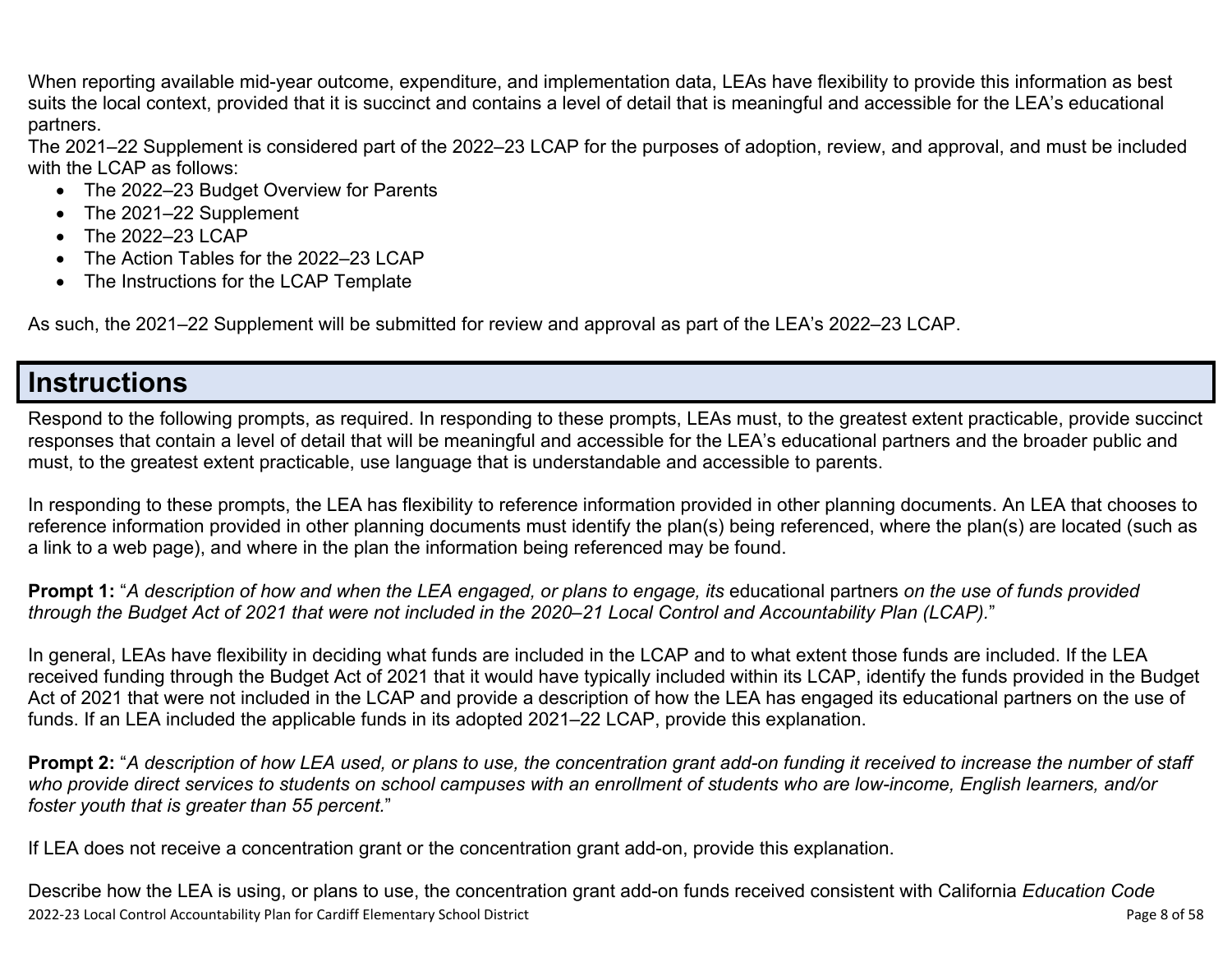Section 42238.02, as amended, to increase the number of certificated staff, classified staff, or both, including custodial staff, who provide direct services to students on school campuses with greater than 55 percent unduplicated pupil enrollment, as compared to schools with an enrollment of unduplicated students that is equal to or less than 55 percent.

In the event that the additional concentration grant add-on is not sufficient to increase the number of staff providing direct services to students at a school with an enrollment of unduplicated students that is greater than 55 percent, describe how the LEA is using the funds to retain staff providing direct services to students at a school with an enrollment of unduplicated students that is greater than 55 percent.

**Prompt 3:** "*A description of how and when the LEA engaged its educational partners on the use of one-time federal funds received that are intended to support recovery from the COVID-19 pandemic and the impacts of distance learning on pupils.*"

If the LEA did not receive one-time federal funding to support recovery from the COVID-19 pandemic and the impacts of distance learning on students, provide this explanation.

Describe how and when the LEA engaged its educational partners on the use of one-time federal funds it received that are intended to support recovery from the COVID-19 pandemic and the impacts of distance learning on students. See the COVID-19 Relief Funding Summary Sheet web page [\(https://www.cde.ca.gov/fg/cr/relieffunds.asp\)](https://www.cde.ca.gov/fg/cr/relieffunds.asp) for a listing of COVID-19 relief funding and the Federal Stimulus Funding web page (<https://www.cde.ca.gov/fg/cr/>) for additional information on these funds. The LEA is not required to describe engagement that has taken place related to state funds.

**Prompt 4:** "A description of how the LEA is implementing the federal American Rescue Plan Act and federal Elementary and Secondary School Emergency Relief expenditure plan, and the successes and challenges experienced during implementation."

If an LEA does not receive ESSER III funding, provide this explanation.

Describe the LEA's implementation of its efforts to maintain the health and safety of students, educators, and other staff and ensure the continuity of services, as required by the federal American Rescue Plan Act of 2021, and its implementation of the federal Elementary and Secondary School Emergency Relief (ESSER) expenditure plan to date, including successes and challenges.

**Prompt 5:** "A description of how the LEA is using its fiscal resources received for the 2021–22 school year in a manner that is consistent with the applicable plans and is aligned with the LEA's 2021–22 LCAP and Annual Update."

Summarize how the LEA is using its fiscal resources received for the 2021–22 school year to implement the requirements of applicable plans in a manner that is aligned with the LEA's 2021–22 LCAP. For purposes of responding to this prompt, "applicable plans" include the Safe Return to In-Person Instruction and Continuity of Services Plan and the ESSER III Expenditure Plan.

California Department of Education November 2021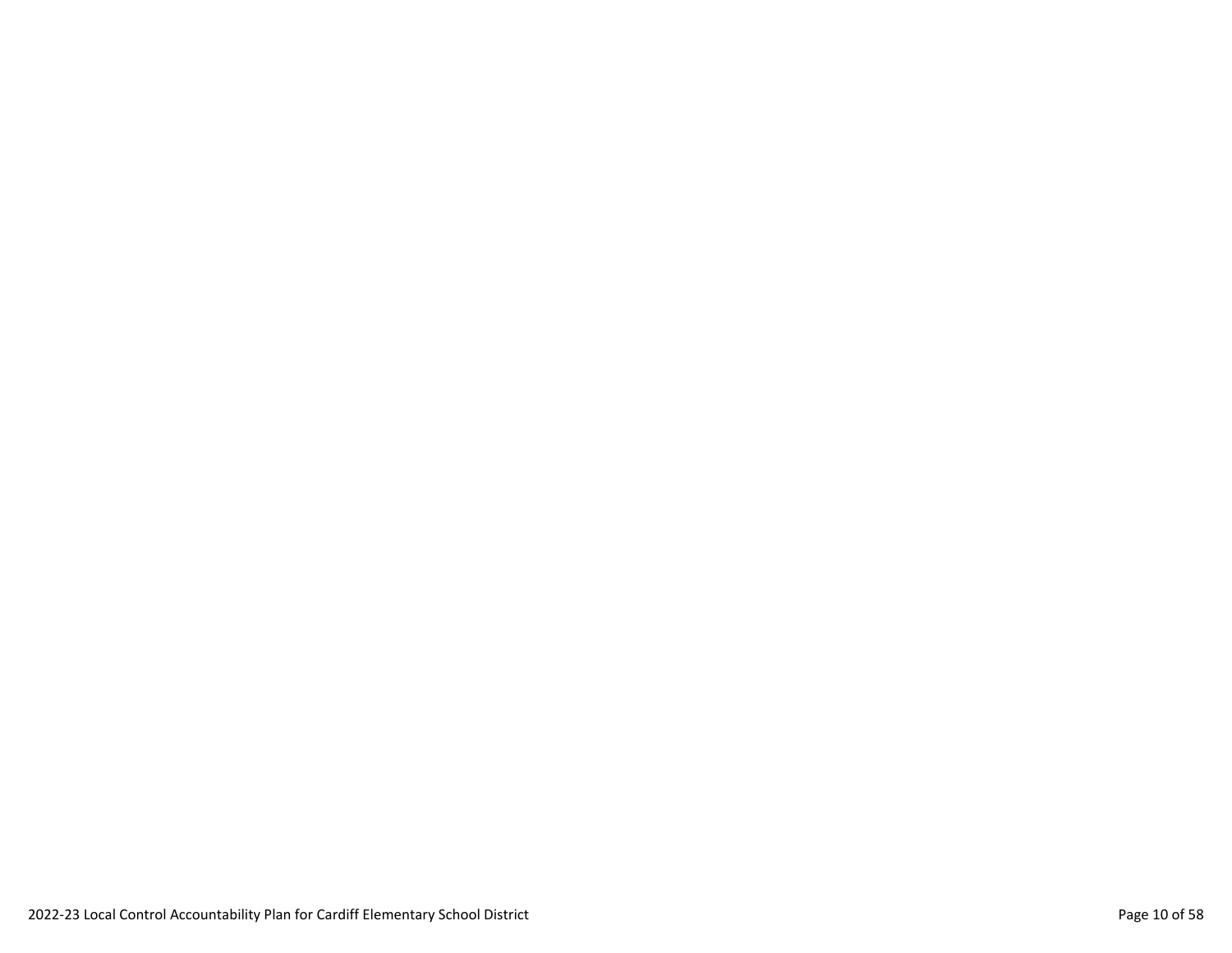# **Local Control Accountability Plan**

**The instructions for completing the Local Control and Accountability Plan (LCAP) follow the template.**

| Local Educational Agency (LEA) Name       | <b>Contact Name and Title</b> | <b>Email and Phone</b>         |
|-------------------------------------------|-------------------------------|--------------------------------|
| <b>Cardiff Elementary School District</b> | Jill Vinson                   | jill.vinson@cardiffschools.com |
|                                           | Superintendent                | 760--632--5890                 |

# **[Plan Summary \[2022-23\]](http://www.doc-tracking.com/screenshots/22LCAP/Instructions/22LCAPInstructions.htm#PlanSummary)**

## **[General Information](http://www.doc-tracking.com/screenshots/22LCAP/Instructions/22LCAPInstructions.htm#generalinformation)**

A description of the LEA, its schools, and its students in grades transitional kindergarten–12, as applicable to the LEA.

Established in 1913, the Cardiff School District, with 630 students, is a small school experience by the sea. Our district consists of two award--winning schools; Cardiff School serves approximately 260 students in grades K--2 and Ada Harris School serves approximately 370 students in grades 3--6. The district demographics include 14.9% socioeconomically disadvantaged students and 5.4% English Learners and 0.2% Foster Youth. Cardiff Schools provide a quality education in a high performance district. We are proud to be part of a community with high expectations for education and achievement. We enjoy a supportive and engaged community and active parent involvement. Our schools provide a positive foundation for a lifetime of learning and friendships. At Cardiff Schools, students discover, find their passion, and develop a love of learning.

# **[Reflections: Successes](http://www.doc-tracking.com/screenshots/22LCAP/Instructions/22LCAPInstructions.htm#ReflectionsSuccesses)**

A description of successes and/or progress based on a review of the California School Dashboard (Dashboard) and local data.

The Cardiff School District is proud of the quality of instruction that students were provided this year as we returned to full-time in-person instruction, 5 days per week. We focused on the safety of our students by aligning our COVID protocols with state and county guidance and offering on-site COVID testing for any students or staff that were exposed during the school day. Throughout this year, we have increased our focus on social emotional learning and well being of our students while providing more targeted intervention to our English learner students and students not meeting benchmarks. Our teachers continue to engage students in personalized learning opportunities to ensure students are receiving instruction that meets their individualized needs. Based on current local data (Houghton Mifflin Harcourt Inventory), 14.6% of our students are not meeting benchmark standards in ELA and 30.8% of our students are not meeting benchmark standards for math. Our ELA data represents a decrease of students not meeting benchmarks while our math data represents a slight increase of students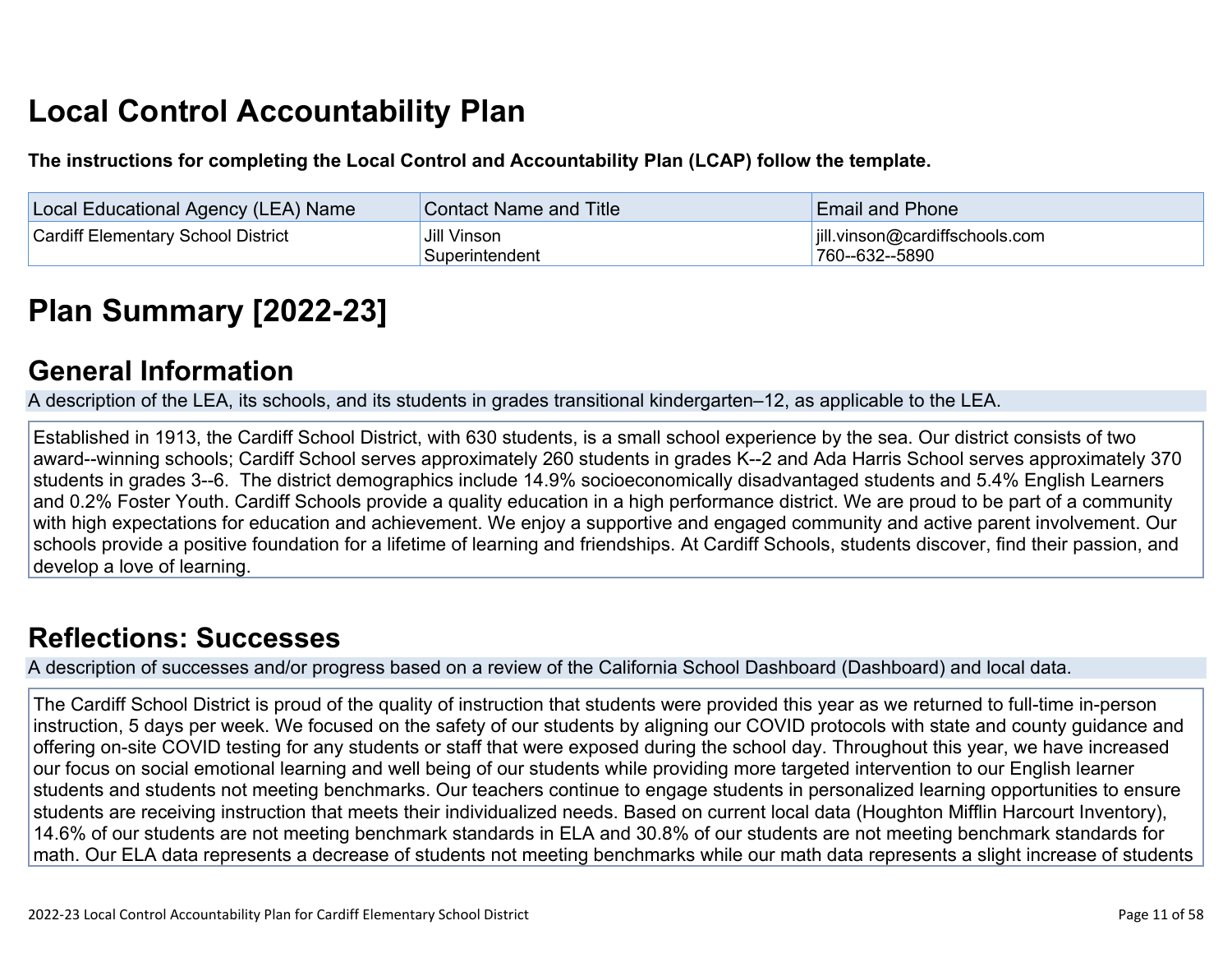not meeting benchmarks. Our educational partners indicated in our LCAP survey that they appreciate the wide variety of specialized programs that we offer to our students on a weekly basis, the focus on social-emotional learning, and focus on personalized instruction.

# **[Reflections: Identified Need](http://www.doc-tracking.com/screenshots/22LCAP/Instructions/22LCAPInstructions.htm#ReflectionsIdentifiedNeed)**

A description of any areas that need significant improvement based on a review of Dashboard and local data, including any areas of low performance and significant performance gaps among student groups on Dashboard indicators, and any steps taken to address those areas.

Based on a review of our local data (DIBELS and Houghton Mifflin Harcourt Inventory), our greatest need remains in the area of English Learners, Hispanic, Socioeconomically Disadvantaged, and Students with Disabilities. In ELA, 85.4% of our students scored at or above grade level. However, 52.6% of English Learners were not meeting benchmarks for ELA. In Mathematics, 69% of our students scored at or above grade level. However, 61% of English Learners, 49.2% of Hispanic, 46.8% Socioeconomically Disadvantaged, and 54.9% Students with Disabilities were not meeting benchmarks for math. In Chronic Absenteeism, 10% of our students were considered to be chronically absent. Our student groups with the highest absenteeism rates were 20% of Hispanic students, 25% of English Learner students, 25% Socioeconomically Disadvantaged, and 19% Students with Disabilities. We will focus on improving the delivery of our ELA and math intervention services to our English Learners, Socioeconomically Disadvantaged, Students with Disabilities (Goal 1, Actions 2 and 4). We will continue to support our chronically absent students by providing consistent outreach and needed resources. We will provide all students with consistent social-emotional classroom lessons (Goal 2, Action 1, 2, 4, and 6).

# **[LCAP Highlights](http://www.doc-tracking.com/screenshots/22LCAP/Instructions/22LCAPInstructions.htm#LCAPHighlights)**

A brief overview of the LCAP, including any key features that should be emphasized.

The Cardiff School District will continue to focus on engaged student learning and parent participation. We will provide additional instructional support to students not meeting local benchmarks in State Standards and to English Learners, Hispanic, Socioeconomically Disadvantaged, and Students with Disabilities. We will continue to support social-emotional learning for all of our students and increased outreach to students identified as chronically absent.

# **Comprehensive Support and Improvement**

An LEA with a school or schools eligible for comprehensive support and improvement must respond to the following prompts.

### *[Schools Identified](http://www.doc-tracking.com/screenshots/22LCAP/Instructions/22LCAPInstructions.htm#SchoolsIdentified)*

A list of the schools in the LEA that are eligible for comprehensive support and improvement.

n/a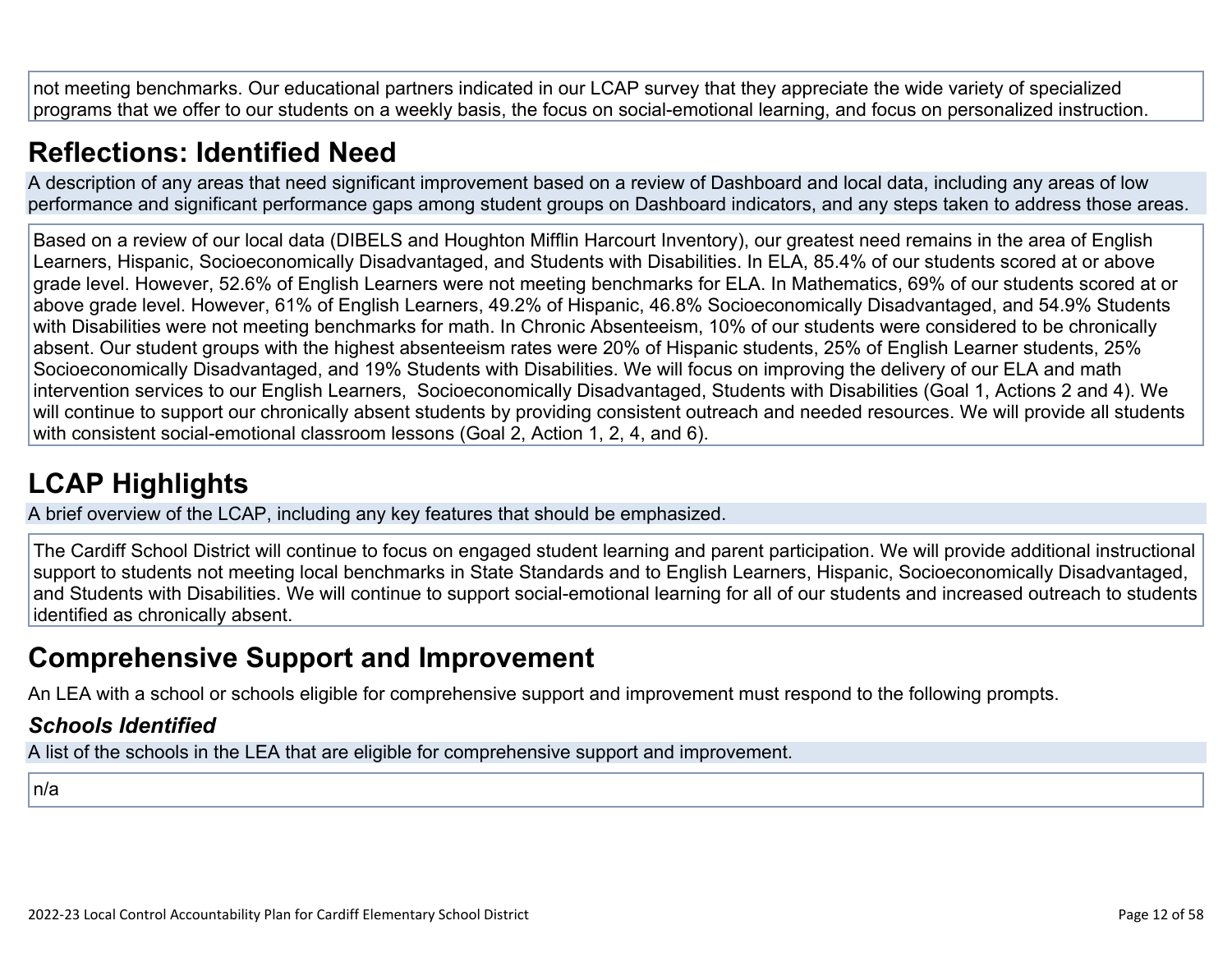### *[Support for Identified Schools](http://www.doc-tracking.com/screenshots/22LCAP/Instructions/22LCAPInstructions.htm#SupportforIdentifiedSchools)*

A description of how the LEA has or will support its eligible schools in developing comprehensive support and improvement plans.

n/a

### *[Monitoring and Evaluating Effectiveness](http://www.doc-tracking.com/screenshots/22LCAP/Instructions/22LCAPInstructions.htm#MonitoringandEvaluatingEffectiveness)*

A description of how the LEA will monitor and evaluate the plan to support student and school improvement.

n/a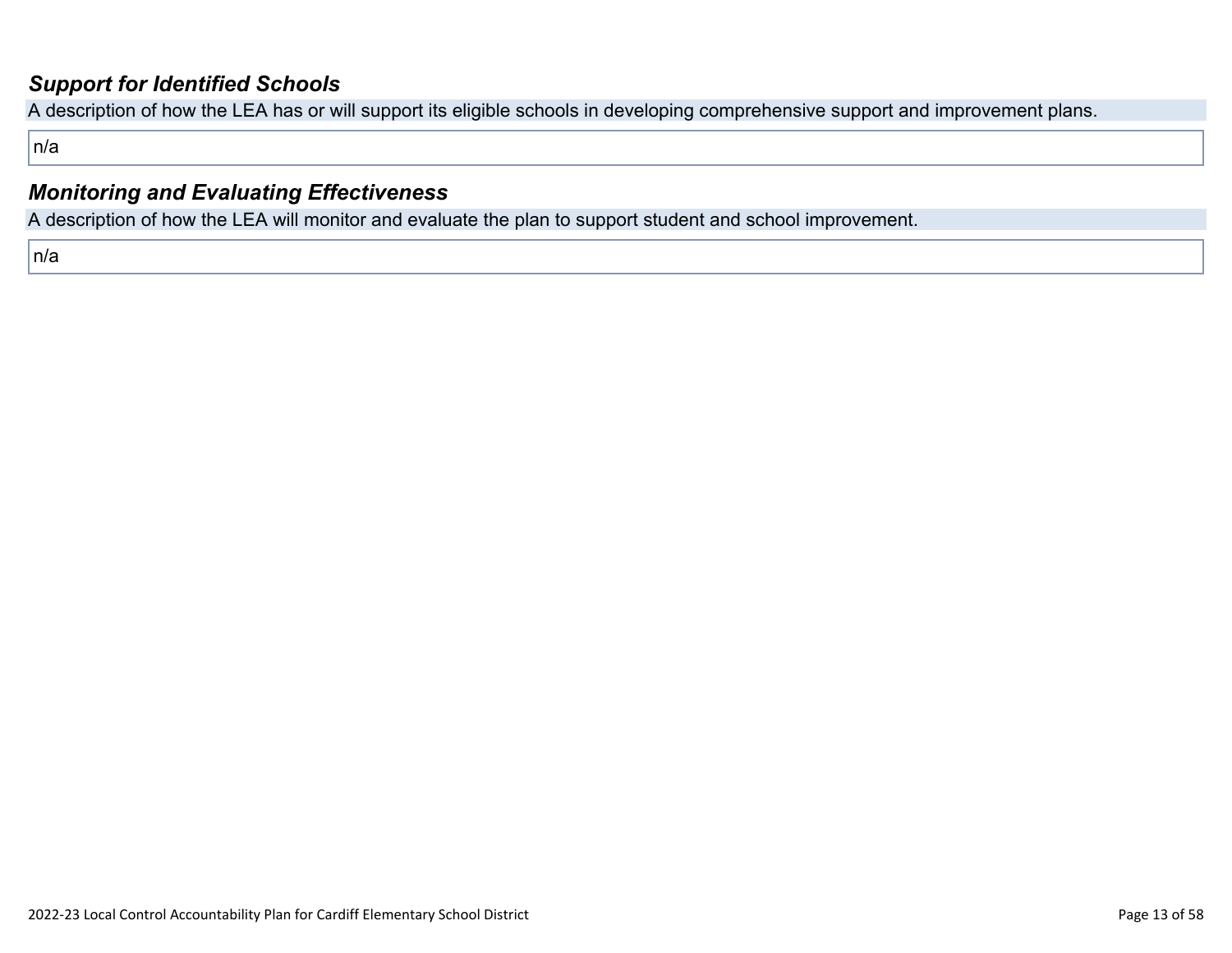# **Engaging Educational Partners**

A summary of the process used to engage educational partners and how this engagement was considered before finalizing the LCAP.

A LCAP Survey Link to collect input on District Priorities was sent to all stakeholders, including certificated and classified staff and all parents, including parents of students with disabilities and EL students. Student focus groups were conducted at both sites and input was collected and is reflected in our LCAP. Feedback was collected and reflected in the LCAP. A LCAP Draft was sent to all parents, classified staff, and certificated bargaining unit (CETA) members and posted the on website. Feedback was collected and input responded to. In addition, the following groups were provided opportunities to provide LCAP input:

- School Site Council was consulted and reviewed LCAP Draft
- The local SELPA (NCCSE) discussed the LCAP and LCAP process
- District English Language Advisory Committee was consulted and reviewed LCAP Draft
- District Parent Advisory (SEA)/Community was consulted and reviewed LCAP Draft
- Certificated Staff was consulted and reviewed LCAP Draft
- Classified Staff was consulted and reviewed LCAP Draft
- Administrative Leadership, including Principals and Superintendent, were consulted and reviewed LCAP Draft
- Board of Trustees was consulted and reviewed LCAP Draft
- Public Hearing was held June 2, 2022
- Board Approval on June 7, 2022

A summary of the feedback provided by specific educational partners.

All stakeholders, including staff, were supportive of maintaining the current LCAP goals, with an increased focus on study skills, math support, and social-emotional learning. Parents want to see students continue to be engaged and challenged through relevant, personalized learning opportunities as well as having a connection to classroom activities. Parents of EL students want EL students to receive more targeted intervention for EL students not meeting benchmarks. Our students enjoy all of our speciality programs, kind and caring teachers, spirit days, Cardiff Way and speciality assemblies. Students would like new outdoor toys, more themed spirit weeks, and a band class.

A description of the aspects of the LCAP that were influenced by specific input from educational partners.

A continued focus on the social-emotional learning and well-being of students was addressed in (Goal 2, Actions 1, 2, 4). Student engagement through relevant, personalized learning opportunities is included in (Goal 1, Action 3). Parent connections to classroom activities are addressed in (Goal 3, Action 1). Targeted intervention for students not meeting benchmarks, including English Learner students, is (Goal 1, Action 2, 4). Increased instructional assistant and teacher support for math and student study skills was addressed in (Goal 1, Action 2).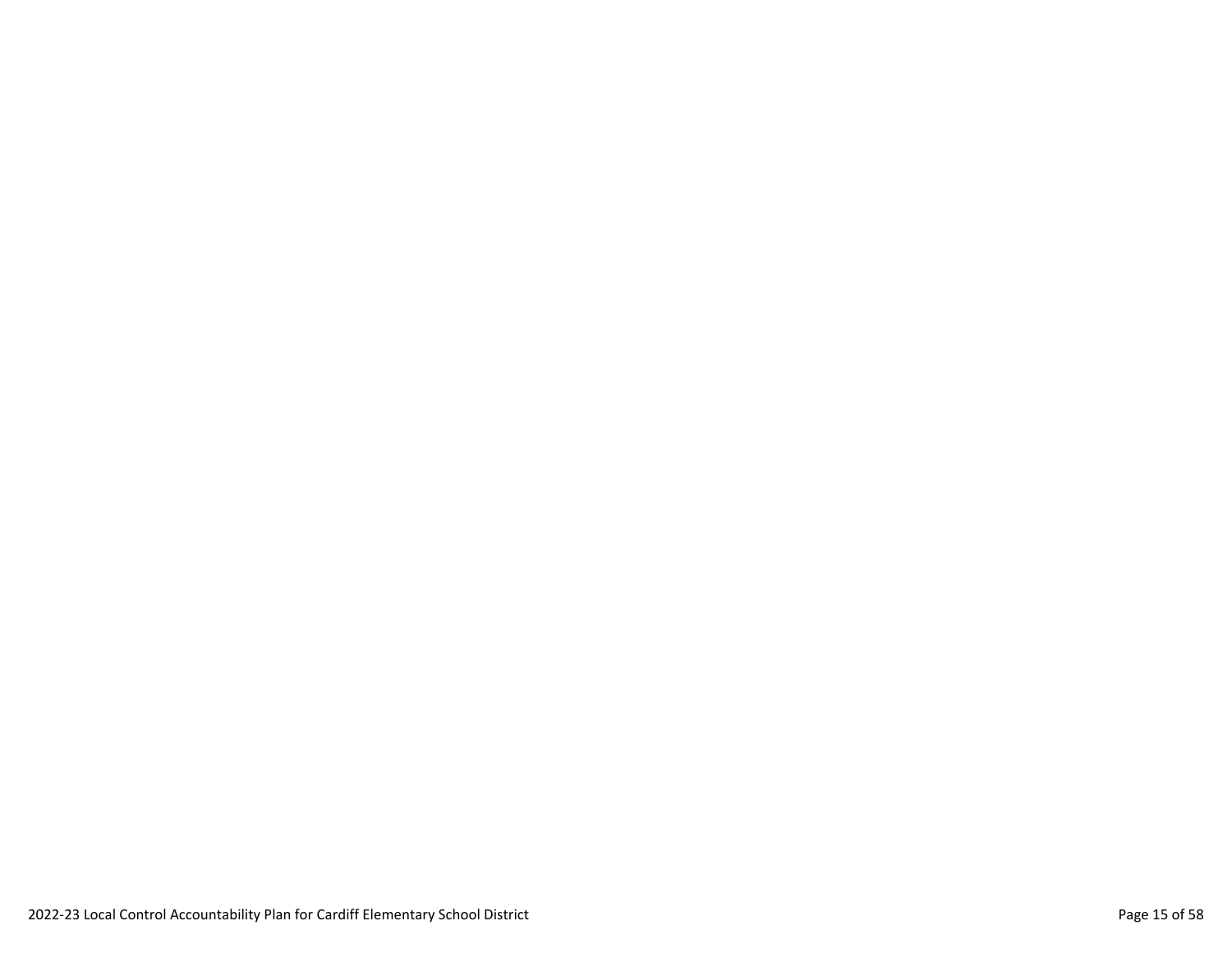# **[Goals and Actions](http://www.doc-tracking.com/screenshots/22LCAP/Instructions/22LCAPInstructions.htm#GoalsandActions)**

# **[Goal](http://www.doc-tracking.com/screenshots/22LCAP/Instructions/22LCAPInstructions.htm#goalDescription)**

| Goal # | <b>Description</b>                                                                                                                           |
|--------|----------------------------------------------------------------------------------------------------------------------------------------------|
|        | Ensure excellence in student learning for all students in all subject areas through high quality instruction and responsive<br>intervention. |

An explanation of why the LEA has developed this goal.

A focus on high-quality instruction and providing intervention for students not meeting benchmark standards emerged as a continuing high priority from stakeholder groups.

## **[Measuring and Reporting Results](http://www.doc-tracking.com/screenshots/22LCAP/Instructions/22LCAPInstructions.htm#MeasuringandReportingResults)**

| <b>Metric</b>                                                                                                                                 | <b>Baseline</b>                                                                                                                                                                                                                                            | Year 1 Outcome                                                                                                                                                                                                                                                                                                                                                                                              | <b>Year 2 Outcome</b> | Year 3 Outcome | Desired Outcome for<br>$2023 - 24$                                                                                                                |
|-----------------------------------------------------------------------------------------------------------------------------------------------|------------------------------------------------------------------------------------------------------------------------------------------------------------------------------------------------------------------------------------------------------------|-------------------------------------------------------------------------------------------------------------------------------------------------------------------------------------------------------------------------------------------------------------------------------------------------------------------------------------------------------------------------------------------------------------|-----------------------|----------------|---------------------------------------------------------------------------------------------------------------------------------------------------|
| 1A. Increase student<br>scores on local data<br>measures in ELA and<br>Math for all students<br>and by 10% for<br>English Learner<br>subgroup | 1A, 82% of K-2<br>students and 84% of<br>3-6 students scored<br>above Proficiency on<br>local assessments<br>(DIBELS and HM<br>Reading Inventory).<br>Additional local data<br>measures and<br>baselines for<br>subgroups will be<br>established in 20-21. | 1A. 70% of K-2<br>students and 80% of<br>3-6 students scored<br>above Proficiency on<br>local assessments<br>(DIBELS and HM<br>Reading Inventory).<br>41% of K-2 English<br>Learners and 59% of<br>3-6 English Learners<br>scored above<br>Proficiency on local<br>assessments (DIBELS<br>and HM Reading<br>Inventory).<br>60% of K-2 students<br>and 64% of 3-6<br>students scored<br>above proficiency on |                       |                | The scores of all<br>students will increase<br>and English Learner<br>scores will increase by<br>10% on the<br>established local data<br>measures |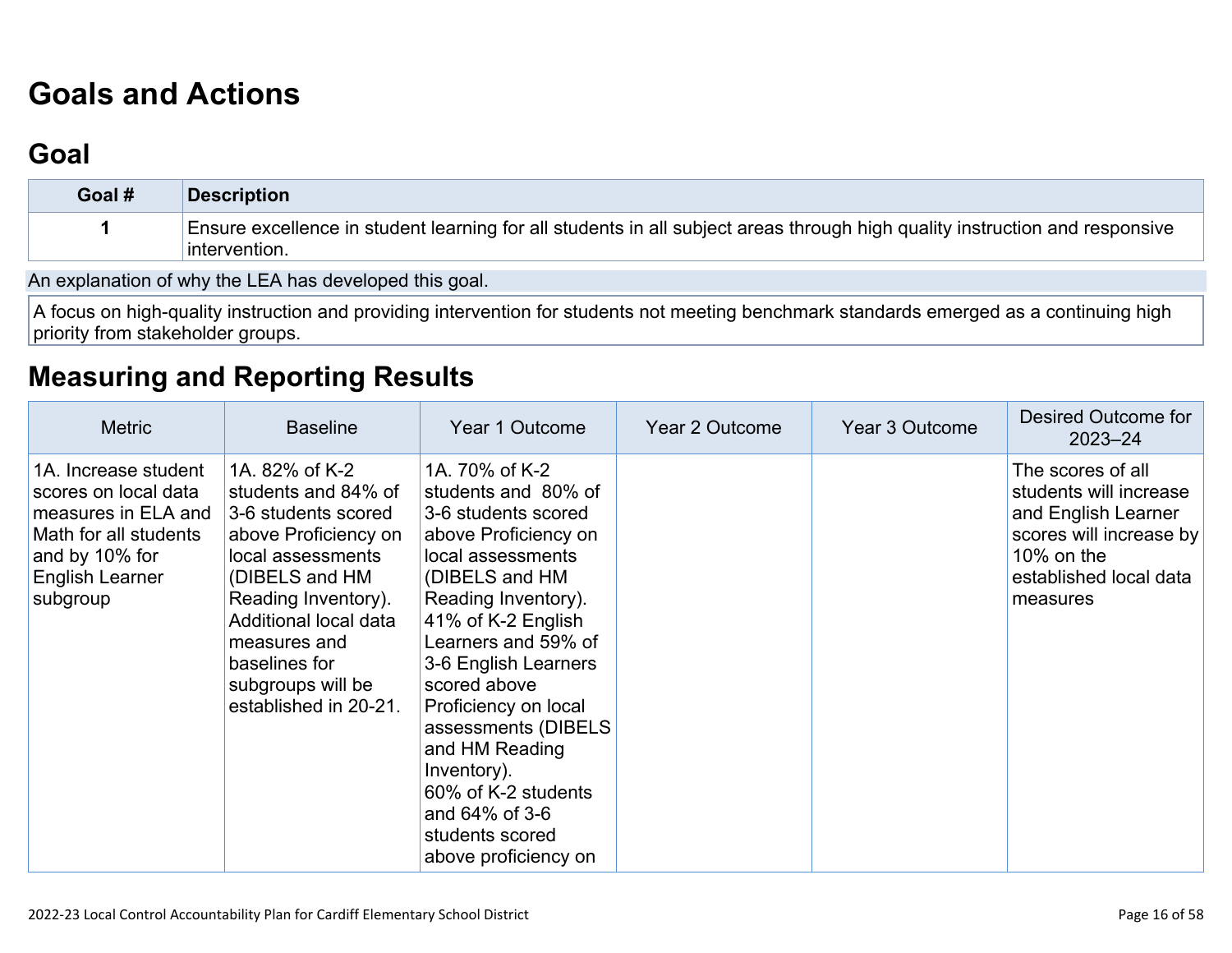| <b>Metric</b>                                                                                                                                                                                                                                                                                      | <b>Baseline</b>                                                                                                                                                                                                         | Year 1 Outcome                                                                                                                                                                                                                                                                                                           | <b>Year 2 Outcome</b> | Year 3 Outcome | Desired Outcome for<br>$2023 - 24$                                                                                                                                                                                  |
|----------------------------------------------------------------------------------------------------------------------------------------------------------------------------------------------------------------------------------------------------------------------------------------------------|-------------------------------------------------------------------------------------------------------------------------------------------------------------------------------------------------------------------------|--------------------------------------------------------------------------------------------------------------------------------------------------------------------------------------------------------------------------------------------------------------------------------------------------------------------------|-----------------------|----------------|---------------------------------------------------------------------------------------------------------------------------------------------------------------------------------------------------------------------|
|                                                                                                                                                                                                                                                                                                    |                                                                                                                                                                                                                         | local assessments<br>(Acadience Math).                                                                                                                                                                                                                                                                                   |                       |                |                                                                                                                                                                                                                     |
| 1B. Basic Services                                                                                                                                                                                                                                                                                 | 1B. 100% fully<br>credentialed teachers<br>in appropriate<br>assignments, all<br>students have access<br>to Common Core<br>aligned instructional<br>materials, both<br>schools scored<br>"Good" or better on<br>the FIT | 1B. 100% fully<br>credentialed teachers<br>in appropriate<br>assignments, all<br>students have access<br>to Common Core<br>aligned instructional<br>materials, both<br>schools scored<br>"Good" or better on<br>the FIT                                                                                                  |                       |                | 100% fully<br>credentialed teachers<br>in appropriate<br>assignments, all<br>students have access<br>to Common Core<br>aligned instructional<br>materials, both<br>schools scored<br>"Good" or better on<br>the FIT |
| 1C. Increase the<br>number of English<br>Learners reclassified<br>as English Proficient<br>from current year                                                                                                                                                                                       | Proficient in 2019. No<br>EL's were reclassified<br>in 2020.                                                                                                                                                            | 1C. 2 EL's (.8%) were   1C. 6 EL's (12%) were<br>reclassified as English reclassified as English<br>Proficient in 2021-22.                                                                                                                                                                                               |                       |                | Increase the<br>percentage to 3%                                                                                                                                                                                    |
| 1D. Ensure<br>implementation and<br>access to Common<br><b>Core State Standards</b><br>for all students,<br>including English<br>Learners, and ELD for<br>English Learners, for<br>purposes of gaining<br>content knowledge<br>and English language<br>proficiency as<br>evidenced by<br>classroom | 1D. Common Core<br>State Standards are<br>100% of students and<br><b>ELD for English</b><br>Learners, in all<br>classrooms                                                                                              | 1D. Common Core<br>State Standards are<br>being implemented for being implemented for<br>100% of students and<br>ELD for English<br>Learners, in all<br>classrooms as<br>evidence by site<br>admin weekly<br>classroom<br>walkthroughs, monthly<br>district classroom<br>walkthroughs, and<br>classroom<br>observations. |                       |                | <b>Implement Common</b><br><b>Core State Standards</b><br>for 100% of students<br>and ELD for English<br>Learners, in all<br>classrooms                                                                             |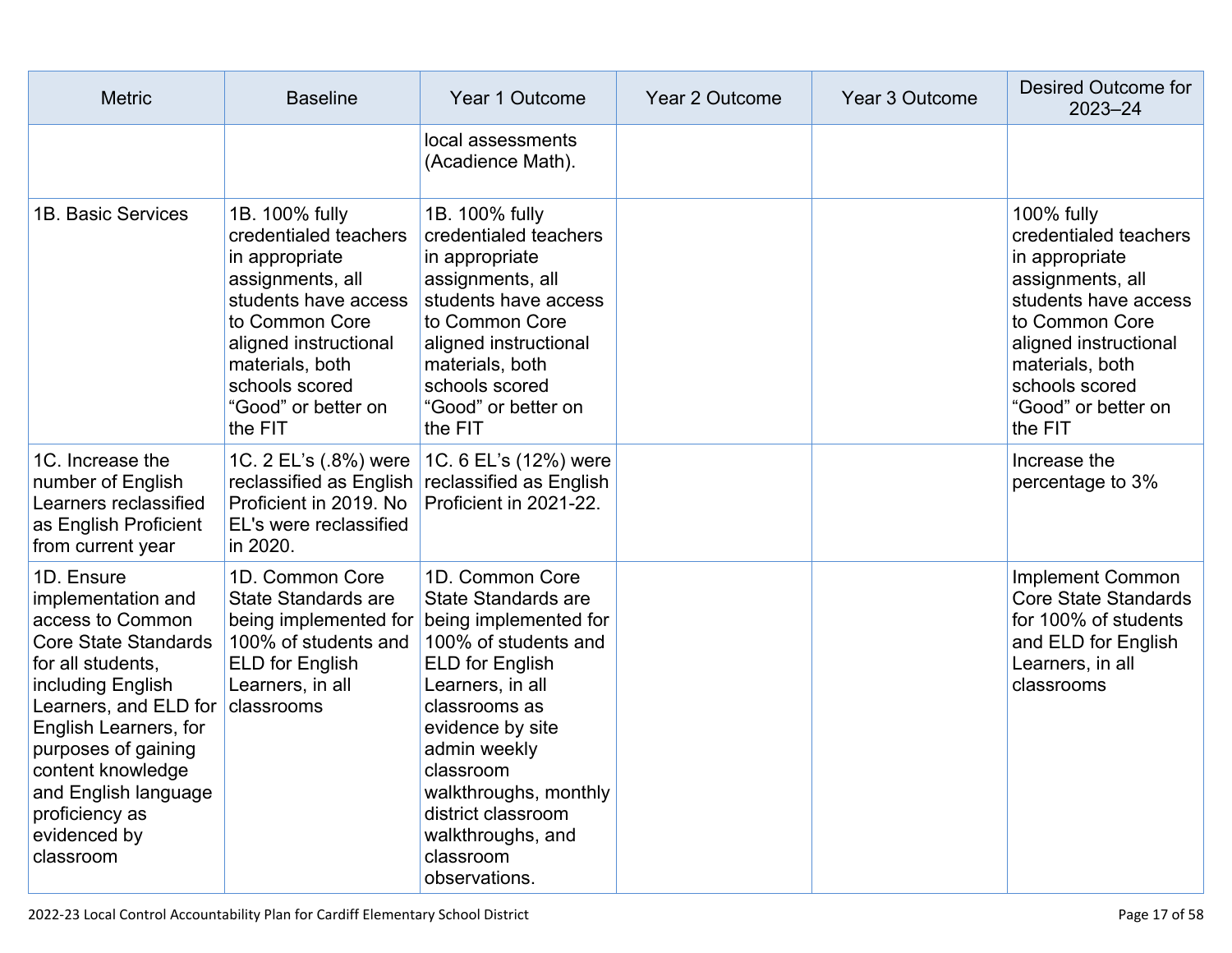| <b>Metric</b>                                                                                                                                                                                                                                                                                                                                                                                        | <b>Year 3 Outcome</b><br><b>Baseline</b><br>Year 1 Outcome<br><b>Year 2 Outcome</b>                                                                                                                                                                      |                                                                                                                                                                                                                                                                                  | <b>Desired Outcome for</b><br>$2023 - 24$ |                                                                                                                                                                                                                                                                             |
|------------------------------------------------------------------------------------------------------------------------------------------------------------------------------------------------------------------------------------------------------------------------------------------------------------------------------------------------------------------------------------------------------|----------------------------------------------------------------------------------------------------------------------------------------------------------------------------------------------------------------------------------------------------------|----------------------------------------------------------------------------------------------------------------------------------------------------------------------------------------------------------------------------------------------------------------------------------|-------------------------------------------|-----------------------------------------------------------------------------------------------------------------------------------------------------------------------------------------------------------------------------------------------------------------------------|
| walkthroughs and<br>observations                                                                                                                                                                                                                                                                                                                                                                     |                                                                                                                                                                                                                                                          |                                                                                                                                                                                                                                                                                  |                                           |                                                                                                                                                                                                                                                                             |
| 1E. Ensure all<br>students, including<br>unduplicated students<br>and students with<br>exceptional needs,<br>are enrolled in a broad<br>course of study as<br>measured by the<br>number of PE and<br><b>NGSS participation</b><br>minutes. Increase the<br>percentage of<br>students scoring in the<br>HFZ in 6 out of 6<br>areas on the State<br><b>Physical Fitness Test</b><br>from previous year | 1E. 100% of students<br>participate in 200<br>minutes of physical<br>education every 10<br>days. No HFZ data is<br>available for 2020. A<br>new baseline will be<br>established. Baseline<br>for participation in<br>NGSS aligned<br>instruction is 100% | 1E. 100% of students<br>participate in 200<br>minutes of physical<br>education every 10<br>days. No HFZ data is<br>available for 2021.<br>100% of students<br>participated in<br>physical fitness test.<br>100% of students are<br>participating in NGSS<br>aligned instruction. |                                           | 100% participation in<br>200 minutes of<br>physical education<br>every 10 days and<br>NGSS aligned<br>instruction. 15%<br>increase in the<br>percentage of<br>students scoring in 6<br>out of 6 areas on the<br><b>State Physical Fitness</b><br>Test from previous<br>year |
| 1F. Increase the<br>percent of English<br>Learners who make<br>progress in English<br>Proficiency based on<br>the ELPAC                                                                                                                                                                                                                                                                              | 1F. 41.2% of English<br>Learners made<br>progress in English<br>Proficiency based on<br>the ELPAC                                                                                                                                                        | 1F. 46% of English<br>Learners made<br>progress in English<br>Proficiency based on<br>the ELPAC                                                                                                                                                                                  |                                           | 51.2% of English<br>Learners will make<br>progress in English<br>Proficiency based on<br>the ELPAC                                                                                                                                                                          |

# **[Actions](http://www.doc-tracking.com/screenshots/22LCAP/Instructions/22LCAPInstructions.htm#actions)**

| Action # | <b>Title</b> | Description                                                                                                                     | <b>Total Funds</b> | Contributing |
|----------|--------------|---------------------------------------------------------------------------------------------------------------------------------|--------------------|--------------|
|          |              | Local Data Measures Research, purchase and implement assessment tools to be used at<br>grades K-6 to determine student progress | \$153,861.00       | <b>No</b>    |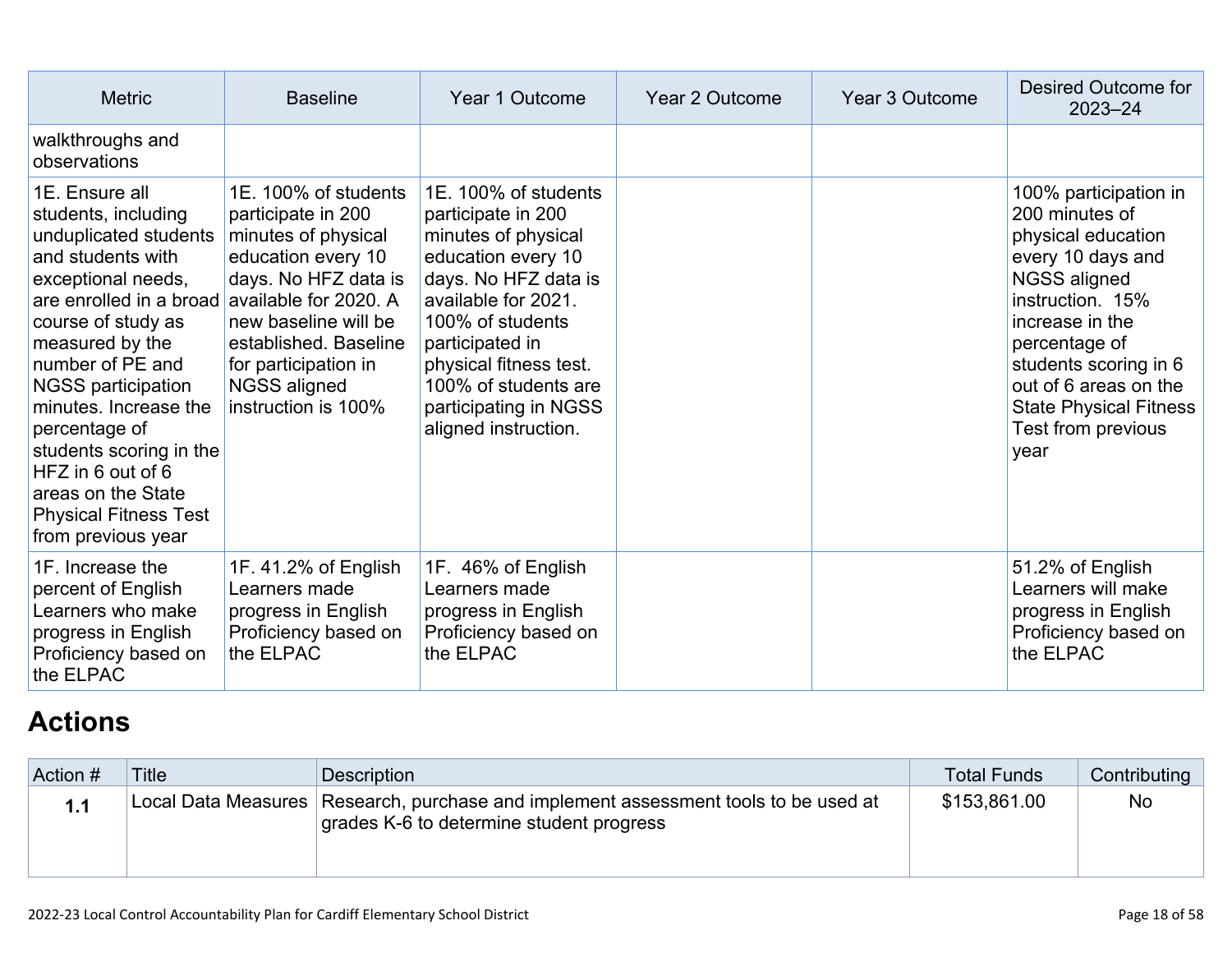| Action # | <b>Title</b>               | <b>Description</b>                                                                                                                                                                                                                                                                                                                                                                                                                                                                                                                            | <b>Total Funds</b> | Contributing |
|----------|----------------------------|-----------------------------------------------------------------------------------------------------------------------------------------------------------------------------------------------------------------------------------------------------------------------------------------------------------------------------------------------------------------------------------------------------------------------------------------------------------------------------------------------------------------------------------------------|--------------------|--------------|
| 1.2      | Responsive<br>Intervention | Provide additional small group instruction in Common Core Standards<br>to students not meeting benchmark on DIBELS Math and ELA and to<br>English Learners.<br>*Learning Lab Teacher and Instructional Assistants<br>*Impact Teacher and Instructional Assistant                                                                                                                                                                                                                                                                              | \$629,449.00       | Yes          |
| 1.3      | <b>Basic Services</b>      | a. Appropriately credentialed and assigned Certificated and Classified<br>staff provide instruction and support to all students, including Els and<br>students with exceptional needs<br>b. Provide standards aligned materials to all students<br>c. Provide Professional Development and teacher support in California<br><b>Standards</b><br>d. Provide 1:1 iPads for all K-6 students<br>e. Engage students in relevant, personalized learning experiences that<br>require critical thinking, communication, collaboration and creativity | \$142,000.00       | <b>No</b>    |
| 1.4      | <b>English Learners</b>    | Research, purchase and implement ELD curriculum to provide<br>additional intervention support for English Learners. English Learners<br>will be provided additional small group support in reading, writing,<br>listening or speaking based on their ELPAC subtest scores. All staff<br>will engage in professional development to further their knowledge of<br>ELD standards, integrated, and designated ELD.                                                                                                                               | \$40,000.00        | <b>No</b>    |

# **[Goal Analysis \[2021-22\]](http://www.doc-tracking.com/screenshots/22LCAP/Instructions/22LCAPInstructions.htm#GoalAnalysis)**

An analysis of how this goal was carried out in the previous year.

A description of any substantive differences in planned actions and actual implementation of these actions.

The district curriculum committee work focused on refreshing report cards K-6 to ensure continuity and ease of use for staff and parents. Therefore the curriculum committee was unable to begin researching new K-6 local assessment tools. Intervention teachers worked with site administrators to research English language development curriculum that provides support for English learners in the students' greatest area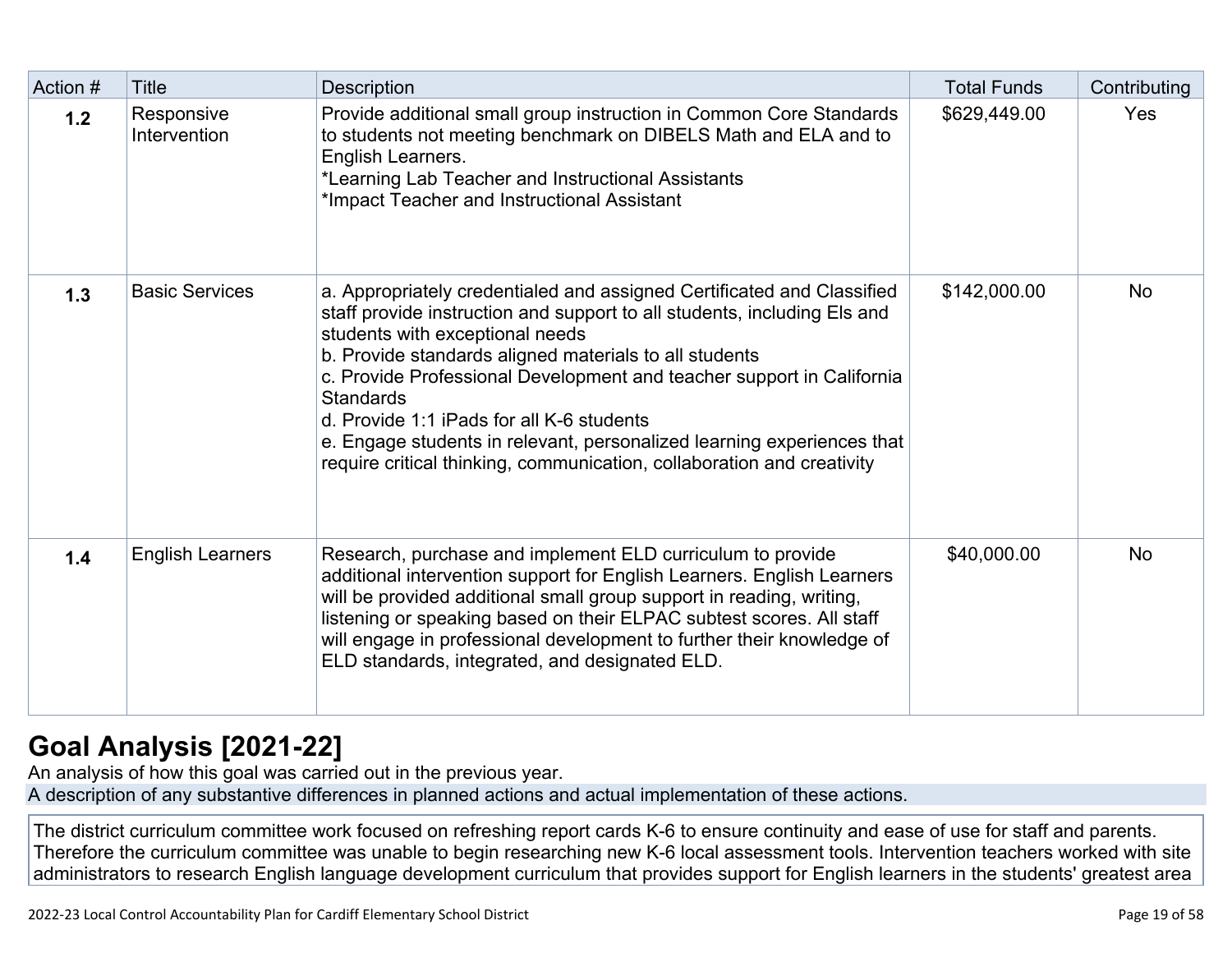of need as indicated by the English Language Proficiency Assessment for California subtest scores. After extensive research a curriculum was purchased and implementation started in the spring of 2022.

An explanation of material differences between Budgeted Expenditures and Estimated Actual Expenditures and/or Planned Percentages of Improved Services and Estimated Actual Percentages of Improved Services.

(1.1)The district did not purchase an assessment tool during the 2021-22 school year, but has plans to purchase one during the 2022-23 school year. The anticipated cost of the diagnostic software has increased. (1.2) The district hired additional staff to support our response to intervention service and staff salary was increased. (1.3) The cost of new technology has increased and the staff salary has increased. (1.4) ELD curriculum was purchased. However, the ELD curriculum did not cost as much as budgeted.

#### An explanation of how effective the specific actions were in making progress toward the goal.

All students including English learners not meeting benchmarks on DIBELS or HMH Reading Inventory were provided additional ELA small group instruction. 85% of students who participated in the additional small group instruction met benchmarks by the end of the year. All teachers participated in writing professional development throughout the year to support all students including English learners in developing ideas, voice, and structure for particular writing genres. Educational partner feedback from both staff and parents indicated the importance of maintaining small group instruction for all students and professional development to support our instructional programs.

A description of any changes made to the planned goal, metrics, desired outcomes, or actions for the coming year that resulted from reflections on prior practice.

The timespan to implement Action 1.1 was lengthened from 1 year to 3 years to allow the district curriculum committee more time to research, purchase, and implement new K-6 local assessment tools. Based on educational partner feedback, the timespan for Action 1.2 was lengthened from 2 years to 3 years and an Impact teacher and instructional aide were added to provide additional support in the area of math and study skills.

**A report of the Total Estimated Actual Expenditures for last year's actions may be found in the Annual Update Table. A report of the Estimated Actual Percentages of Improved Services for last year's actions may be found in the Contributing Actions Annual Update Table.**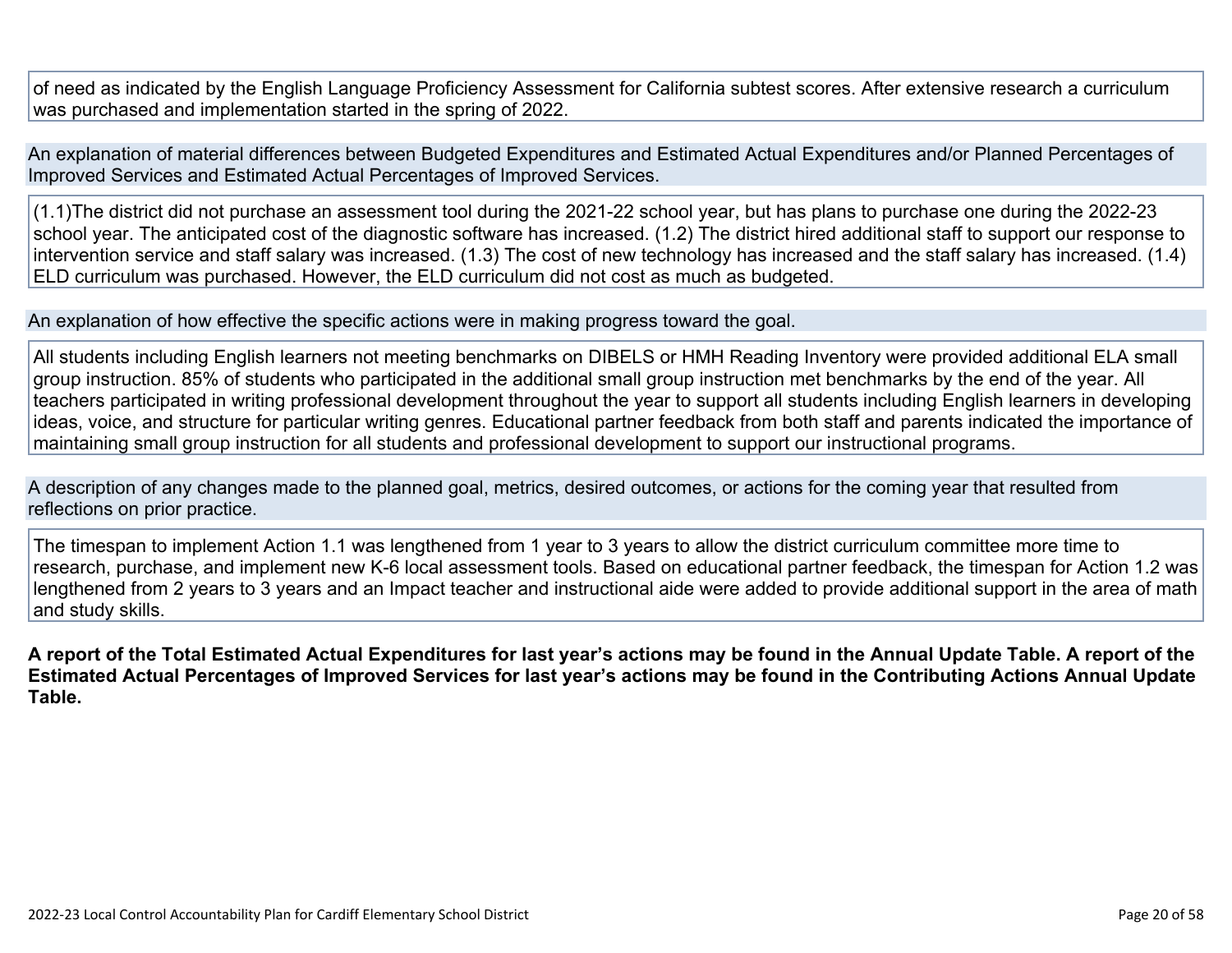# **[Goals and Actions](http://www.doc-tracking.com/screenshots/22LCAP/Instructions/22LCAPInstructions.htm#GoalsandActions)**

# **[Goal](http://www.doc-tracking.com/screenshots/22LCAP/Instructions/22LCAPInstructions.htm#goalDescription)**

| Goal #                                                 | <b>Description</b>                                                            |  |  |  |
|--------------------------------------------------------|-------------------------------------------------------------------------------|--|--|--|
|                                                        | Support the social and emotional growth of all students                       |  |  |  |
| An explanation of why the LEA has developed this goal. |                                                                               |  |  |  |
|                                                        | This goal was a priority for all stakeholders as evidenced by survey results. |  |  |  |

# **[Measuring and Reporting Results](http://www.doc-tracking.com/screenshots/22LCAP/Instructions/22LCAPInstructions.htm#MeasuringandReportingResults)**

| <b>Metric</b>                                                                                                                                                                                  | <b>Baseline</b>                                                                                                                                               | Year 1 Outcome                                                                                                                                                                                                                              | Year 2 Outcome | Year 3 Outcome | Desired Outcome for<br>$2023 - 24$                                                        |
|------------------------------------------------------------------------------------------------------------------------------------------------------------------------------------------------|---------------------------------------------------------------------------------------------------------------------------------------------------------------|---------------------------------------------------------------------------------------------------------------------------------------------------------------------------------------------------------------------------------------------|----------------|----------------|-------------------------------------------------------------------------------------------|
| 2A. Decrease the<br>suspension and<br>expulsion rates from<br>the current year                                                                                                                 | Suspension rate is<br>.1% and expulsion<br>rate is 0                                                                                                          | Suspension rate is<br>.15% and expulsion<br>rate is 0                                                                                                                                                                                       |                |                | Decrease from<br>previous year                                                            |
| 2B. Student sense of<br>safety and school<br>connectedness will<br>increase from the<br>previous year based<br>on the Panorama<br>student screener<br>administered annually<br>to all students | No Universal screener A universal screener<br>is currently in place. A<br>baseline will be<br>established in 21-22<br>using the Panorama<br>student screener. | (Panorama) is<br>currently in place, but<br>was not administered<br>in 21-22.<br>84% of students feel<br>connected to school<br>and 89% of students<br>feel safe at school as<br>measured by the 2020<br>California Healthy<br>Kids Survey. |                |                | Increase student<br>sense of safety and<br>school connectedness<br>from the previous year |
| 2C. Increase the<br>district-wide<br>attendance rates                                                                                                                                          | <b>Districtwide</b><br>attendance rate is<br>96.9%                                                                                                            | <b>Districtwide</b><br>attendance rate is<br>92.23%                                                                                                                                                                                         |                |                | Attendance rate will<br>increase from the<br>previous year                                |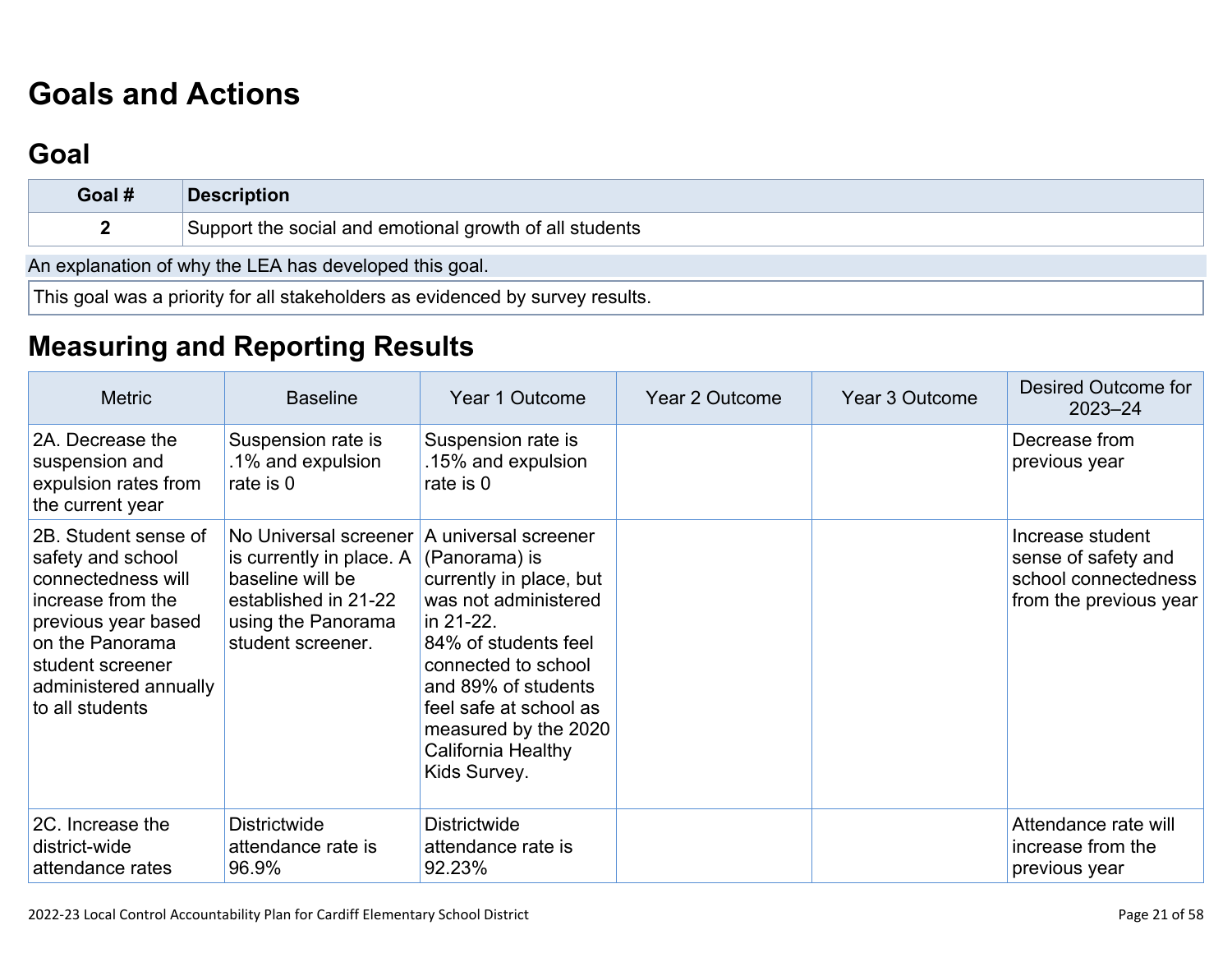| <b>Metric</b>                                                                        | <b>Baseline</b>                                                                | Year 1 Outcome                                                                                                                                                                 | Year 2 Outcome | Year 3 Outcome | Desired Outcome for<br>$2023 - 24$                                                       |
|--------------------------------------------------------------------------------------|--------------------------------------------------------------------------------|--------------------------------------------------------------------------------------------------------------------------------------------------------------------------------|----------------|----------------|------------------------------------------------------------------------------------------|
| 2D. Decrease chronic<br>absenteeism from the<br>previous year                        | Chronic absenteeism<br>rate is $6.4\%$                                         | Chronic absenteeism<br>rate is 20.57%                                                                                                                                          |                |                | Chronic absenteeism<br>will decrease from the<br>previous year                           |
| 2E. Students will have<br>access to a social and<br>emotional learning<br>curriculum | No students have<br>access to a social and<br>emotional learning<br>curriculum | 60% of students have<br>access to a social and<br>emotional learning<br>curriculum as<br>measured by the<br>number of classrooms<br>the SEL counselor<br>delivered lessons in. |                |                | 100% of students will<br>have access to a<br>social and emotional<br>learning curriculum |

# **[Actions](http://www.doc-tracking.com/screenshots/22LCAP/Instructions/22LCAPInstructions.htm#actions)**

| Action # | Title                            | <b>Description</b>                                                                                                                                                                                                                                                                                    | <b>Total Funds</b> | Contributing |
|----------|----------------------------------|-------------------------------------------------------------------------------------------------------------------------------------------------------------------------------------------------------------------------------------------------------------------------------------------------------|--------------------|--------------|
| 2.1      | <b>SEL Curriculum</b>            | Research, purchase, and implement a social and emotional learning<br>curriculum.                                                                                                                                                                                                                      | \$1,500.00         | No.          |
| 2.2      | <b>SEL Universal</b><br>Screener | Research, purchase, and implement a social and emotional Universal<br>screener.                                                                                                                                                                                                                       | \$27,000.00        | <b>No</b>    |
| 2.3      | Base Program                     | a. Provide a 20% nurse at each school site<br>b. 100% of students in grades K-6 will participate in a minimum of 200<br>minutes every 10 days of engaging physical education<br>c. The district Nutrition Services will offer high quality, nutritious and<br>appealing lunches to students and staff | \$378,093.00       | No.          |
| 2.4      | <b>SEL Counselor</b>             | Site based counseling services and community support for outside<br>referrals will be available to support all K-6 students                                                                                                                                                                           | \$54,000.00        | <b>No</b>    |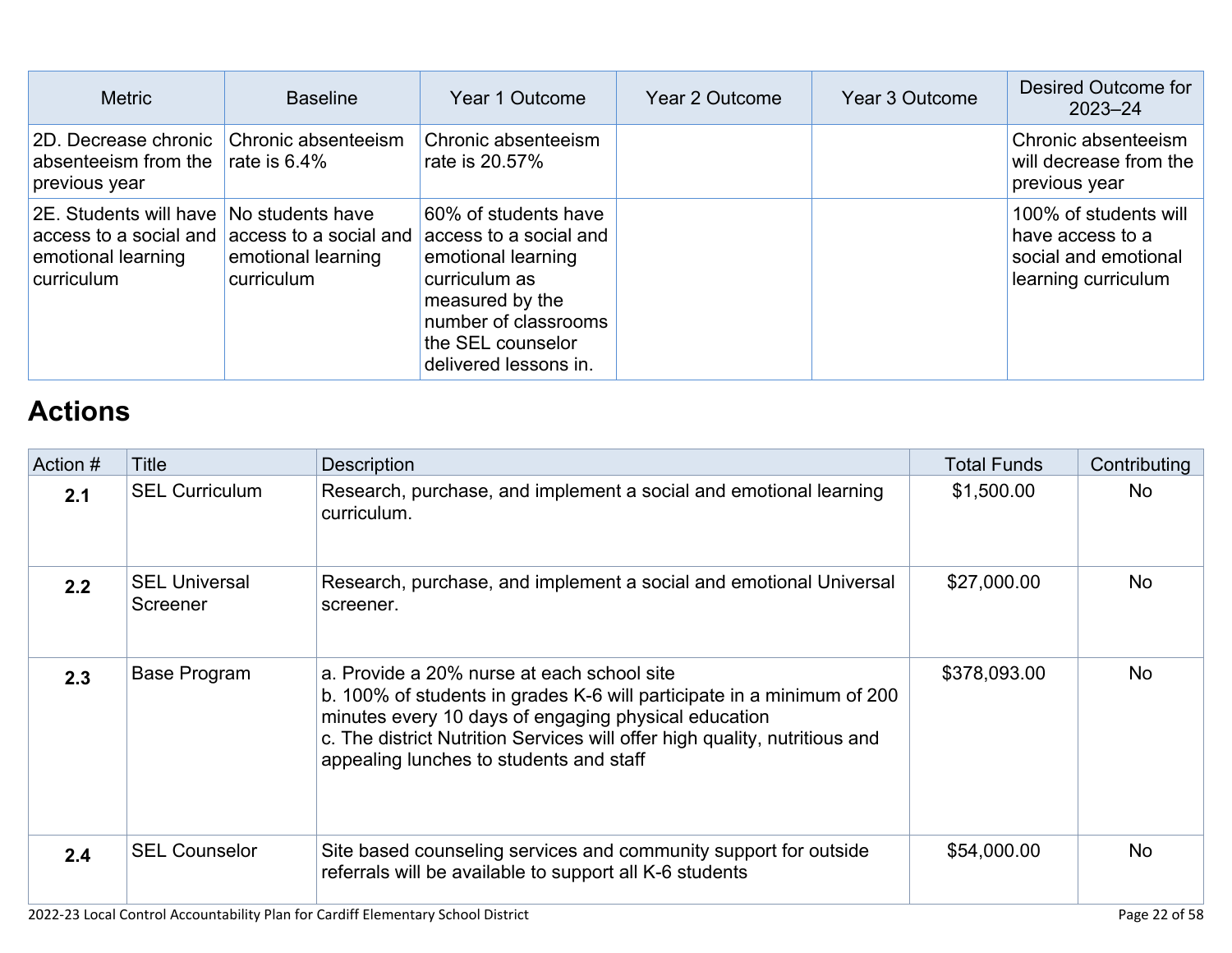| Action # | Title                                      | Description                                                                                                                                        | <b>Total Funds</b> | Contributing |
|----------|--------------------------------------------|----------------------------------------------------------------------------------------------------------------------------------------------------|--------------------|--------------|
|          |                                            |                                                                                                                                                    |                    |              |
| 2.5      | <b>Cultural Awareness</b><br>and Diversity | Students will be engaged in activities that promote cultural awareness<br>and diversity.                                                           | \$0.00             | <b>No</b>    |
| 2.6      | <b>Student Engagement</b>                  | Students who are identified as chronically absent will receive<br>outreach, support, and resources from the office and other appropriate<br>staff. | \$0.00             | Yes          |

## **[Goal Analysis \[2021-22\]](http://www.doc-tracking.com/screenshots/22LCAP/Instructions/22LCAPInstructions.htm#GoalAnalysis)**

An analysis of how this goal was carried out in the previous year. A description of any substantive differences in planned actions and actual implementation of these actions.

Our district social emotional learning (SEL) committee researched several different SEL curriculums this year. The committee decided to strengthen and enhance our Cardiff Way with character traits that will be focused on monthly during the 2022-23 school year. The SEL committee will continue to review social emotional curriculum in the 2022-23 school year or develop a curriculum tailored to our district's philosophy, culture, and students' needs. Our district researched and purchased a social emotional universal screener and plans to begin implementation in the 2022-23 school year.

An explanation of material differences between Budgeted Expenditures and Estimated Actual Expenditures and/or Planned Percentages of Improved Services and Estimated Actual Percentages of Improved Services.

There are no material differences for this goal.

An explanation of how effective the specific actions were in making progress toward the goal.

Our educational partner and student focus group feedback indicated that our SEL counselor has helped students immensely as they have transitioned back to full-day instruction and with their social emotional needs. Our SEL counselor has assisted our SEL committee in determining a social emotional curriculum and implementation planning. Our leadership team has engaged in the county Leading for Equity training this year and plans to implement more culture awareness and diversity activities with staff in the 2022-23 school year. In order to improve chronic absenteeism rate, our office staff will continue to provide outreach, support, and resources to students who are identified as chronically absent.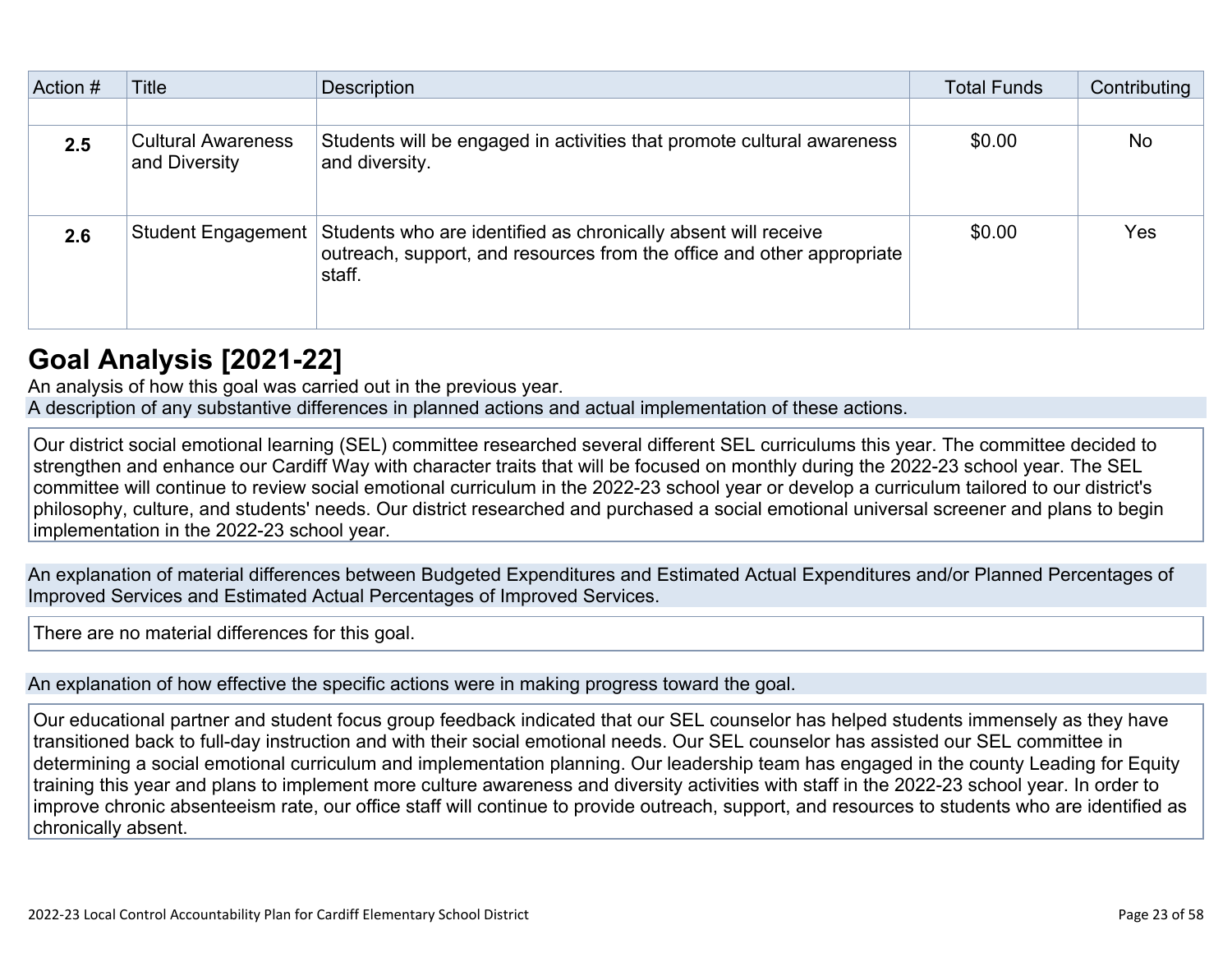A description of any changes made to the planned goal, metrics, desired outcomes, or actions for the coming year that resulted from reflections on prior practice.

There are no planned changes to this goal for the 2022-23 school year.

**A report of the Total Estimated Actual Expenditures for last year's actions may be found in the Annual Update Table. A report of the Estimated Actual Percentages of Improved Services for last year's actions may be found in the Contributing Actions Annual Update Table.**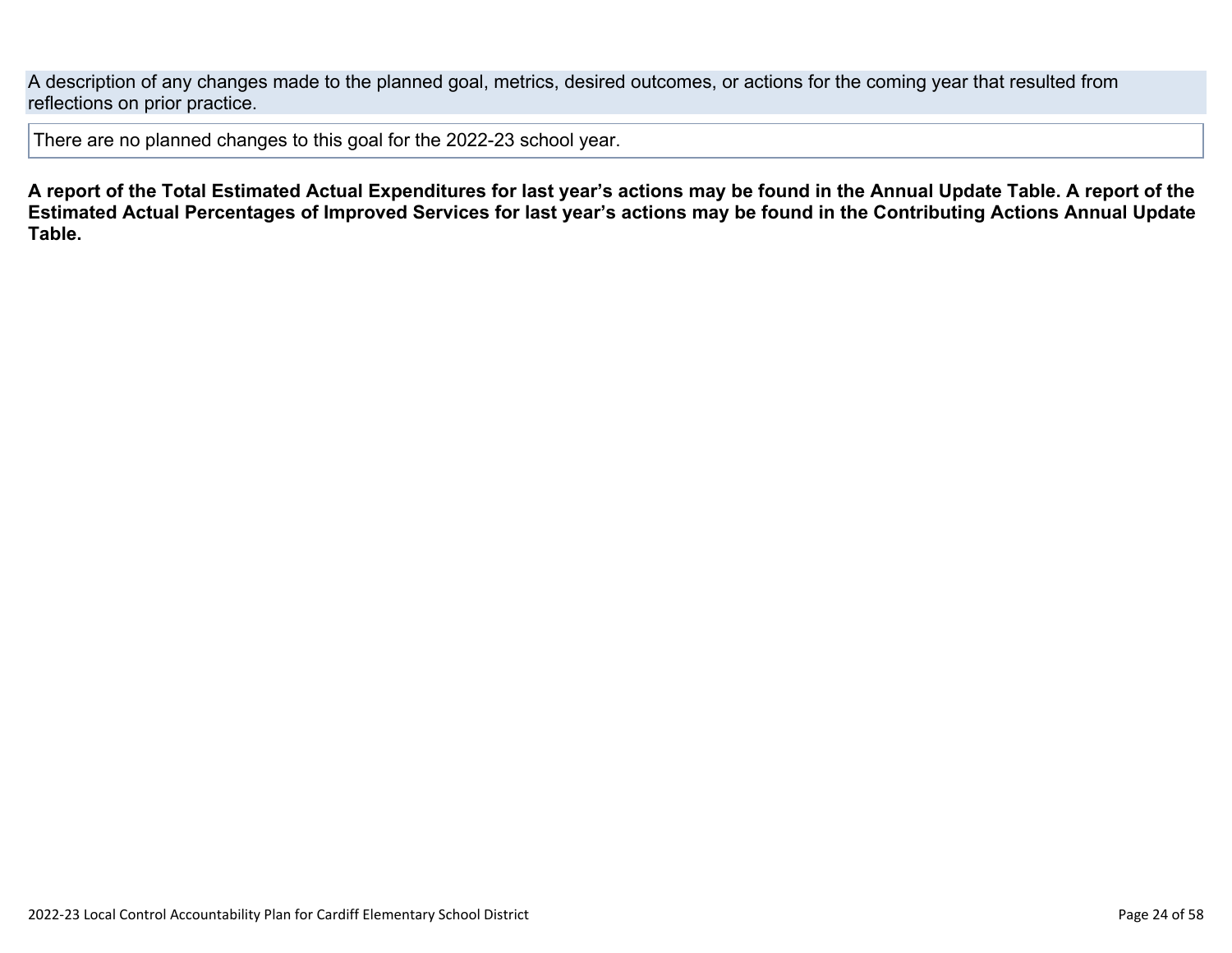# **[Goals and Actions](http://www.doc-tracking.com/screenshots/22LCAP/Instructions/22LCAPInstructions.htm#GoalsandActions)**

# **[Goal](http://www.doc-tracking.com/screenshots/22LCAP/Instructions/22LCAPInstructions.htm#goalDescription)**

| Goal #                                                                  | <b>Description</b>                                                                  |  |  |  |  |  |
|-------------------------------------------------------------------------|-------------------------------------------------------------------------------------|--|--|--|--|--|
|                                                                         | Improve and/or increase parent participation in their child(ren)s learning process. |  |  |  |  |  |
| An explanation of why the LEA has developed this goal.                  |                                                                                     |  |  |  |  |  |
| Active parent engagement remains a high priority based on parent input. |                                                                                     |  |  |  |  |  |

# **[Measuring and Reporting Results](http://www.doc-tracking.com/screenshots/22LCAP/Instructions/22LCAPInstructions.htm#MeasuringandReportingResults)**

| <b>Metric</b>                                                                                                                                  | <b>Baseline</b>                                                                                                                                                         | Year 1 Outcome                                                                                                                                                                                                                    | Year 2 Outcome | Year 3 Outcome | Desired Outcome for<br>$2023 - 24$                                                                                     |
|------------------------------------------------------------------------------------------------------------------------------------------------|-------------------------------------------------------------------------------------------------------------------------------------------------------------------------|-----------------------------------------------------------------------------------------------------------------------------------------------------------------------------------------------------------------------------------|----------------|----------------|------------------------------------------------------------------------------------------------------------------------|
| 3A. Increase<br>opportunities for<br>parent participation in<br>classroom, school and<br>district activities                                   | There were no<br>opportunities for in-<br>person parent<br>participation in<br>classrooms or at<br>schoolwide activities.<br>A baseline will be<br>established in 21-22 | In November of 2021,<br>parents were able to<br>return to classrooms<br>to volunteer. Parents<br>were also able to<br>volunteer for 14 for<br>special activities to<br>include field trips held<br>in the 2021-22 school<br>year. |                |                | Increase opportunities<br>annually                                                                                     |
| 3B. Increase the<br>percentage of families<br>that provide input into<br>district priorities<br>through our annual<br><b>SEA Budget Survey</b> | 45% percent of<br>families provided input<br>into district priorities<br>through our annual<br><b>SEA Budget Survey</b>                                                 | 43% percent of<br>families provided input<br>into district priorities<br>through our annual<br><b>SEA Budget Survey</b>                                                                                                           |                |                | 60% percent of<br>families provide input<br>into district priorities<br>through our annual<br><b>SEA Budget Survey</b> |
| 3C. Increase the<br>percentage of parents<br>of English Learners,<br>students with<br>disabilities, and                                        | 95% of parents of<br>English Learners,<br>students with<br>disabilities, and<br>unduplicated students                                                                   | 92% of parents of<br>English Learners,<br>students with<br>disabilities, and<br>unduplicated students                                                                                                                             |                |                | The percentage of<br>parents of English<br>Learners, students<br>with disabilities, and<br>unduplicated students       |

2022-23 Local Control Accountability Plan for Cardiff Elementary School District Page 25 of 58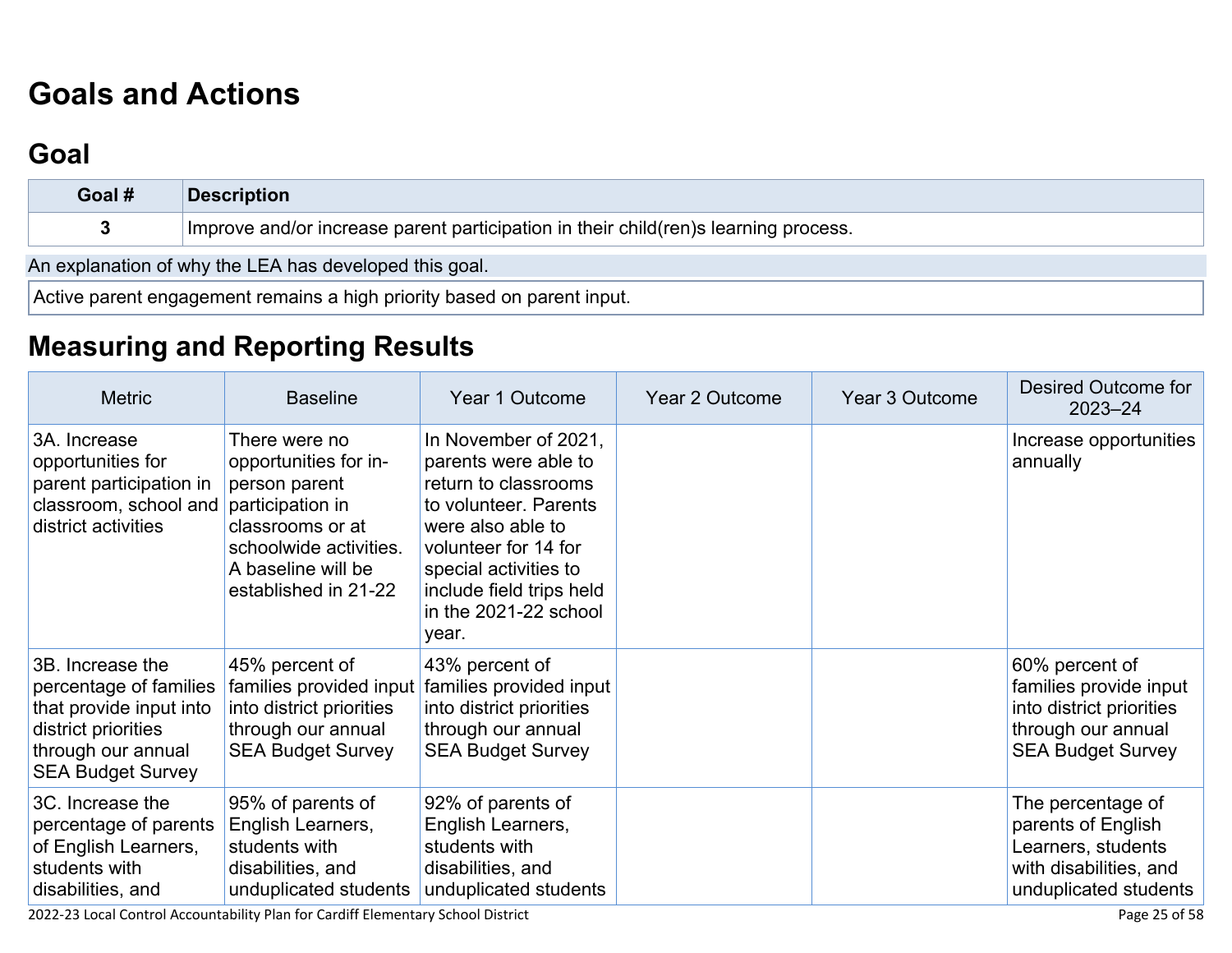| <b>Metric</b>                                                                                                  | <b>Baseline</b>        | Year 1 Outcome                                                      | Year 2 Outcome | Year 3 Outcome | Desired Outcome for<br>2023-24                                                                         |
|----------------------------------------------------------------------------------------------------------------|------------------------|---------------------------------------------------------------------|----------------|----------------|--------------------------------------------------------------------------------------------------------|
| unduplicated students<br>that participate in<br><b>Parent Teacher</b><br>Conferences from the<br>previous year | participated in Parent | participated in Parent<br>Teacher Conferences   Teacher Conferences |                |                | that participate in<br><b>Parent Teacher</b><br>Conferences will<br>increase from the<br>previous year |

# **[Actions](http://www.doc-tracking.com/screenshots/22LCAP/Instructions/22LCAPInstructions.htm#actions)**

| Action #         | Title                       | <b>Description</b>                                                                                                                                                                                                                                                                                                                                   | <b>Total Funds</b> | Contributing |
|------------------|-----------------------------|------------------------------------------------------------------------------------------------------------------------------------------------------------------------------------------------------------------------------------------------------------------------------------------------------------------------------------------------------|--------------------|--------------|
| 3.1              | <b>Base Program</b>         | a. All classroom teachers will communicate and share classroom<br>activities with parents using a Learning Management System<br>b. A survey will be sent to all parents to provide input into district<br>priorities<br>c. The district will work with our parent organization to develop and<br>promote Family Night activities at each school site | \$7,200.00         | <b>No</b>    |
| 3.2 <sub>2</sub> | <b>Bilingual Assistants</b> | The district will provide a bilingual assistant at each school site to<br>support English Learner families in their understanding of achievement<br>data, intervention services and home-school connections and<br>communication                                                                                                                     | \$58,916.00        | <b>Yes</b>   |

# **[Goal Analysis \[2021-22\]](http://www.doc-tracking.com/screenshots/22LCAP/Instructions/22LCAPInstructions.htm#GoalAnalysis)**

An analysis of how this goal was carried out in the previous year. A description of any substantive differences in planned actions and actual implementation of these actions.

As students returned to full-day in-person instruction some teachers have not been utilizing the learning management system as much for parent communication. Both school sites help in-person Back to School and Open House evening events. However, some family nights were modified or not held in accordance with COVID protocols.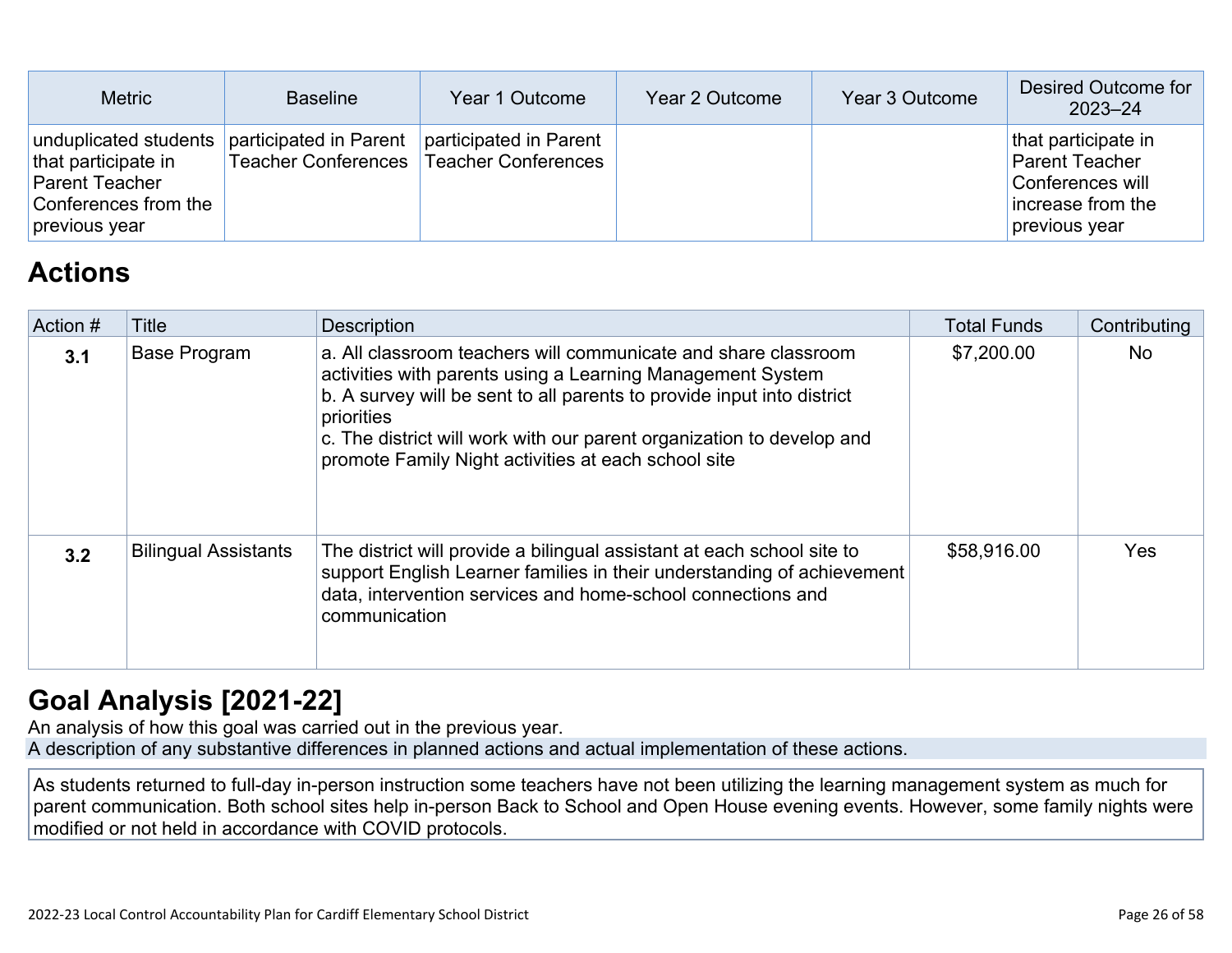An explanation of material differences between Budgeted Expenditures and Estimated Actual Expenditures and/or Planned Percentages of Improved Services and Estimated Actual Percentages of Improved Services.

There are no material differences for this goal.

An explanation of how effective the specific actions were in making progress toward the goal.

Our bilingual assistants have been effective in providing outreach to our English learner families to include English translation for parent meetings, outreach for academic concerns, and providing intervention.

A description of any changes made to the planned goal, metrics, desired outcomes, or actions for the coming year that resulted from reflections on prior practice.

Both school sites have planned two family nights in addition to Back to School Night and Open House for the 2022-23 school year.

**A report of the Total Estimated Actual Expenditures for last year's actions may be found in the Annual Update Table. A report of the Estimated Actual Percentages of Improved Services for last year's actions may be found in the Contributing Actions Annual Update Table.**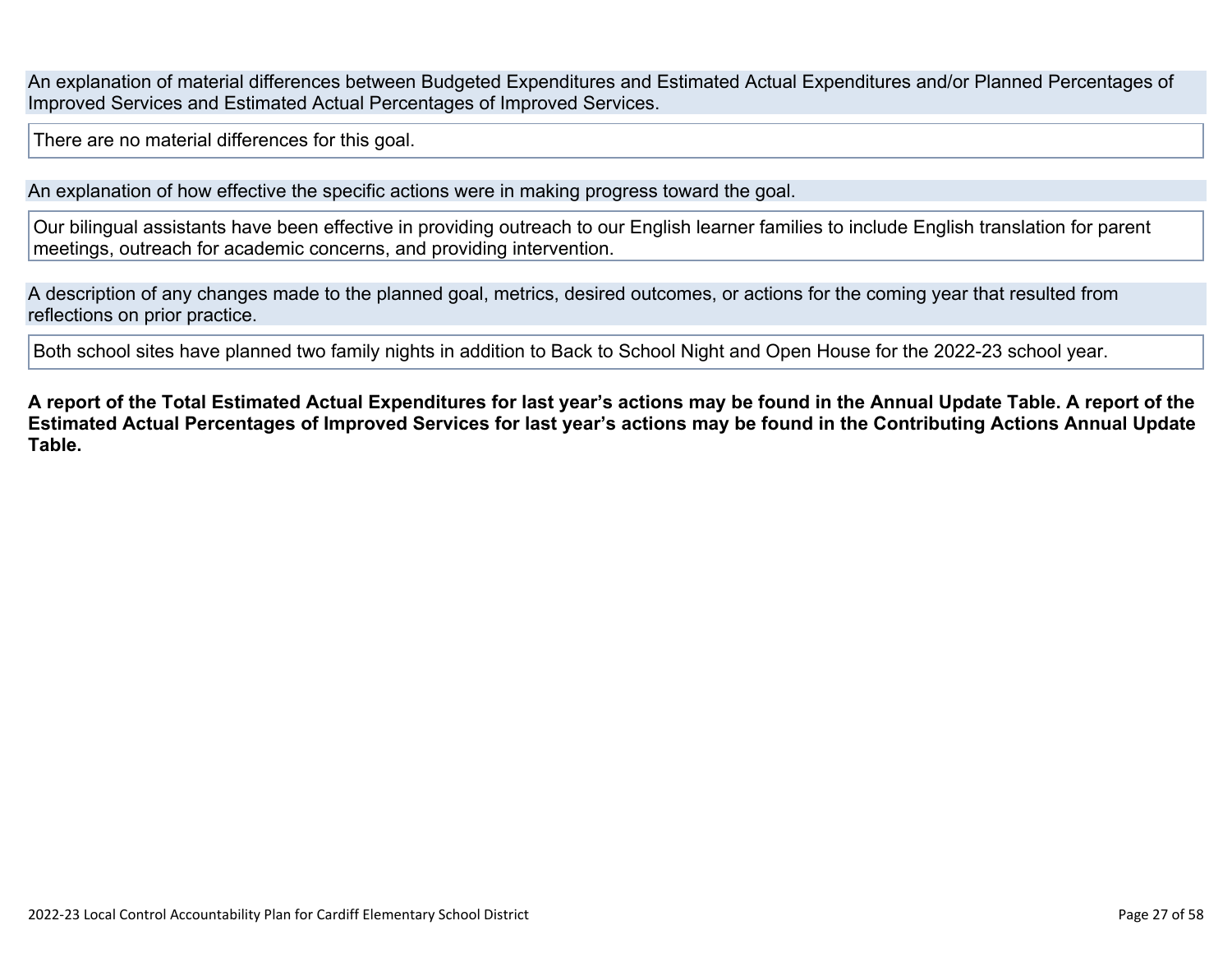# **[Increased or Improved Services for Foster Youth, English Learners, and Low-](http://www.doc-tracking.com/screenshots/22LCAP/Instructions/22LCAPInstructions.htm#IncreasedImprovedServices)[Income Students \[2022-23\]](http://www.doc-tracking.com/screenshots/22LCAP/Instructions/22LCAPInstructions.htm#IncreasedImprovedServices)**

| Projected LCFF Supplemental and/or Concentration Grants | Projected Additional LCFF Concentration Grant (15 percent) |
|---------------------------------------------------------|------------------------------------------------------------|
| 177.41                                                  |                                                            |

#### **Required Percentage to Increase or Improve Services for the LCAP Year**

| Projected Percentage to Increase<br>or Improve Services for the<br>Coming School Year | <b>ILCFF Carryover — Percentage</b> | <b>ILCFF Carryover — Dollar</b> | Total Percentage to Increase or<br>Improve Services for the Coming<br>School Year |
|---------------------------------------------------------------------------------------|-------------------------------------|---------------------------------|-----------------------------------------------------------------------------------|
| 3.19%                                                                                 | $0.00\%$                            | \$0.00                          | 3.19%                                                                             |

**The Budgeted Expenditures for Actions identified as Contributing may be found in the Contributing Actions Table.**

### **[Required Descriptions](http://www.doc-tracking.com/screenshots/22LCAP/Instructions/22LCAPInstructions.htm#RequiredDescriptions)**

For each action being provided to an entire school, or across the entire school district or county office of education (COE), an explanation of (1) how the needs of foster youth, English learners, and low-income students were considered first, and (2) how these actions are effective in meeting the goals for these students.

Cardiff School District ensures that our foster youth, English learners, and socio-economically disadvantaged students' needs are the primary focus in Goal 1/Action 2, Goal 1/Action 4, Goal 2/Actions 1, 2, 4, and 6, Goal 3/Action 2.

Goal 1 Action 2: Foster youth, English learners, and low-income students are prioritized to be placed in classrooms with fully credentialed teachers in appropriate assignments and have access to Common Core aligned instructional materials. Two 0.5 FTE Teacher on Special Assignment and 4.91 FTE Instructional Assistants provide strategic small group instruction in flexible small groups for students identified as not meeting grade level standards in ELA and math. In addition, one 0.3 FTE Teacher on Special Assignment and 0.2 FTE Instructional Assistant will provide small group strategic instruction to students identified as needing direct instruction to obtain study skills and supplemental instruction in math.

Goal 2 Action 6: Bilingual Office Assistants at each school site 1.17 FTE will provide outreach, support, and resources to students identified as chronically absent.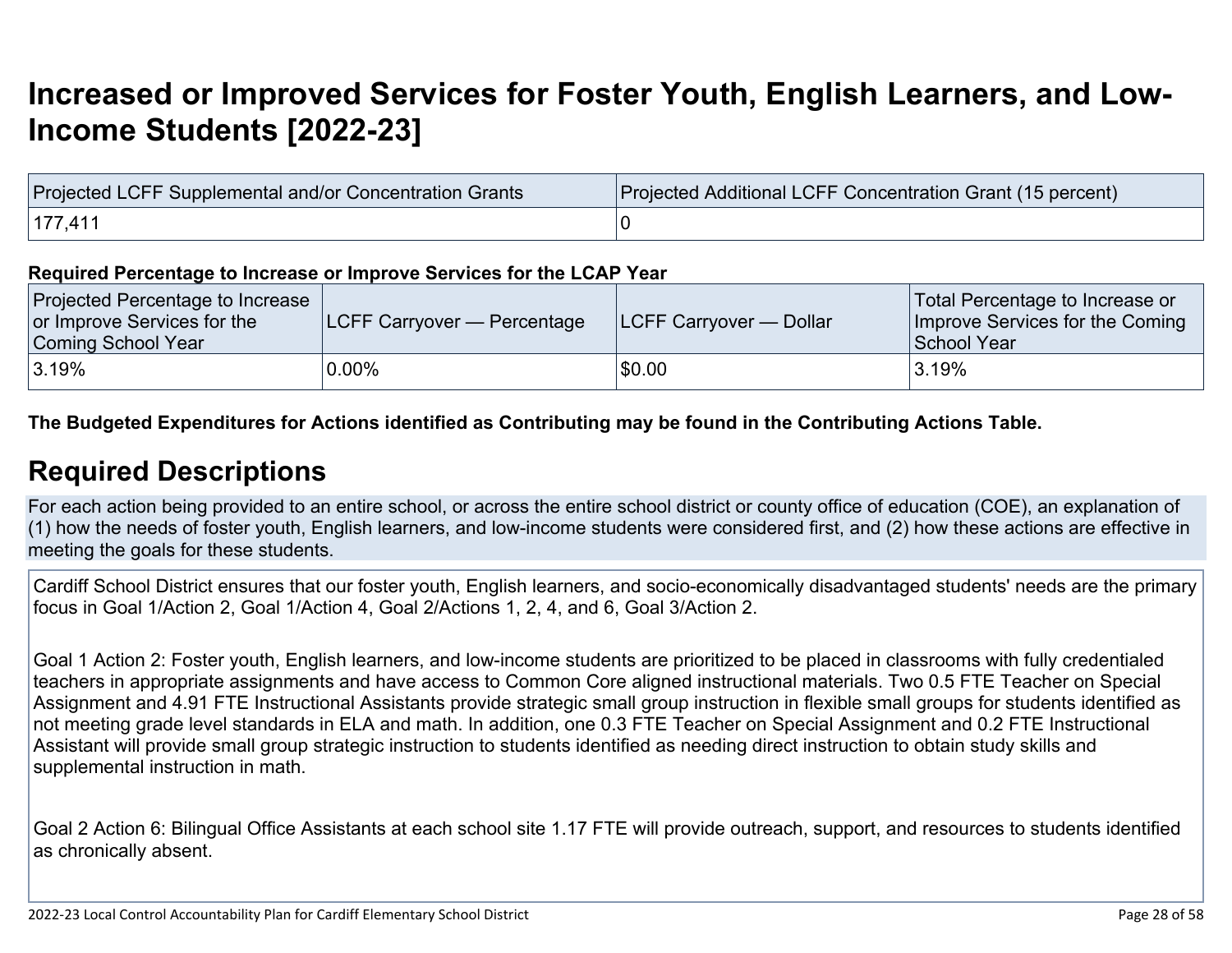Goal 3 Action 2: Bilingual Assistants at each school site will support English Learner families in their understanding of achievement data, intervention services and home-school connections and communication. Each school office has a Bilingual Office Assistant 1.17 FTE to assist with translation of parent communication and assisting families with securing community resources. Instructional Assistants 5.53 FTE provide additional support to English learners in the classroom to assist students with grade level curriculum.

These services and actions have proven the most effective use of funds to support unduplicated pupils based on district data, which shows evidence of academic growth for unduplicated pupils on our local assessments. The district also had successful experience increasing involvement of families of unduplicated pupils in their child's academic progress through our bilingual assistant outreach programs, including increased participation in parent conferences and Student Study Team meetings.

A description of how services for foster youth, English learners, and low-income students are being increased or improved by the percentage required.

The district has exceeded its requirement to increase or improve services for unduplicated pupils since the District is currently providing services above its Increased Appointment. The District continually monitors the services it provides and improves any deficiencies to the programs that serve its low-income, English learners and foster youth population.

As described in the district's Local Control Accountability Plan, the following services for all students considered the needs for pupils within the unduplicated population first:

- For low-income pupils, certificated and paraprofessional support staff will provide direct instruction to students, professional development, and consultations with classroom teachers. Additional intervention programs will be provided for students who do not make expected progress.
- For English learners, support teachers and staff will provide direct instruction to students, professional development and consultations with classroom teachers. A bilingual assistant at each school site will provide outreach with families, translations and will network within community organizations. Additional intervention programs will be provided for students who do not make expected progress.
- For foster youth, the district will provide individual outreach to families of Foster Youth to coordinate services and will provide intervention programs for pupils that do not make expected progress.
- Based on district data, which shows evidence of academic growth on our local assessments, these services and actions are the most effective use of funds to support unduplicated pupils. Students who are identified as chronically absent will receive outreach, support, and resources from the office and other appropriate staff.
- For English learners, support teachers and staff will provide direct instruction to students, professional development and consultations with classroom teachers. A bilingual assistant at each school site will provide outreach with families, translations and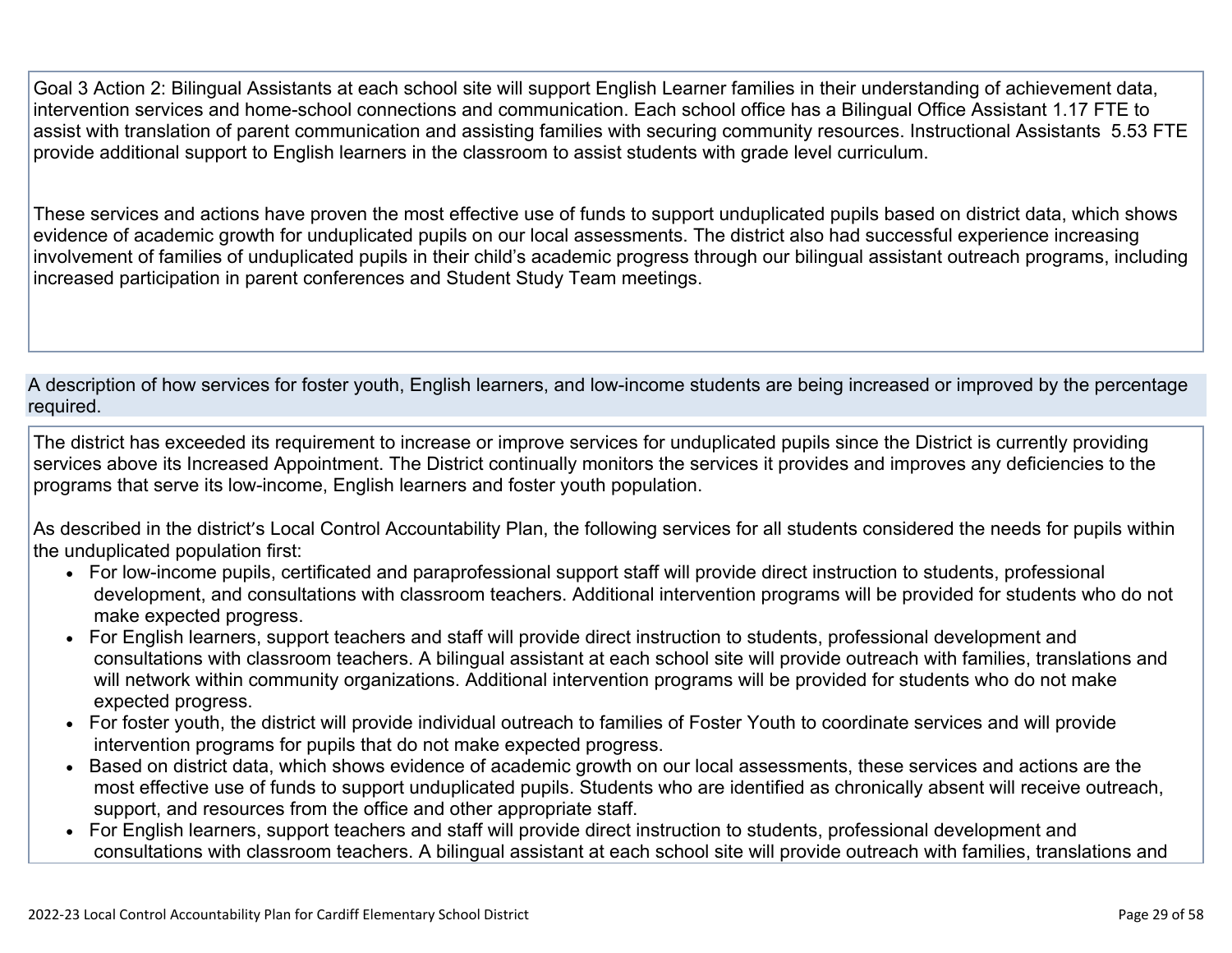will network within community organizations. Additional intervention programs will be provided for students who do not make expected progress.

A description of the plan for how the additional concentration grant add-on funding identified above will be used to increase the number of staff providing direct services to students at schools that have a high concentration (above 55 percent) of foster youth, English learners, and lowincome students, as applicable.

We do not have a high concentration above 55%.

| Staff-to-student ratios by<br>type of school and<br>concentration of<br>unduplicated students | Schools with a student concentration of 55 percent or<br>less | Schools with a student concentration of greater than 55<br>percent |
|-----------------------------------------------------------------------------------------------|---------------------------------------------------------------|--------------------------------------------------------------------|
| Staff-to-student ratio of<br>classified staff providing<br>direct services to students        | 10.84:103                                                     |                                                                    |
| Staff-to-student ratio of<br>certificated staff providing<br>direct services to students      | 0.80:103                                                      |                                                                    |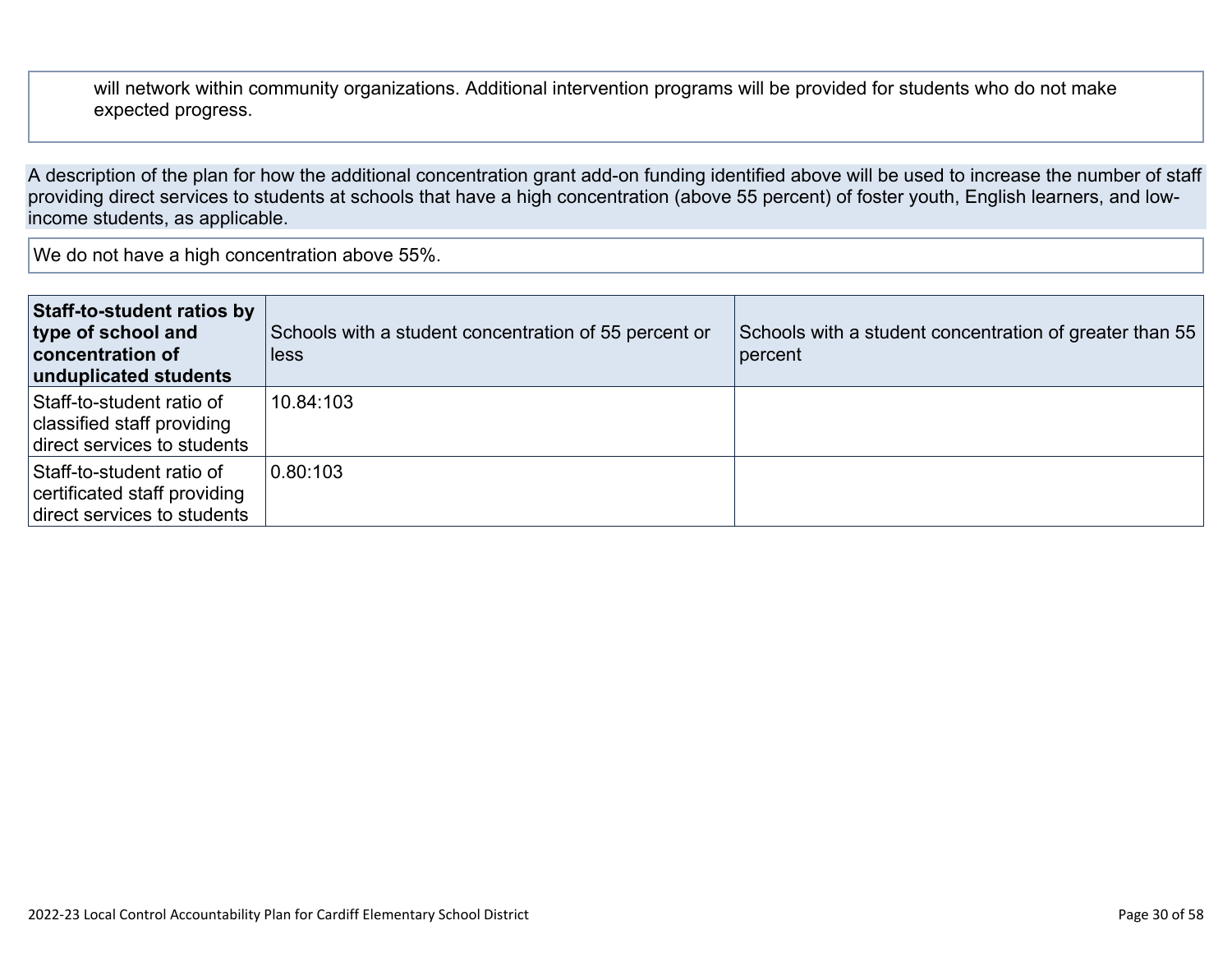### **2022-23 Total Expenditures Table**

| <b>Totals</b>    |                 | <b>LCFF Funds</b>                          | <b>Other State</b><br><b>Funds</b> | <b>Local Funds</b>      |  | <b>Federal Funds</b>                                         | <b>Total Funds</b>       | <b>Total Personnel</b> | <b>Total Non-</b><br>personnel |                    |  |              |
|------------------|-----------------|--------------------------------------------|------------------------------------|-------------------------|--|--------------------------------------------------------------|--------------------------|------------------------|--------------------------------|--------------------|--|--------------|
| <b>Totals</b>    |                 | \$898,266.00                               | \$401,000.00                       | \$192,753.00            |  |                                                              | \$1,492,019.00           | \$935,118.00           | \$556,901.00                   |                    |  |              |
|                  |                 |                                            |                                    |                         |  |                                                              |                          |                        |                                |                    |  |              |
| Goal             | <b>Action #</b> | <b>Action Title</b>                        |                                    | <b>Student Group(s)</b> |  | <b>LCFF Funds</b>                                            | <b>Other State Funds</b> | <b>Local Funds</b>     | <b>Federal Funds</b>           | <b>Total Funds</b> |  |              |
| 1                | $1.1$           | <b>Local Data Measures</b>                 | All                                |                         |  | \$3,861.00                                                   | \$150,000.00             |                        |                                | \$153,861.00       |  |              |
| $\mathbf{1}$     | $1.2$           | Responsive<br>Intervention                 |                                    |                         |  | <b>English Learners</b><br><b>Foster Youth</b><br>Low Income |                          | \$499,449.00           | \$130,000.00                   |                    |  | \$629,449.00 |
| $\mathbf{1}$     | $1.3$           | <b>Basic Services</b>                      | All                                |                         |  | \$142,000.00                                                 |                          |                        |                                | \$142,000.00       |  |              |
| 1                | $1.4$           | <b>English Learners</b>                    | <b>English Learners</b>            |                         |  |                                                              | \$40,000.00              |                        |                                | \$40,000.00        |  |              |
| $\overline{2}$   | 2.1             | <b>SEL Curriculum</b>                      | All                                |                         |  | \$1,500.00                                                   |                          |                        |                                | \$1,500.00         |  |              |
| $\boldsymbol{2}$ | 2.2             | <b>SEL Universal</b><br>Screener           | All                                |                         |  |                                                              | \$27,000.00              |                        |                                | \$27,000.00        |  |              |
| 2 <sup>2</sup>   | 2.3             | <b>Base Program</b>                        | All                                |                         |  | \$185,340.00                                                 |                          | \$192,753.00           |                                | \$378,093.00       |  |              |
| $\overline{2}$   | 2.4             | <b>SEL Counselor</b>                       | All                                |                         |  |                                                              | \$54,000.00              |                        |                                | \$54,000.00        |  |              |
| $\overline{2}$   | 2.5             | <b>Cultural Awareness</b><br>and Diversity | All                                |                         |  |                                                              |                          |                        |                                | \$0.00             |  |              |
| $\boldsymbol{2}$ | 2.6             | <b>Student Engagement</b>                  | Low Income                         |                         |  |                                                              |                          |                        |                                | \$0.00             |  |              |
| $\mathbf{3}$     | 3.1             | <b>Base Program</b>                        | All                                |                         |  | \$7,200.00                                                   |                          |                        |                                | \$7,200.00         |  |              |
| $\mathbf{3}$     | 3.2             | <b>Bilingual Assistants</b>                |                                    | <b>English Learners</b> |  | \$58,916.00                                                  |                          |                        |                                | \$58,916.00        |  |              |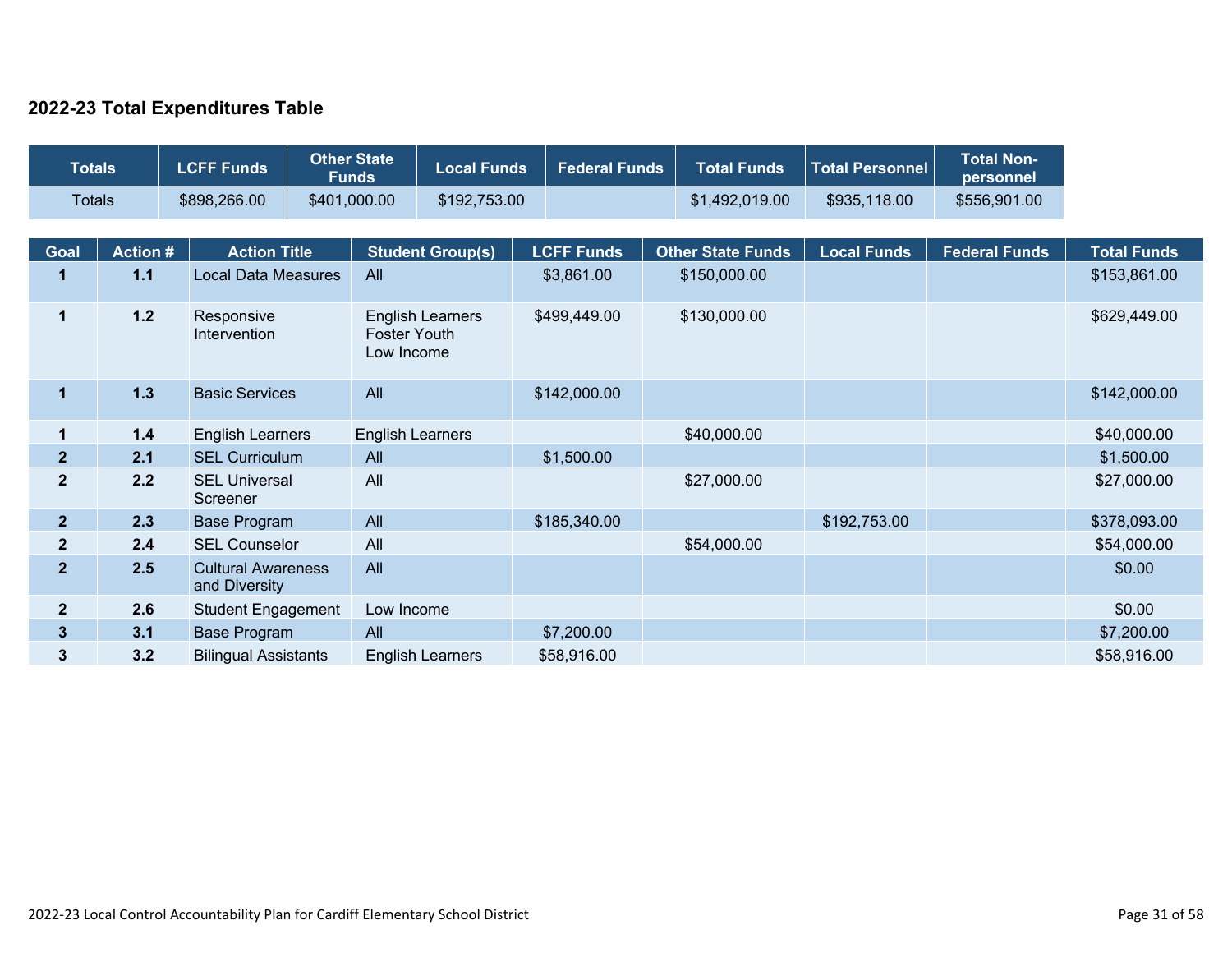### **2022-23 Contributing Actions Table**

|      | 1. Projected<br><b>LCFF Base</b><br>Grant | 2. Projected<br><b>LCFF</b><br><b>Supplemental</b><br>and/or<br><b>Concentration</b><br><b>Grants</b> | 3. Projected<br><b>Percentage to</b><br>Increase or<br><b>Improve</b><br><b>Services for</b><br>the Coming<br><b>School Year</b><br>(2 divided by | <b>LCFF</b><br>Carryover -<br>Percentage<br>(Percentage<br>from Prior<br>Year)        | <b>Total</b><br><b>Percentage to</b><br>Increase or<br><b>Improve</b><br><b>Services for</b><br>the Coming<br><b>School Year</b><br>(3 + Carryover<br>%) | 4. Total<br><b>Planned</b><br><b>Contributing</b><br><b>Expenditures</b><br>(LCFF Funds) | 5. Total<br><b>Planned</b><br><b>Percentage of</b><br><b>Improved</b><br><b>Services</b><br>(% ) |                 | <b>Planned</b><br><b>Percentage to</b><br>Increase or<br><b>Improve</b><br><b>Services for</b><br>the Coming<br><b>School Year</b><br>(4 divided by<br>1, plus 5) | <b>Totals by</b><br><b>Type</b>                                                          | <b>Total LCFF</b><br><b>Funds</b>                                 |
|------|-------------------------------------------|-------------------------------------------------------------------------------------------------------|---------------------------------------------------------------------------------------------------------------------------------------------------|---------------------------------------------------------------------------------------|----------------------------------------------------------------------------------------------------------------------------------------------------------|------------------------------------------------------------------------------------------|--------------------------------------------------------------------------------------------------|-----------------|-------------------------------------------------------------------------------------------------------------------------------------------------------------------|------------------------------------------------------------------------------------------|-------------------------------------------------------------------|
|      | 5561464                                   | 177,411                                                                                               | 3.19%                                                                                                                                             | $0.00\%$                                                                              | 3.19%                                                                                                                                                    | \$558,365.00                                                                             | $0.00\%$                                                                                         | 10.04 %         |                                                                                                                                                                   | Total:                                                                                   | \$558,365.00                                                      |
|      |                                           |                                                                                                       |                                                                                                                                                   |                                                                                       |                                                                                                                                                          |                                                                                          |                                                                                                  |                 |                                                                                                                                                                   | <b>LEA-wide</b><br>Total:                                                                | \$558,365.00                                                      |
|      |                                           |                                                                                                       |                                                                                                                                                   |                                                                                       |                                                                                                                                                          |                                                                                          |                                                                                                  |                 |                                                                                                                                                                   | <b>Limited Total:</b>                                                                    | \$0.00                                                            |
|      |                                           |                                                                                                       |                                                                                                                                                   |                                                                                       |                                                                                                                                                          |                                                                                          |                                                                                                  |                 |                                                                                                                                                                   | <b>Schoolwide</b><br>Total:                                                              | \$0.00                                                            |
| Goal | <b>Action #</b>                           | <b>Action Title</b>                                                                                   |                                                                                                                                                   | <b>Contributing to</b><br><b>Increased or</b><br><b>Improved</b><br><b>Sonvicos</b> ? | <b>Scope</b>                                                                                                                                             | <b>Unduplicated</b><br><b>Student Group(s)</b>                                           |                                                                                                  | <b>Location</b> |                                                                                                                                                                   | <b>Planned</b><br><b>Expenditures for</b><br><b>Contributing</b><br><b>Actions (LCFF</b> | <b>Planned</b><br>Percentage of<br><b>Improved</b><br>Samings (%) |

|     |                             | <b>Improved</b><br><b>Services?</b> |          | Student Group(S)                                      |             | <b>Actions (LCFF</b><br>Funds) | <b>Improved</b><br>Services (%) |
|-----|-----------------------------|-------------------------------------|----------|-------------------------------------------------------|-------------|--------------------------------|---------------------------------|
| 1.2 | Responsive Intervention     | Yes                                 | LEA-wide | English Learners<br><b>Foster Youth</b><br>Low Income | All Schools | \$499,449.00                   |                                 |
| 2.6 | <b>Student Engagement</b>   | Yes                                 | LEA-wide | Low Income                                            | All Schools |                                |                                 |
| 3.2 | <b>Bilingual Assistants</b> | Yes                                 | LEA-wide | <b>English Learners</b>                               | All Schools | \$58,916.00                    |                                 |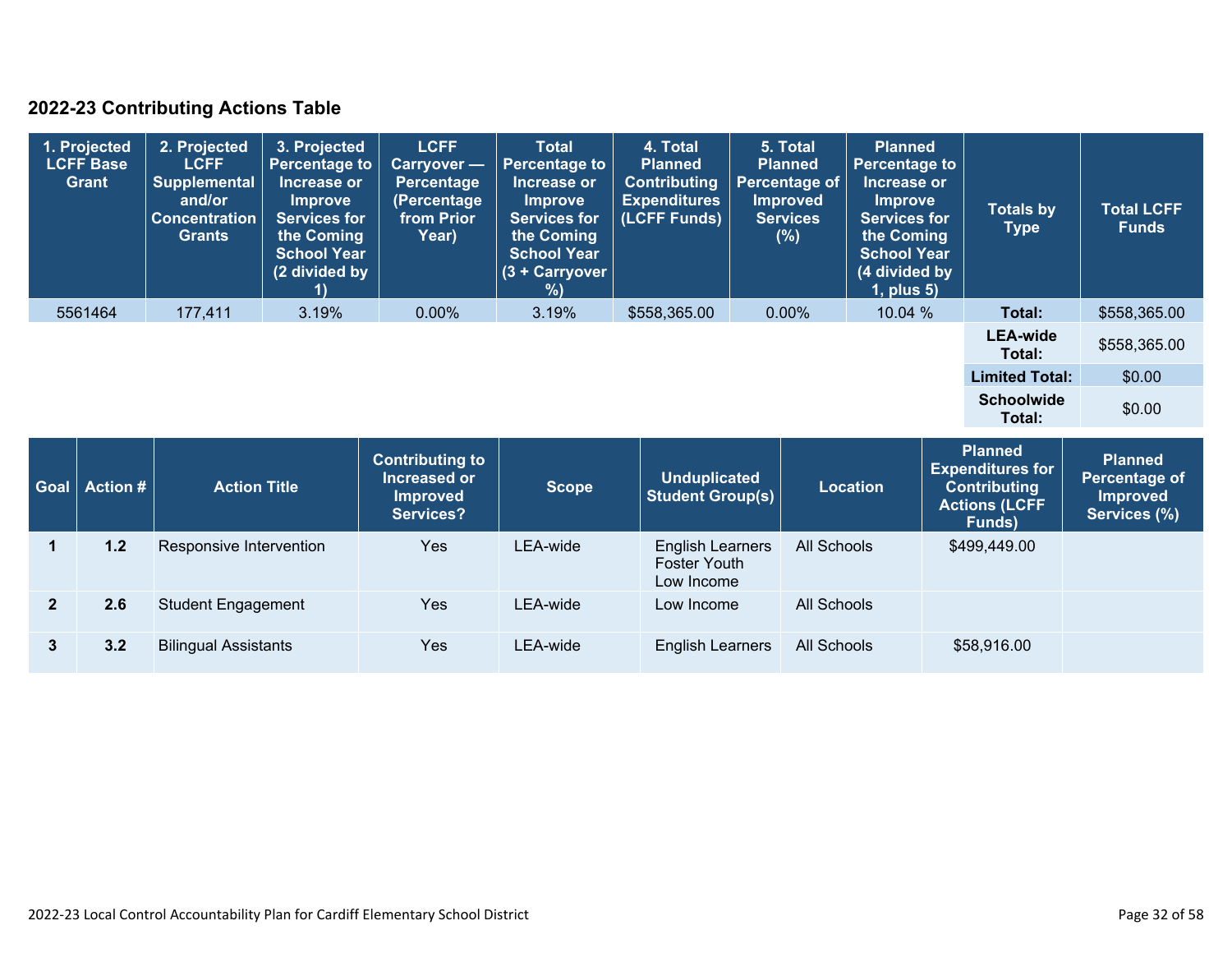### **2021-22 Annual Update Table**

| <b>Totals</b> | <b>Last Year's</b><br><b>Total Planned</b><br><b>Expenditures</b><br>(Total Funds) | <b>Total Estimated</b><br><b>Expenditures</b><br>(Total Funds) |
|---------------|------------------------------------------------------------------------------------|----------------------------------------------------------------|
| <b>Totals</b> | \$1,380,821.00                                                                     | \$1,288,764.00                                                 |

| <b>Last Year's</b><br>Goal # | <b>Last Year's Action</b><br># | <b>Prior Action/Service Title</b>       | <b>Contributed to Increased</b><br>or Improved Services? | <b>Last Year's Planned</b><br><b>Expenditures</b><br>(Total Funds) | <b>Estimated Actual</b><br><b>Expenditures</b><br>(Input Total Funds) |
|------------------------------|--------------------------------|-----------------------------------------|----------------------------------------------------------|--------------------------------------------------------------------|-----------------------------------------------------------------------|
| $\mathbf{1}$                 | $1.1$                          | <b>Local Data Measures</b>              | <b>No</b>                                                | \$53,861.00                                                        | 5500                                                                  |
| $\mathbf{1}$                 | $1.2$                          | Responsive Intervention                 | Yes                                                      | \$605,240.00                                                       | 629449                                                                |
| $\mathbf{1}$                 | $1.3$                          | <b>Basic Services</b>                   | <b>No</b>                                                | \$109,408.00                                                       | 109410                                                                |
| $\mathbf{1}$                 | $1.4$                          | <b>English Learners</b>                 | <b>No</b>                                                | \$95,000.00                                                        | 10000                                                                 |
| $\overline{2}$               | 2.1                            | <b>SEL Curriculum</b>                   | <b>No</b>                                                | \$2,000.00                                                         | 2000                                                                  |
| $\overline{2}$               | $2.2$                          | <b>SEL Universal Screener</b>           | <b>No</b>                                                | \$27,000.00                                                        | 27000                                                                 |
| $\overline{2}$               | 2.3                            | <b>Base Program</b>                     | <b>No</b>                                                | \$370,680.00                                                       | 385507                                                                |
| $\overline{2}$               | $2.4$                          | <b>SEL Counselor</b>                    | <b>No</b>                                                | \$54,000.00                                                        | 54000                                                                 |
| $\overline{2}$               | 2.5                            | <b>Cultural Awareness and Diversity</b> | <b>No</b>                                                | \$0.00                                                             | $\overline{0}$                                                        |
| $\overline{2}$               | 2.6                            | <b>Student Engagement</b>               | Yes                                                      | \$0.00                                                             | $\pmb{0}$                                                             |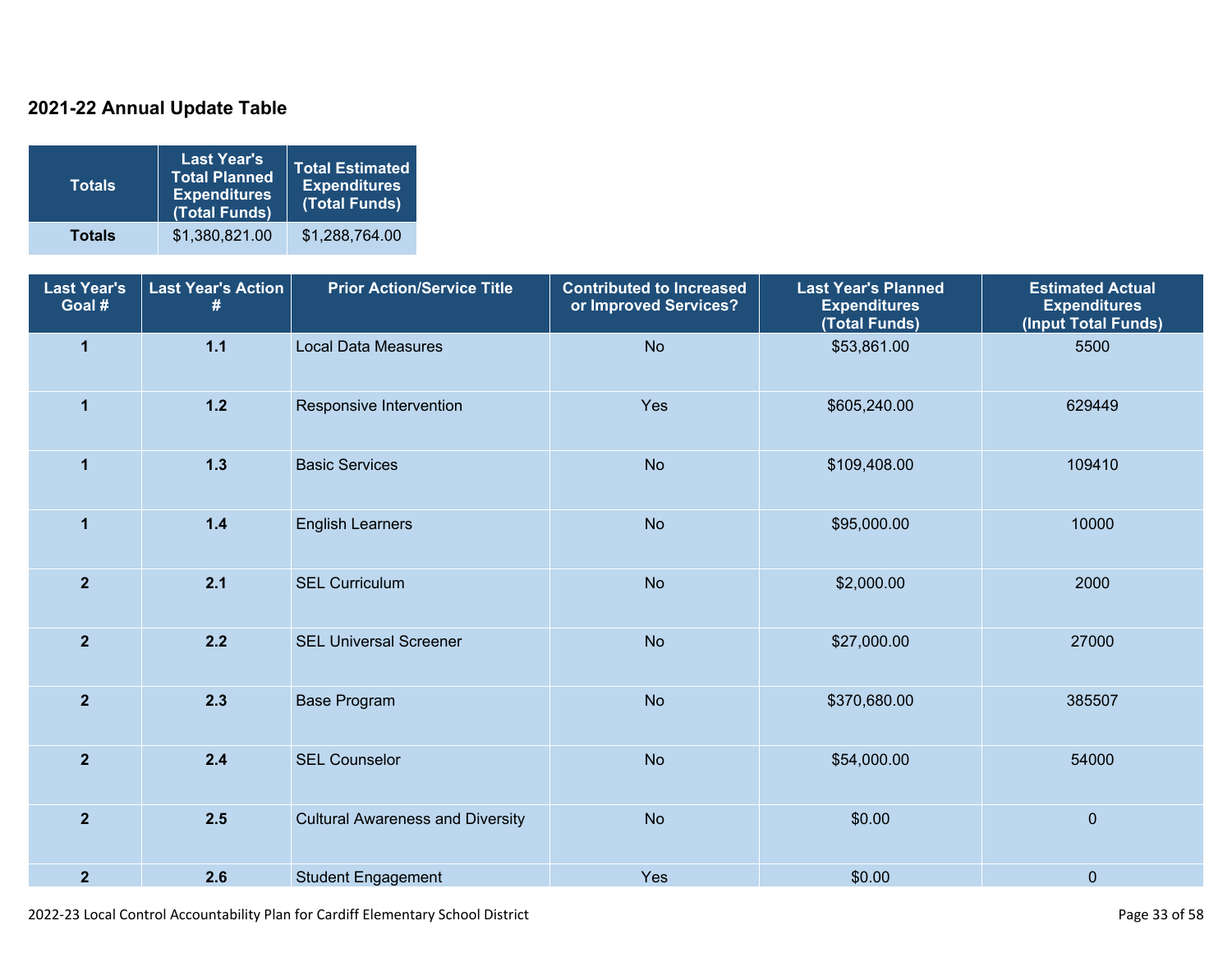| <b>Last Year's</b><br>Goal # | <b>Last Year's Action</b>  <br># | <b>Prior Action/Service Title</b> | <b>Contributed to Increased</b><br>or Improved Services? | <b>Last Year's Planned</b><br><b>Expenditures</b><br>(Total Funds) | <b>Estimated Actual</b><br><b>Expenditures</b><br>(Input Total Funds) |
|------------------------------|----------------------------------|-----------------------------------|----------------------------------------------------------|--------------------------------------------------------------------|-----------------------------------------------------------------------|
|                              |                                  |                                   |                                                          |                                                                    |                                                                       |
|                              | 3.1                              | Base Program                      | <b>No</b>                                                | \$6,982.00                                                         | 6982                                                                  |
|                              | 3.2                              | <b>Bilingual Assistants</b>       | Yes                                                      | \$56,650.00                                                        | 58916                                                                 |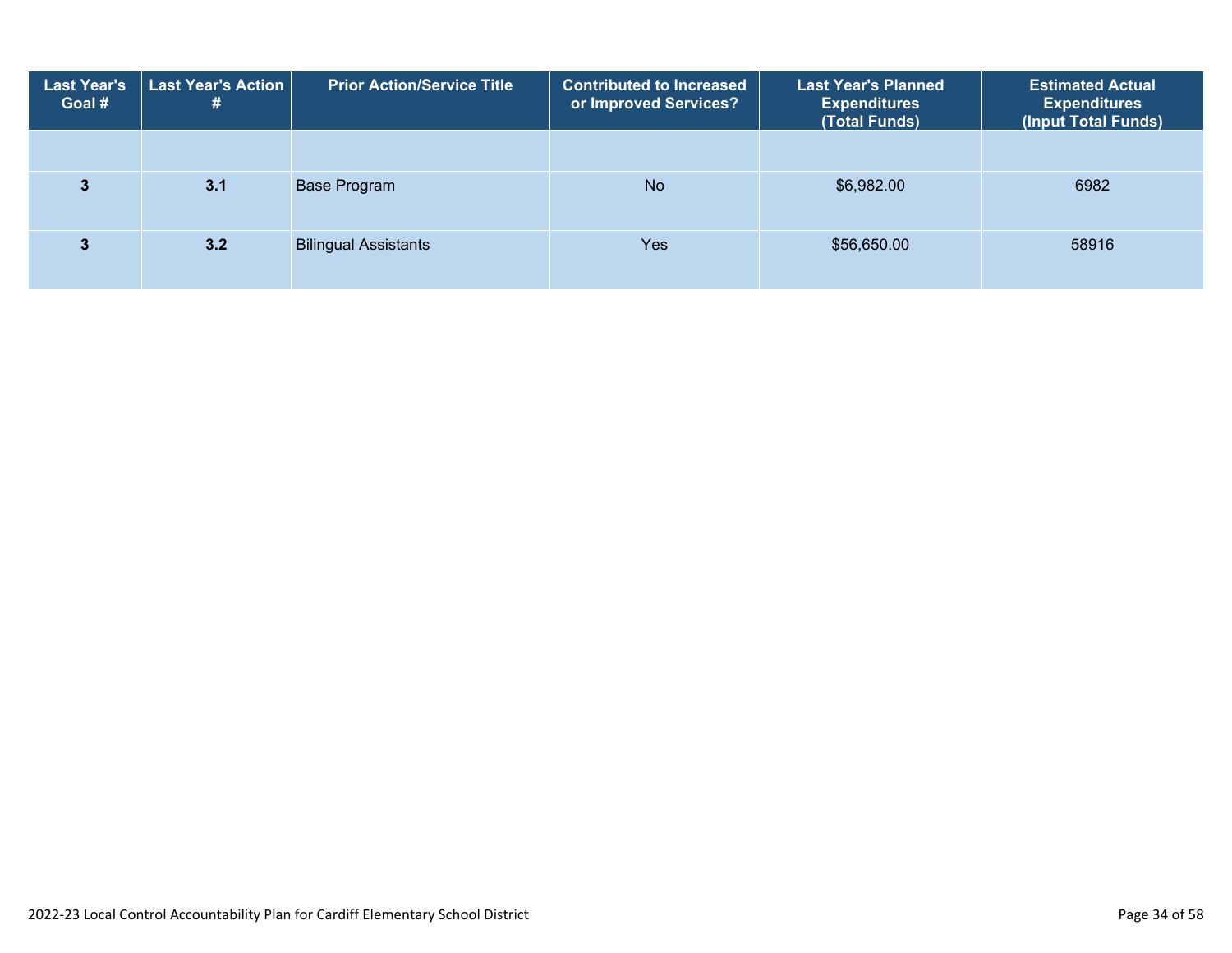### **2021-22 Contributing Actions Annual Update Table**

| 6. Estimated<br><b>LCFF</b><br><b>Supplemental</b><br>and/or<br><b>Concentration</b><br><b>Grants</b><br>(Input Dollar<br><b>Amount)</b> |                                          | <b>4. Total Planned</b><br><b>Contributing</b><br><b>Expenditures</b><br>(LCFF Funds) | 7. Total Estimated<br><b>Expenditures for</b><br><b>Contributing</b><br><b>Actions</b><br>(LCFF Funds) |  | <b>Difference</b><br><b>Between Planned</b><br>and Estimated<br><b>Expenditures for</b><br><b>Contributing</b><br><b>Actions</b><br><b>Subtract 7 from</b><br>4) |                                                                                                                | <b>5. Total Planned</b><br>Percentage of<br><b>Improved</b><br>Services (%) |  | 8. Total Estimated<br>Percentage of<br><b>Improved</b><br><b>Services</b><br>(%)                                  | <b>Difference</b><br><b>Between Planned</b><br>and Estimated<br>Percentage of<br><b>Improved</b><br><b>Services</b><br>(Subtract 5 from<br>8) |                                                                                            |
|------------------------------------------------------------------------------------------------------------------------------------------|------------------------------------------|---------------------------------------------------------------------------------------|--------------------------------------------------------------------------------------------------------|--|------------------------------------------------------------------------------------------------------------------------------------------------------------------|----------------------------------------------------------------------------------------------------------------|-----------------------------------------------------------------------------|--|-------------------------------------------------------------------------------------------------------------------|-----------------------------------------------------------------------------------------------------------------------------------------------|--------------------------------------------------------------------------------------------|
|                                                                                                                                          | 172,352                                  | \$536,890.00                                                                          | \$550,312.00                                                                                           |  | (\$13,422.00)                                                                                                                                                    |                                                                                                                | $0.00\%$                                                                    |  | $0.00\%$                                                                                                          | $0.00\%$                                                                                                                                      |                                                                                            |
| Last<br><b>Year's</b><br>Goal #                                                                                                          | Last<br><b>Year's</b><br><b>Action #</b> |                                                                                       | <b>Prior Action/Service Title</b>                                                                      |  | <b>Contributing to</b><br>Increased or<br><b>Improved Services?</b>                                                                                              | <b>Last Year's Planned</b><br><b>Expenditures for</b><br><b>Contributing</b><br><b>Actions (LCFF</b><br>Funds) |                                                                             |  | <b>Estimated Actual</b><br><b>Expenditures for</b><br><b>Contributing</b><br><b>Actions</b><br>(Input LCFF Funds) | <b>Planned Percentage</b><br>of Improved<br><b>Services</b>                                                                                   | <b>Estimated Actual</b><br>Percentage of<br><b>Improved Services</b><br>(Input Percentage) |
|                                                                                                                                          | 1.2                                      |                                                                                       | Responsive Intervention                                                                                |  | <b>Yes</b>                                                                                                                                                       |                                                                                                                | \$480,240.00                                                                |  | 492246                                                                                                            |                                                                                                                                               |                                                                                            |
| $\overline{2}$                                                                                                                           | 2.6                                      | <b>Student Engagement</b>                                                             |                                                                                                        |  | <b>Yes</b>                                                                                                                                                       |                                                                                                                | \$0.00                                                                      |  | 0                                                                                                                 |                                                                                                                                               |                                                                                            |
| 3                                                                                                                                        | 3.2                                      | <b>Bilingual Assistants</b>                                                           |                                                                                                        |  | <b>Yes</b>                                                                                                                                                       |                                                                                                                | \$56,650.00                                                                 |  | 58066                                                                                                             |                                                                                                                                               |                                                                                            |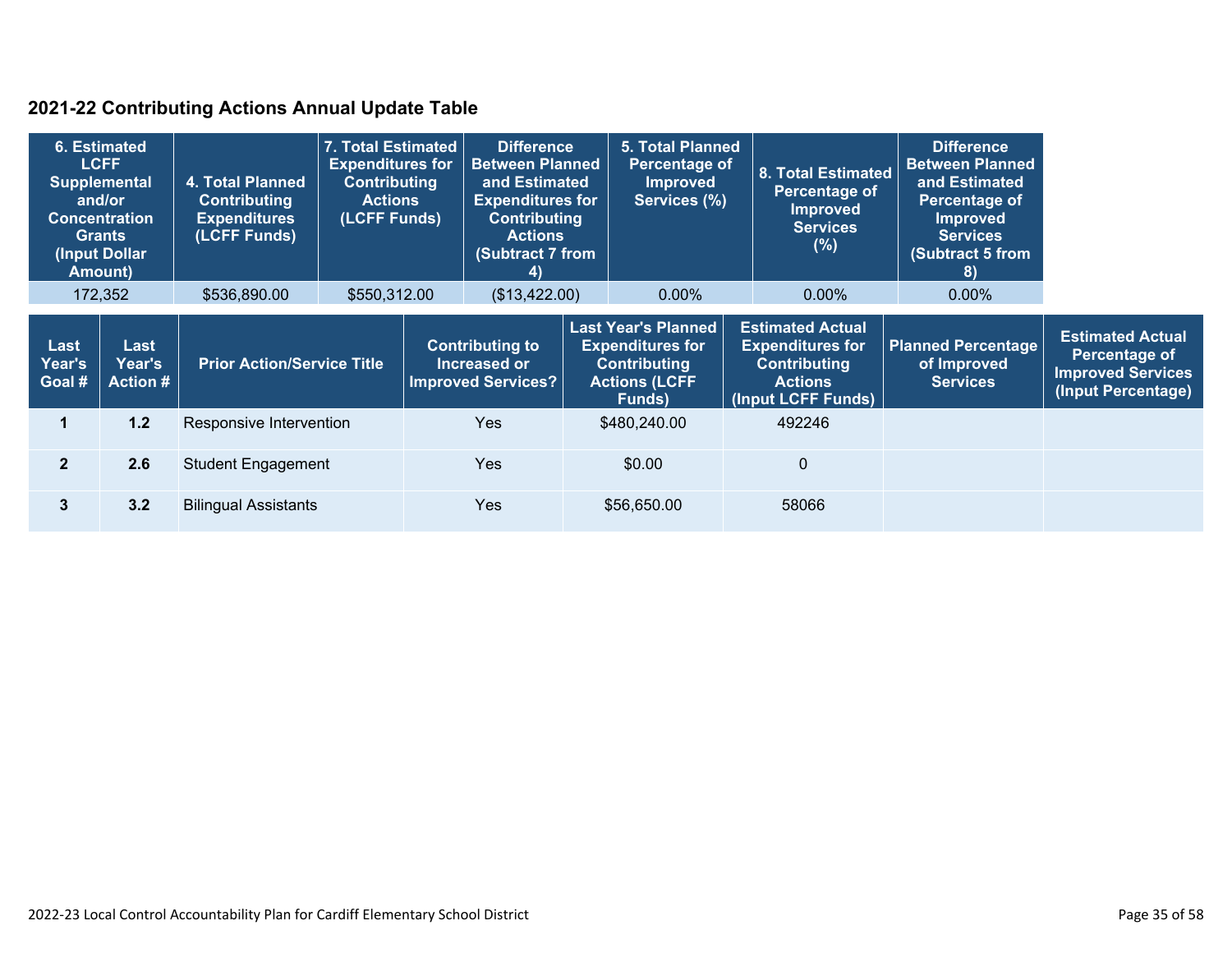### **2021-22 LCFF Carryover Table**

| 9. Estimated<br>Actual LCFF<br><b>Base Grant</b><br>(Input Dollar)<br>Amount) | 6. Estimated<br><b>Actual LCFF</b><br><b>Supplemental</b><br>and/or<br><b>Concentration</b><br><b>Grants</b> | <b>LCFF</b><br>Carryover —<br><b>Percentage</b><br>(Percentage<br>from Prior<br>Year) | 10. Total<br><b>Percentage to</b><br>Increase or<br><b>Improve</b><br><b>Services for</b><br>the Current<br><b>School Year</b><br>(6 divided by $9$ $ $<br>+ Carryover<br>% | 7. Total<br><b>Estimated</b><br><b>Actual</b><br><b>Expenditures</b><br>for<br><b>Contributing</b><br><b>Actions</b><br>(LCFF Funds) | 8. Total<br><b>Estimated</b><br><b>Actual</b><br>Percentage of<br><b>Improved</b><br><b>Services</b><br>$(\%)$ | 11. Estimated<br><b>Actual</b><br>Percentage of<br>Increased or<br><b>Improved</b><br><b>Services</b><br>(7 divided by<br><b>9, plus 8)</b> | <b>12. LCFF</b><br>$Carryover -$<br><b>Dollar Amount</b><br>(Subtract 11<br>from 10 and<br>multiply by 9) | <b>13. LCFF</b><br>Carryover —<br><b>Percentage</b><br>(12 divided by<br>9) |
|-------------------------------------------------------------------------------|--------------------------------------------------------------------------------------------------------------|---------------------------------------------------------------------------------------|-----------------------------------------------------------------------------------------------------------------------------------------------------------------------------|--------------------------------------------------------------------------------------------------------------------------------------|----------------------------------------------------------------------------------------------------------------|---------------------------------------------------------------------------------------------------------------------------------------------|-----------------------------------------------------------------------------------------------------------|-----------------------------------------------------------------------------|
| 5,316,247.00                                                                  | 172,352                                                                                                      | $\mathbf{0}$                                                                          | 3.24%                                                                                                                                                                       | \$550,312.00                                                                                                                         | $0.00\%$                                                                                                       | 10.35%                                                                                                                                      | \$0.00                                                                                                    | $0.00\%$                                                                    |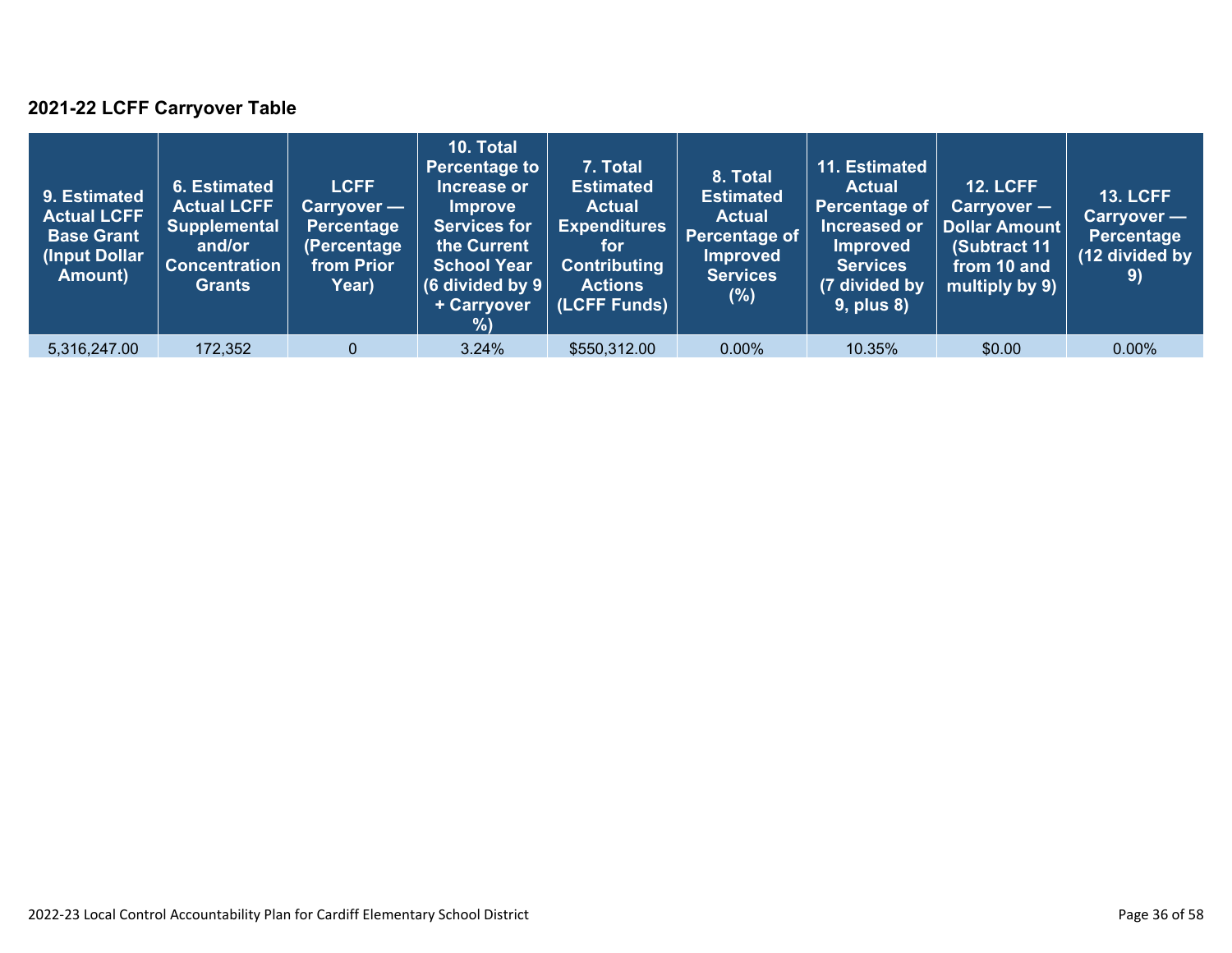# **Instructions**

Plan Summary

Engaging Educational Partners

Goals and Actions

Increased or Improved Services for Foster Youth, English Learners, and Low-Income Students

*For additional questions or technical assistance related to the completion of the Local Control and Accountability Plan (LCAP) template, please contact the local county office of education (COE), or the California Department of Education's (CDE's) Local Agency Systems Support Office, by phone at 916-319-0809 or by email at [lcff@cde.ca.gov](mailto:lcff@cde.ca.gov).*

# **Introduction and Instructions**

The Local Control Funding Formula (LCFF) requires local educational agencies (LEAs) to engage their local educational partners in an annual planning process to evaluate their progress within eight state priority areas encompassing all statutory metrics (COEs have 10 state priorities). LEAs document the results of this planning process in the LCAP using the template adopted by the State Board of Education.

The LCAP development process serves three distinct, but related functions:

- **Comprehensive Strategic Planning:** The process of developing and annually updating the LCAP supports comprehensive strategic planning (California *Education Code* [*EC*] Section 52064[e][1]). Strategic planning that is comprehensive connects budgetary decisions to teaching and learning performance data. LEAs should continually evaluate the hard choices they make about the use of limited resources to meet student and community needs to ensure opportunities and outcomes are improved for all students.
- **Meaningful Engagement of Educational Partners:** The LCAP development process should result in an LCAP that reflects decisions made through meaningful engagement (*EC* Section 52064[e][1]). Local educational partners possess valuable perspectives and insights about an LEA's programs and services. Effective strategic planning will incorporate these perspectives and insights in order to identify potential goals and actions to be included in the LCAP.
- **Accountability and Compliance:** The LCAP serves an important accountability function because aspects of the LCAP template require LEAs to show that they have complied with various requirements specified in the LCFF statutes and regulations, most notably:
	- o Demonstrating that LEAs are increasing or improving services for foster youth, English learners, and low-income students in proportion to the amount of additional funding those students generate under LCFF (*EC* Section 52064[b][4-6]).
	- o Establishing goals, supported by actions and related expenditures, that address the statutory priority areas and statutory metrics (*EC* sections 52064[b][1] and [2]).
	- o Annually reviewing and updating the LCAP to reflect progress toward the goals (*EC* Section 52064[b][7]).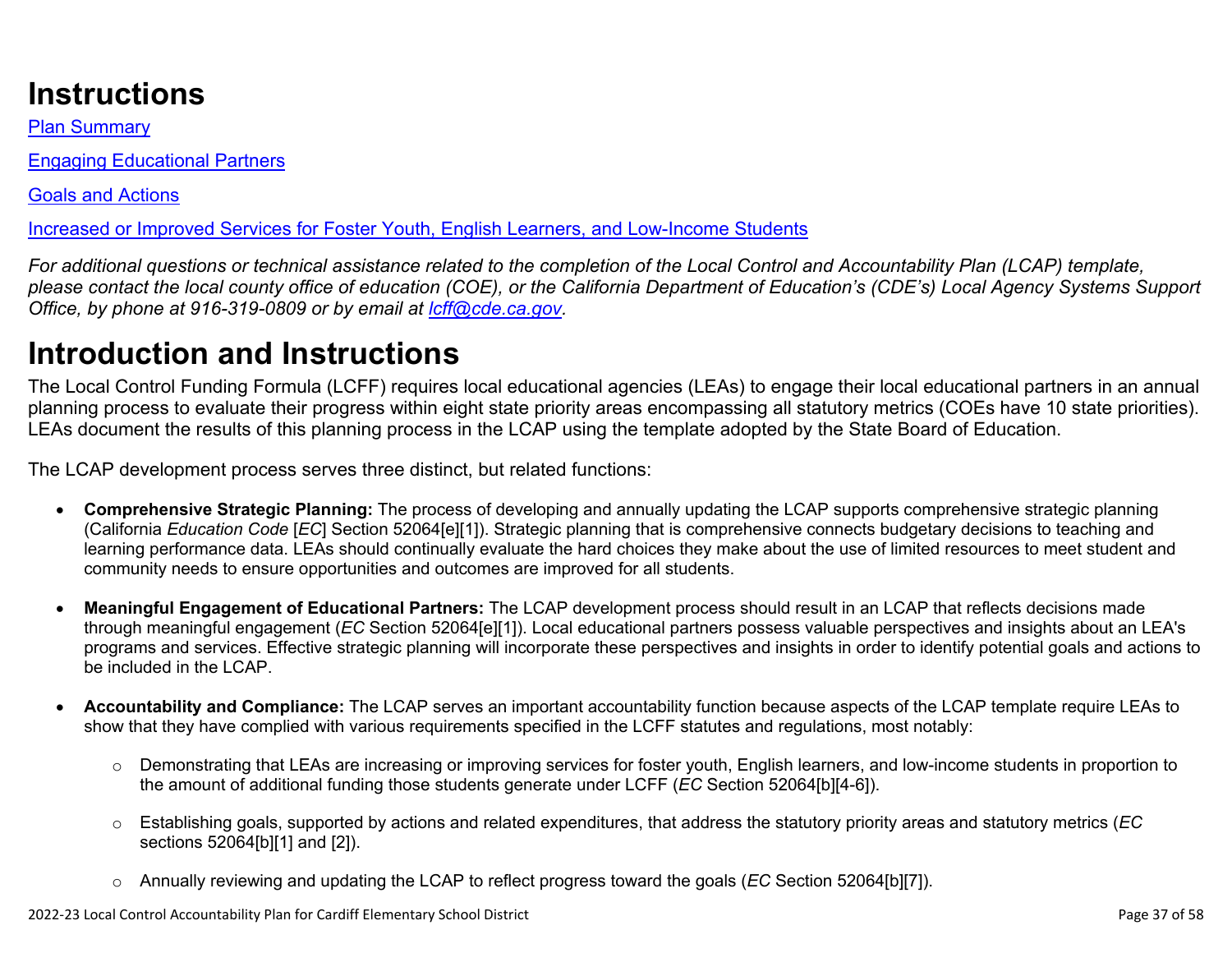The LCAP template, like each LEA's final adopted LCAP, is a document, not a process. LEAs must use the template to memorialize the outcome of their LCAP development process, which should: (a) reflect comprehensive strategic planning (b) through meaningful engagement with educational partners that (c) meets legal requirements, as reflected in the final adopted LCAP. The sections included within the LCAP template do not and cannot reflect the full development process, just as the LCAP template itself is not intended as a tool for engaging educational partners.

If a county superintendent of schools has jurisdiction over a single school district, the county board of education and the governing board of the school district may adopt and file for review and approval a single LCAP consistent with the requirements in *EC* sections 52060, 52062, 52066, 52068, and 52070. The LCAP must clearly articulate to which entity's budget (school district or county superintendent of schools) all budgeted and actual expenditures are aligned.

The revised LCAP template for the 2021–22, 2022–23, and 2023–24 school years reflects statutory changes made through Assembly Bill 1840 (Committee on Budget), Chapter 243, Statutes of 2018. These statutory changes enhance transparency regarding expenditures on actions included in the LCAP, including actions that contribute to meeting the requirement to increase or improve services for foster youth, English learners, and low-income students, and to streamline the information presented within the LCAP to make adopted LCAPs more accessible for educational partners and the public.

At its most basic, the adopted LCAP should attempt to distill not just what the LEA is doing for students in transitional kindergarten through grade twelve (TK–12), but also allow educational partners to understand why, and whether those strategies are leading to improved opportunities and outcomes for students. LEAs are strongly encouraged to use language and a level of detail in their adopted LCAPs intended to be meaningful and accessible for the LEA's diverse educational partners and the broader public.

In developing and finalizing the LCAP for adoption, LEAs are encouraged to keep the following overarching frame at the forefront of the strategic planning and educational partner engagement functions:

Given present performance across the state priorities and on indicators in the California School Dashboard (Dashboard), how is the LEA using its budgetary resources to respond to TK–12 student and community needs, and address any performance gaps, including by meeting its obligation to increase or improve services for foster youth, English learners, and low-income students?

LEAs are encouraged to focus on a set of metrics and actions that the LEA believes, based on input gathered from educational partners, research, and experience, will have the biggest impact on behalf of its TK–12 students.

These instructions address the requirements for each section of the LCAP, but may include information about effective practices when developing the LCAP and completing the LCAP itself. Additionally, information is included at the beginning of each section emphasizing the purpose that each section serves.

# **Plan Summary Purpose**

2022-23 Local Control Accountability Plan for Cardiff Elementary School District Page 38 of 58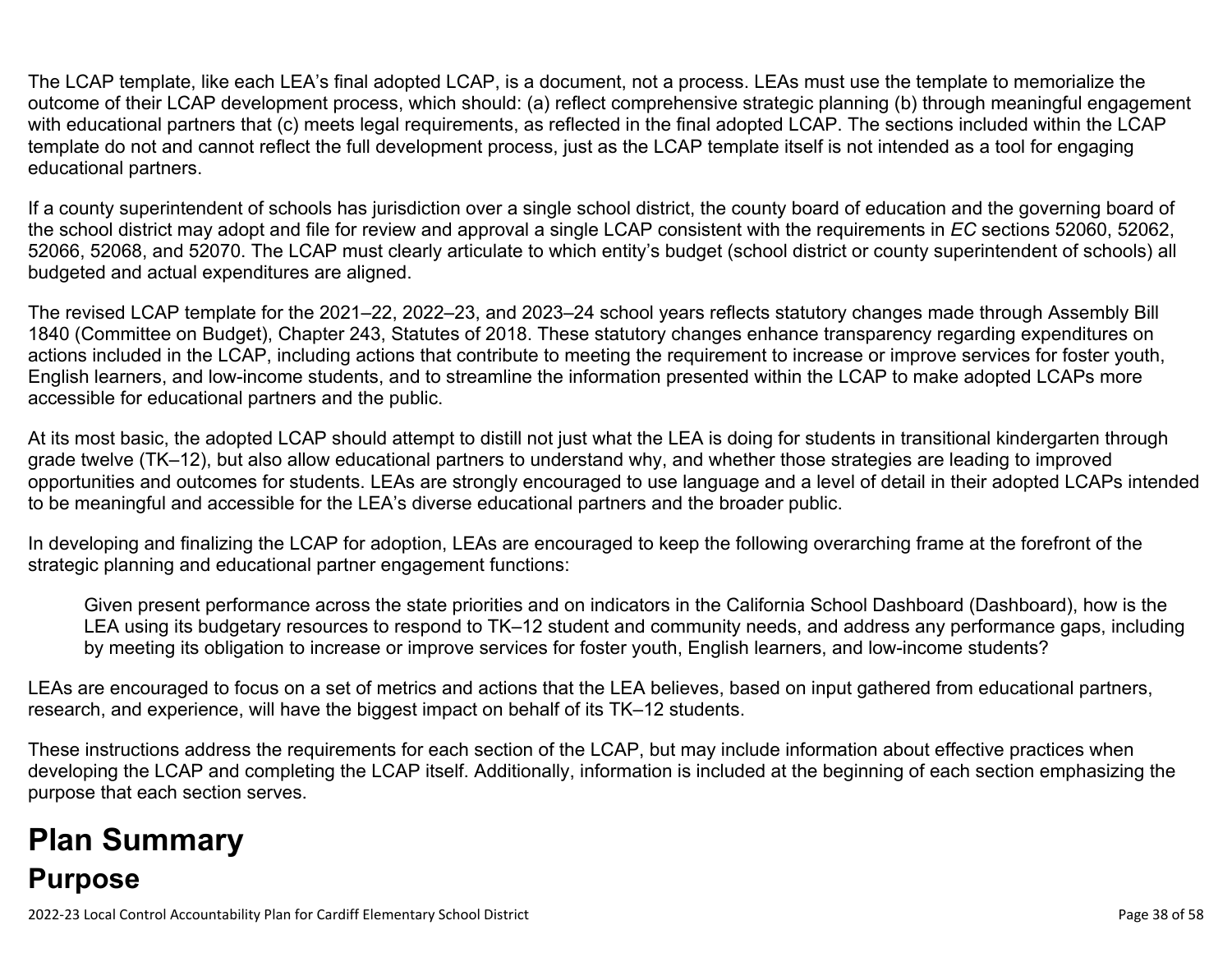A well-developed Plan Summary section provides a meaningful context for the LCAP. This section provides information about an LEA's community as well as relevant information about student needs and performance. In order to provide a meaningful context for the rest of the LCAP, the content of this section should be clearly and meaningfully related to the content included in the subsequent sections of the LCAP.

## **Requirements and Instructions**

*General Information* – Briefly describe the LEA, its schools, and its students in grades TK–12, as applicable to the LEA. For example, information about an LEA in terms of geography, enrollment, or employment, the number and size of specific schools, recent community challenges, and other such information as an LEA wishes to include can enable a reader to more fully understand an LEA's LCAP.

*Reflections: Successes* – Based on a review of performance on the state indicators and local performance indicators included in the Dashboard, progress toward LCAP goals, local self-assessment tools, input from educational partners, and any other information, what progress is the LEA most proud of and how does the LEA plan to maintain or build upon that success? This may include identifying specific examples of how past increases or improvements in services for foster youth, English learners, and low-income students have led to improved performance for these students.

*Reflections: Identified Need* – Referring to the Dashboard, identify: (a) any state indicator for which overall performance was in the "Red" or "Orange" performance category or any local indicator where the LEA received a "Not Met" or "Not Met for Two or More Years" rating AND (b) any state indicator for which performance for any student group was two or more performance levels below the "all student*"* performance. What steps is the LEA planning to take to address these areas of low performance and performance gaps? An LEA that is required to include a goal to address one or more consistently low-performing student groups or low-performing schools must identify that it is required to include this goal and must also identify the applicable student group(s) and/or school(s). Other needs may be identified using locally collected data including data collected to inform the self-reflection tools and reporting local indicators on the Dashboard.

*LCAP Highlights* – Identify and briefly summarize the key features of this year's LCAP.

*Comprehensive Support and Improvement* – An LEA with a school or schools identified for comprehensive support and improvement (CSI) under the Every Student Succeeds Act must respond to the following prompts:

- **Schools Identified**: Identify the schools within the LEA that have been identified for CSI.
- **Support for Identified Schools**: Describe how the LEA has or will support the identified schools in developing CSI plans that included a school-level needs assessment, evidence-based interventions, and the identification of any resource inequities to be addressed through the implementation of the CSI plan.
- **Monitoring and Evaluating Effectiveness**: Describe how the LEA will monitor and evaluate the implementation and effectiveness of the CSI plan to support student and school improvement.

# **Engaging Educational Partners**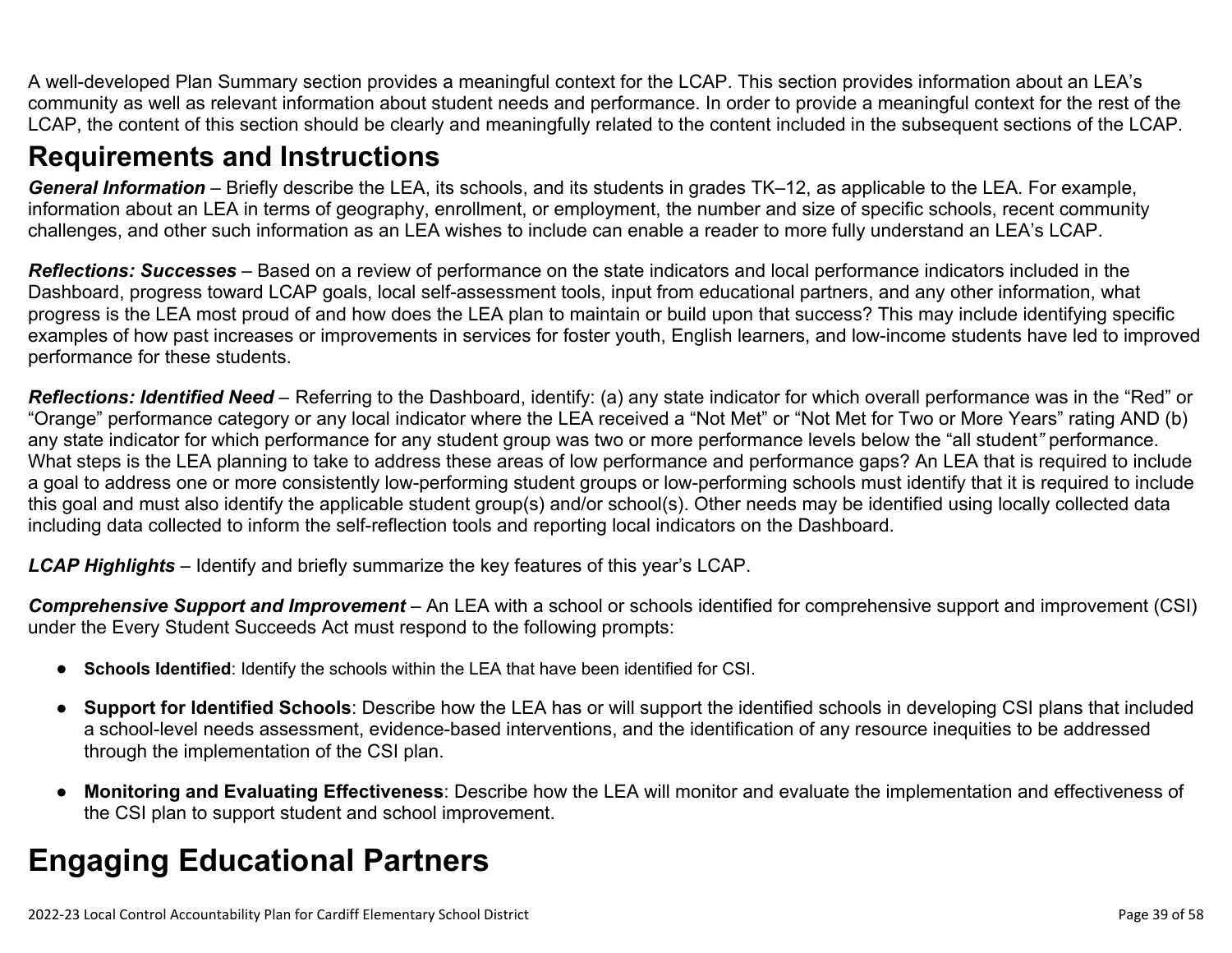## **Purpose**

Significant and purposeful engagement of parents, students, educators, and other educational partners, including those representing the student groups identified by LCFF, is critical to the development of the LCAP and the budget process. Consistent with statute, such engagement should support comprehensive strategic planning, accountability, and improvement across the state priorities and locally identified priorities (*EC* Section 52064[e][1]). Engagement of educational partners is an ongoing, annual process.

This section is designed to reflect how the engagement of educational partners influenced the decisions reflected in the adopted LCAP. The goal is to allow educational partners that participated in the LCAP development process and the broader public understand how the LEA engaged educational partners and the impact of that engagement. LEAs are encouraged to keep this goal in the forefront when completing this section.

Statute and regulations specify the educational partners that school districts and COEs must consult when developing the LCAP: teachers, principals, administrators, other school personnel, local bargaining units of the LEA, parents, and students. Before adopting the LCAP, school districts and COEs must share it with the Parent Advisory Committee and, if applicable, to its English Learner Parent Advisory Committee. The superintendent is required by statute to respond in writing to the comments received from these committees. School districts and COEs must also consult with the special education local plan area administrator(s) when developing the LCAP.

Statute requires charter schools to consult with teachers, principals, administrators, other school personnel, parents, and students in developing the LCAP. The LCAP should also be shared with, and LEAs should request input from, schoolsite-level advisory groups, as applicable (e.g., schoolsite councils, English Learner Advisory Councils, student advisory groups, etc.), to facilitate alignment between schoolsite and district-level goals and actions.

Information and resources that support effective engagement, define student consultation, and provide the requirements for advisory group composition, can be found under Resources on the following web page of the CDE's website: <https://www.cde.ca.gov/re/lc/>.

## **Requirements and Instructions**

Below is an excerpt from the 2018–19 *Guide for Annual Audits of K–12 Local Education Agencies and State Compliance Reporting*, which is provided to highlight the legal requirements for engagement of educational partners in the LCAP development process:

### **Local Control and Accountability Plan:**

For county offices of education and school districts only, verify the LEA:

- a) Presented the local control and accountability plan to the parent advisory committee in accordance with Education Code section 52062(a)(1) or 52068(a)(1), as appropriate.
- b) If applicable, presented the local control and accountability plan to the English learner parent advisory committee, in accordance with Education Code section 52062(a)(2) or 52068(a)(2), as appropriate.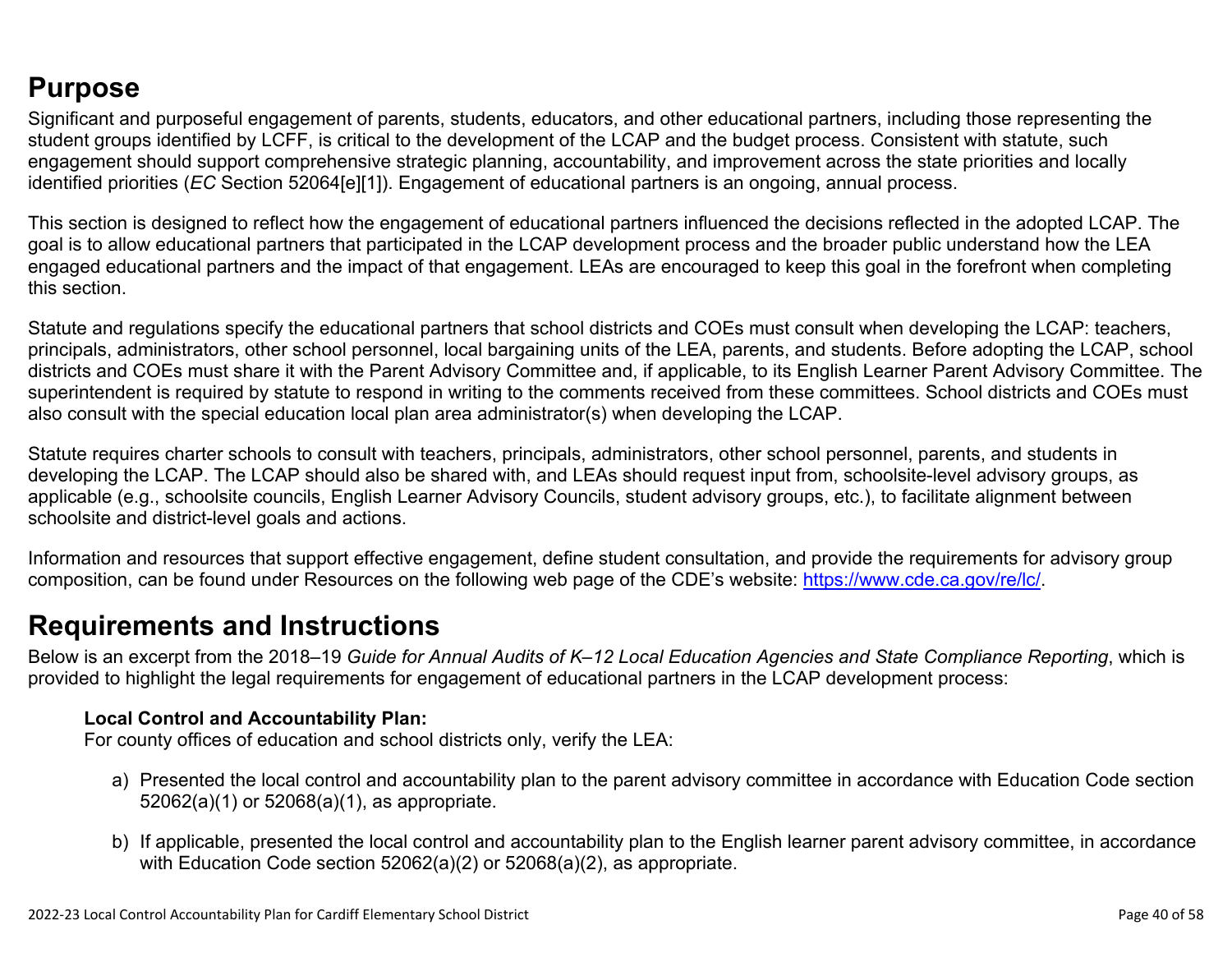- c) Notified members of the public of the opportunity to submit comments regarding specific actions and expenditures proposed to be included in the local control and accountability plan in accordance with Education Code section 52062(a)(3) or 52068(a)(3), as appropriate.
- d) Held at least one public hearing in accordance with Education Code section 52062(b)(1) or 52068(b)(1), as appropriate.
- e) Adopted the local control and accountability plan in a public meeting in accordance with Education Code section 52062(b)(2) or 52068(b)(2), as appropriate.

**Prompt 1**: "A summary of the process used to engage educational partners and how this engagement was considered before finalizing the LCAP."

Describe the engagement process used by the LEA to involve educational partners in the development of the LCAP, including, at a minimum, describing how the LEA met its obligation to consult with all statutorily required educational partners as applicable to the type of LEA. A sufficient response to this prompt must include general information about the timeline of the process and meetings or other engagement strategies with educational partners. A response may also include information about an LEA's philosophical approach to engaging its educational partners.

**Prompt 2:** "A summary of the feedback provided by specific educational partners."

Describe and summarize the feedback provided by specific educational partners. A sufficient response to this prompt will indicate ideas, trends, or inputs that emerged from an analysis of the feedback received from educational partners.

**Prompt 3**: "A description of the aspects of the LCAP that were influenced by specific input from educational partners."

A sufficient response to this prompt will provide educational partners and the public with clear, specific information about how the engagement process influenced the development of the LCAP. The response must describe aspects of the LCAP that were influenced by or developed in response to the educational partner feedback described in response to Prompt 2. This may include a description of how the LEA prioritized requests of educational partners within the context of the budgetary resources available or otherwise prioritized areas of focus within the LCAP. For the purposes of this prompt, "aspects" of an LCAP that may have been influenced by educational partner input can include, but are not necessarily limited to:

- Inclusion of a goal or decision to pursue a Focus Goal (as described below)
- Inclusion of metrics other than the statutorily required metrics
- Determination of the desired outcome on one or more metrics
- Inclusion of performance by one or more student groups in the Measuring and Reporting Results subsection
- Inclusion of action(s) or a group of actions
- Elimination of action(s) or group of actions
- Changes to the level of proposed expenditures for one or more actions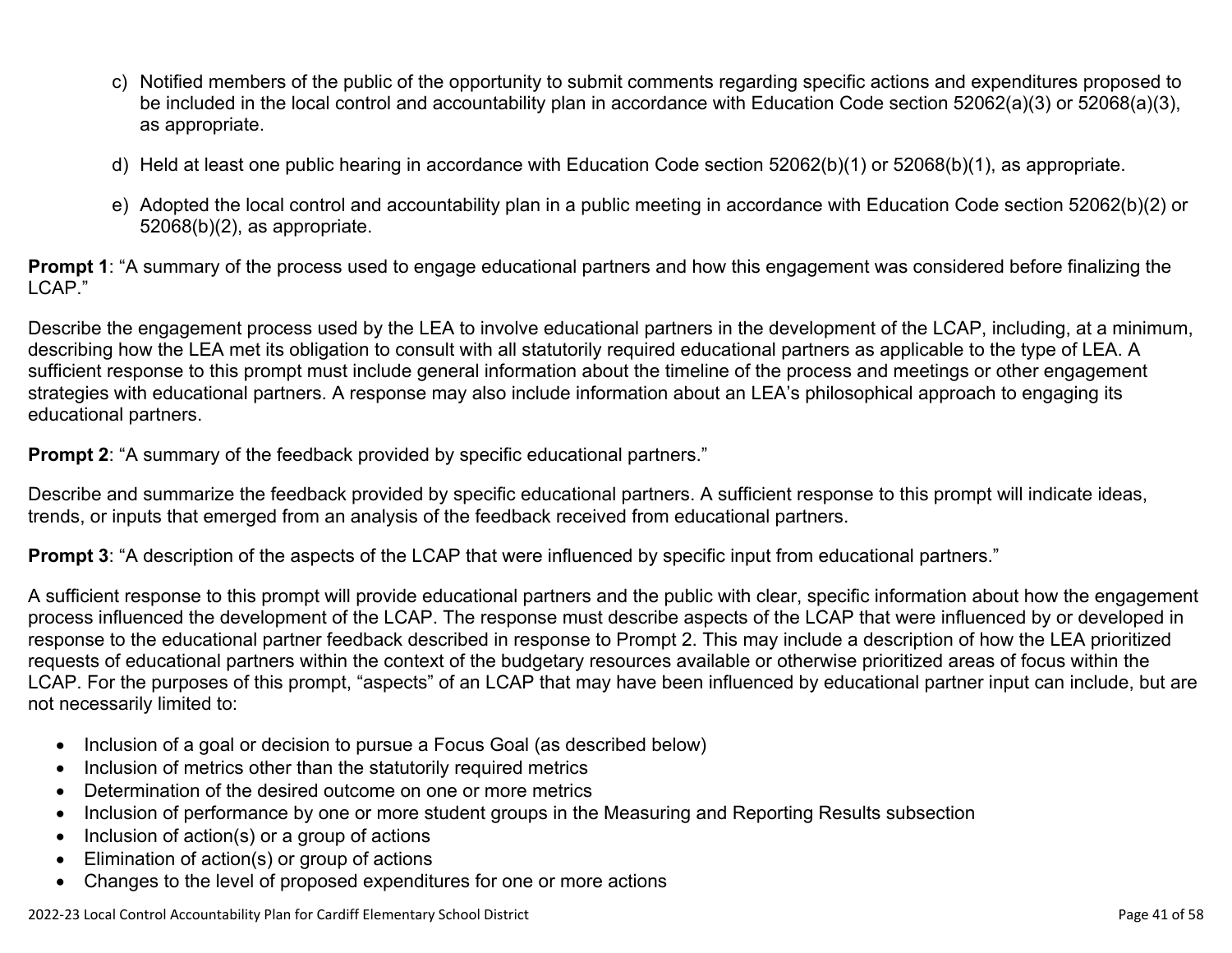- Inclusion of action(s) as contributing to increased or improved services for unduplicated services
- Determination of effectiveness of the specific actions to achieve the goal
- Determination of material differences in expenditures
- Determination of changes made to a goal for the ensuing LCAP year based on the annual update process
- Determination of challenges or successes in the implementation of actions

# **Goals and Actions**

# **Purpose**

Well-developed goals will clearly communicate to educational partners what the LEA plans to accomplish, what the LEA plans to do in order to accomplish the goal, and how the LEA will know when it has accomplished the goal. A goal statement, associated metrics and expected outcomes, and the actions included in the goal should be in alignment. The explanation for why the LEA included a goal is an opportunity for LEAs to clearly communicate to educational partners and the public why, among the various strengths and areas for improvement highlighted by performance data and strategies and actions that could be pursued, the LEA decided to pursue this goal, and the related metrics, expected outcomes, actions, and expenditures.

A well-developed goal can be focused on the performance relative to a metric or metrics for all students, a specific student group(s), narrowing performance gaps, or implementing programs or strategies expected to impact outcomes. LEAs should assess the performance of their student groups when developing goals and the related actions to achieve such goals.

# **Requirements and Instructions**

LEAs should prioritize the goals, specific actions, and related expenditures included within the LCAP within one or more state priorities. LEAs should consider performance on the state and local indicators, including their locally collected and reported data for the local indicators that are included in the Dashboard in determining whether and how to prioritize its goals within the LCAP.

In order to support prioritization of goals, the LCAP template provides LEAs with the option of developing three different kinds of goals:

- Focus Goal: A Focus Goal is relatively more concentrated in scope and may focus on a fewer number of metrics to measure improvement. A Focus Goal statement will be time bound and make clear how the goal is to be measured.
- Broad Goal: A Broad Goal is relatively less concentrated in its scope and may focus on improving performance across a wide range of metrics.
- Maintenance of Progress Goal: A Maintenance of Progress Goal includes actions that may be ongoing without significant changes and allows an LEA to track performance on any metrics not addressed in the other goals of the LCAP.

At a minimum, the LCAP must address all LCFF priorities and associated metrics.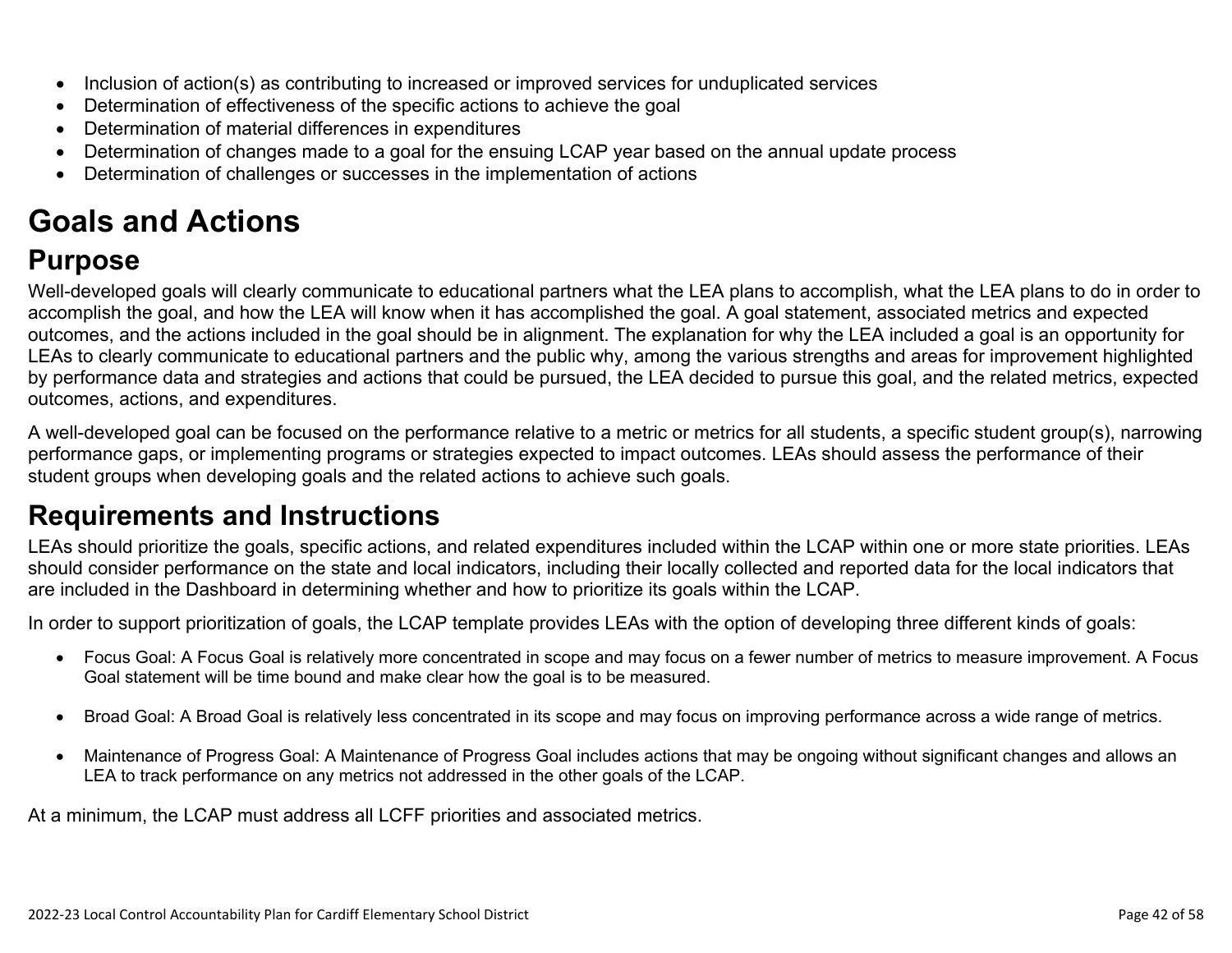### **Focus Goal(s)**

**Goal Description:** The description provided for a Focus Goal must be specific, measurable, and time bound. An LEA develops a Focus Goal to address areas of need that may require or benefit from a more specific and data intensive approach. The Focus Goal can explicitly reference the metric(s) by which achievement of the goal will be measured and the time frame according to which the LEA expects to achieve the goal.

**Explanation of why the LEA has developed this goal:** Explain why the LEA has chosen to prioritize this goal. An explanation must be based on Dashboard data or other locally collected data. LEAs must describe how the LEA identified this goal for focused attention, including relevant consultation with educational partners. LEAs are encouraged to promote transparency and understanding around the decision to pursue a focus goal.

### **Broad Goal**

Goal Description: Describe what the LEA plans to achieve through the actions included in the goal. The description of a broad goal will be clearly aligned with the expected measurable outcomes included for the goal. The goal description organizes the actions and expected outcomes in a cohesive and consistent manner. A goal description is specific enough to be measurable in either quantitative or qualitative terms. A broad goal is not as specific as a focus goal. While it is specific enough to be measurable, there are many different metrics for measuring progress toward the goal.

**Explanation of why the LEA has developed this goal:** Explain why the LEA developed this goal and how the actions and metrics grouped together will help achieve the goal.

#### **Maintenance of Progress Goal**

**Goal Description:** Describe how the LEA intends to maintain the progress made in the LCFF State Priorities not addressed by the other goals in the LCAP. Use this type of goal to address the state priorities and applicable metrics not addressed within the other goals in the LCAP. The state priorities and metrics to be addressed in this section are those for which the LEA, in consultation with educational partners, has determined to maintain actions and monitor progress while focusing implementation efforts on the actions covered by other goals in the LCAP.

**Explanation of why the LEA has developed this goal**: Explain how the actions will sustain the progress exemplified by the related metrics.

#### **Required Goals**

In general, LEAs have flexibility in determining what goals to include in the LCAP and what those goals will address; however, beginning with the development of the 2022–23 LCAP, LEAs that meet certain criteria are required to include a specific goal in their LCAP.

**Consistently low-performing student group(s) criteria:** An LEA is eligible for Differentiated Assistance for three or more consecutive years based on the performance of the same student group or groups in the Dashboard. A list of the LEAs required to include a goal in the LCAP based on student group performance, and the student group(s) that lead to identification, may be found on the CDE's Local Control Funding Formula web page at [https://www.cde.ca.gov/fg/aa/lc/.](https://www.cde.ca.gov/fg/aa/lc/)

2022-23 Local Control Accountability Plan for Cardiff Elementary School District Page 43 of 58 • **Consistently low-performing student group(s) goal requirement:** An LEA meeting the consistently low-performing student group(s) criteria must include a goal in its LCAP focused on improving the performance of the student group or groups that led to the LEA's eligibility for Differentiated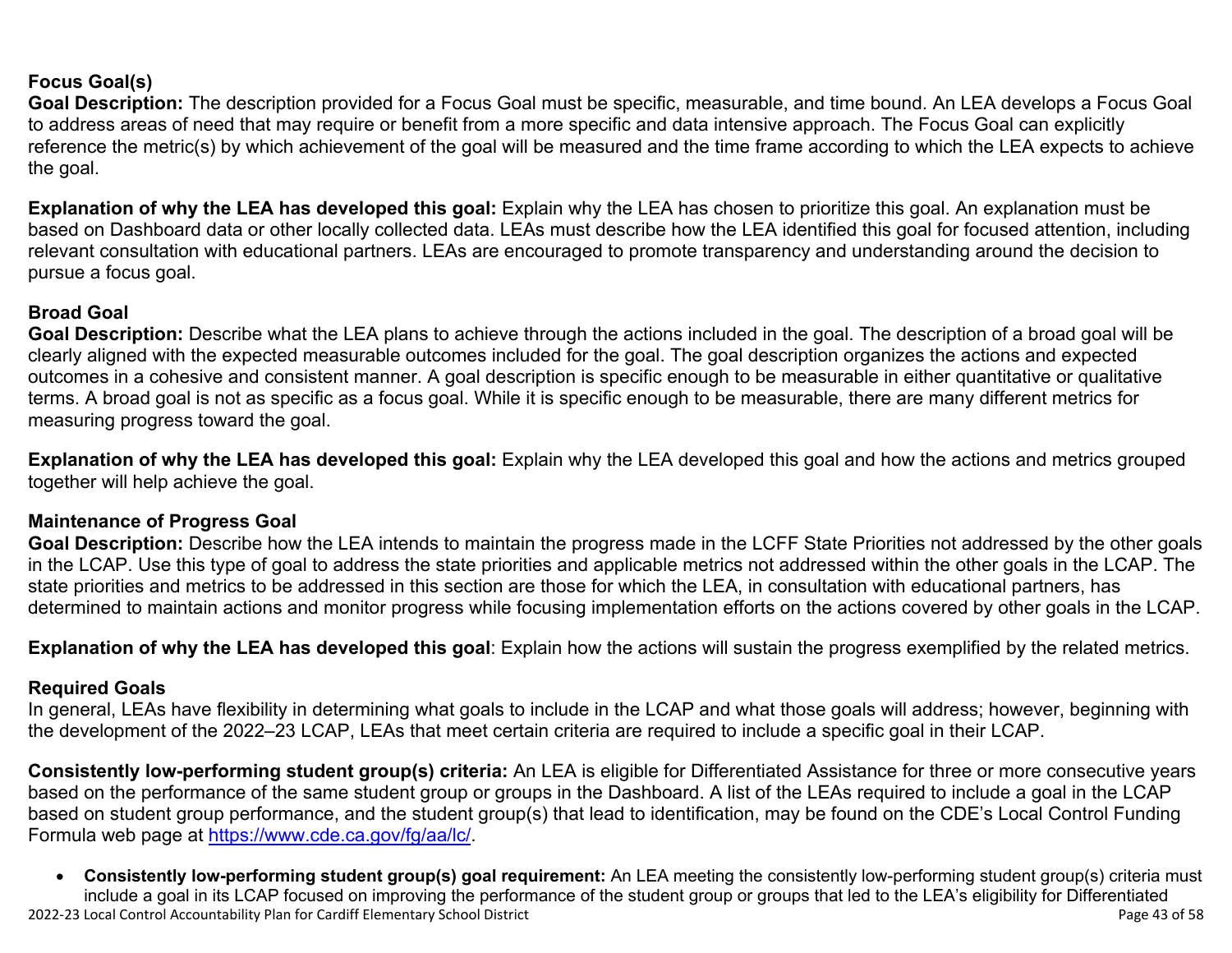Assistance. This goal must include metrics, outcomes, actions, and expenditures specific to addressing the needs of, and improving outcomes for, this student group or groups. An LEA required to address multiple student groups is not required to have a goal to address each student group; however, each student group must be specifically addressed in the goal. This requirement may not be met by combining this required goal with another goal.

- **Goal Description:** Describe the outcomes the LEA plans to achieve to address the needs of, and improve outcomes for, the student group or groups that led to the LEA's eligibility for Differentiated Assistance.
- **Explanation of why the LEA has developed this goal**: Explain why the LEA is required to develop this goal, including identifying the student group(s) that lead to the LEA being required to develop this goal, how the actions and associated metrics included in this goal differ from previous efforts to improve outcomes for the student group(s), and why the LEA believes the actions, metrics, and expenditures included in this goal will help achieve the outcomes identified in the goal description.

**Low-performing school(s) criteria:** The following criteria only applies to a school district or COE with two or more schools; it does not apply to a single-school district. A school district or COE has one or more schools that, for two consecutive years, received the two lowest performance levels on all but one of the state indicators for which the school(s) receive performance levels in the Dashboard and the performance of the "All Students" student group for the LEA is at least one performance level higher in all of those indicators. A list of the LEAs required to include a goal in the LCAP based on school performance, and the school(s) that lead to identification, may be found on the CDE's Local Control Funding Formula web page at [https://www.cde.ca.gov/fg/aa/lc/.](https://www.cde.ca.gov/fg/aa/lc/)

- **Low-performing school(s) goal requirement:** A school district or COE meeting the low-performing school(s) criteria must include a goal in its LCAP focusing on addressing the disparities in performance between the school(s) and the LEA as a whole. This goal must include metrics, outcomes, actions, and expenditures specific to addressing the needs of, and improving outcomes for, the students enrolled at the low-performing school or schools. An LEA required to address multiple schools is not required to have a goal to address each school; however, each school must be specifically addressed in the goal. This requirement may not be met by combining this goal with another goal.
- **Goal Description:** Describe what outcomes the LEA plans to achieve to address the disparities in performance between the students enrolled at the low-performing school(s) and the students enrolled at the LEA as a whole.
- **Explanation of why the LEA has developed this goal**: Explain why the LEA is required to develop this goal, including identifying the schools(s) that lead to the LEA being required to develop this goal; how the actions and associated metrics included in this goal differ from previous efforts to improve outcomes for the school(s); and why the LEA believes the actions, metrics, and expenditures included in this goal will help achieve the outcomes for students enrolled at the low-performing school or schools identified in the goal description.

### **Measuring and Reporting Results:**

For each LCAP year, identify the metric(s) that the LEA will use to track progress toward the expected outcomes. LEAs are encouraged to identify metrics for specific student groups, as appropriate, including expected outcomes that would reflect narrowing of any existing performance gaps.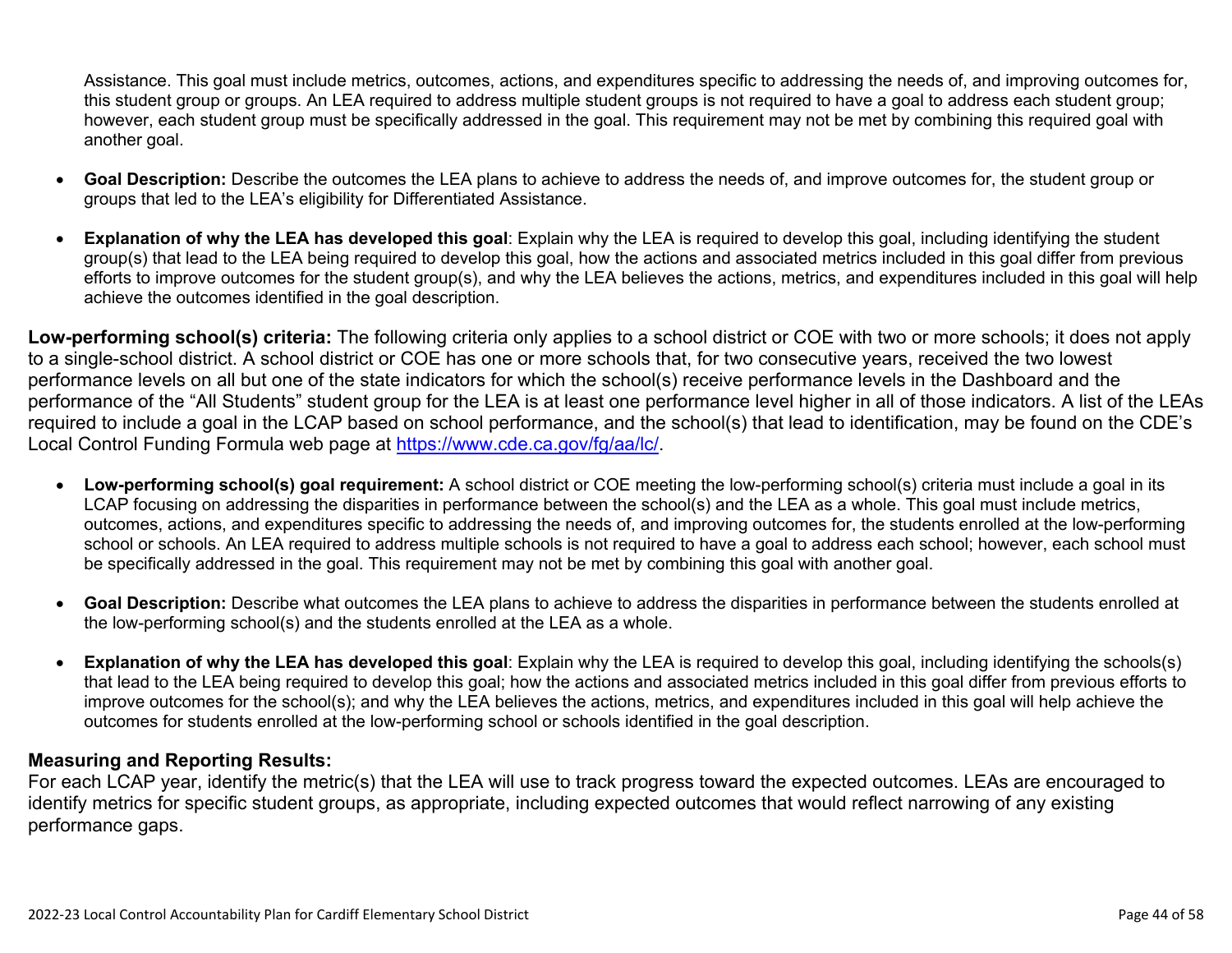Include in the baseline column the most recent data associated with this metric available at the time of adoption of the LCAP for the first year of the three-year plan. LEAs may use data as reported on the 2019 Dashboard for the baseline of a metric only if that data represents the most recent available (e.g., high school graduation rate).

Using the most recent data available may involve reviewing data the LEA is preparing for submission to the California Longitudinal Pupil Achievement Data System (CALPADS) or data that the LEA has recently submitted to CALPADS. Because final 2020–21 outcomes on some metrics may not be computable at the time the 2021–24 LCAP is adopted (e.g., graduation rate, suspension rate), the most recent data available may include a point in time calculation taken each year on the same date for comparability purposes.

The baseline data shall remain unchanged throughout the three-year LCAP.

Complete the table as follows:

- **Metric**: Indicate how progress is being measured using a metric.
- **Baseline**: Enter the baseline when completing the LCAP for 2021–22. As described above, the baseline is the most recent data associated with a metric. Indicate the school year to which the data applies, consistent with the instructions above.
- **Year 1 Outcome**: When completing the LCAP for 2022–23, enter the most recent data available. Indicate the school year to which the data applies, consistent with the instructions above.
- **Year 2 Outcome**: When completing the LCAP for 2023–24, enter the most recent data available. Indicate the school year to which the data applies, consistent with the instructions above.
- **Year 3 Outcome**: When completing the LCAP for 2024–25, enter the most recent data available. Indicate the school year to which the data applies, consistent with the instructions above. The 2024–25 LCAP will be the first year in the next three-year cycle. Completing this column will be part of the Annual Update for that year.
- **Desired Outcome for 2023**–**24**: When completing the first year of the LCAP, enter the desired outcome for the relevant metric the LEA expects to achieve by the end of the 2023–24 LCAP year.

Timeline for completing the "**Measuring and Reporting Results**" part of the Goal.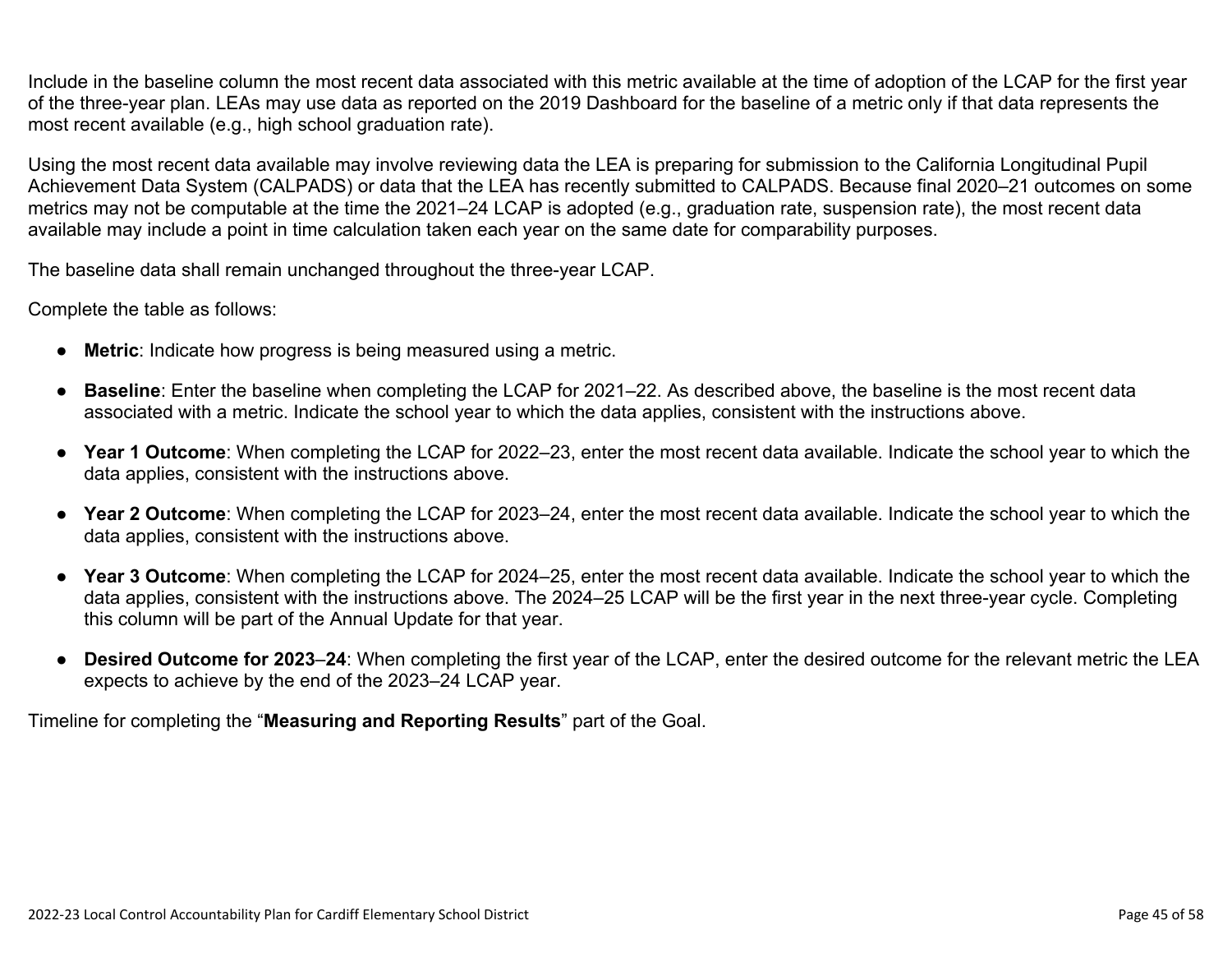| <b>Metric</b>                                                                    | <b>Baseline</b>                                                                  | Year 1 Outcome                                                                                              | Year 2 Outcome                                                                                              | Year 3 Outcome                                                                                              | <b>Desired Outcome</b><br>for Year 3<br>$(2023 - 24)$                                                              |
|----------------------------------------------------------------------------------|----------------------------------------------------------------------------------|-------------------------------------------------------------------------------------------------------------|-------------------------------------------------------------------------------------------------------------|-------------------------------------------------------------------------------------------------------------|--------------------------------------------------------------------------------------------------------------------|
| Enter information<br>in this box when<br>completing the<br>LCAP for 2021-<br>22. | Enter information<br>in this box when<br>completing the<br>LCAP for 2021-<br>22. | Enter information<br>in this box when<br>completing the<br>LCAP for 2022-<br>23. Leave blank<br>until then. | Enter information<br>in this box when<br>completing the<br>LCAP for 2023-<br>24. Leave blank<br>until then. | Enter information<br>in this box when<br>completing the<br>LCAP for 2024-<br>25. Leave blank<br>until then. | Enter information<br>in this box when<br>completing the<br>LCAP for 2021-<br>22 or when<br>adding a new<br>metric. |

The metrics may be quantitative or qualitative; but at minimum, an LEA's LCAP must include goals that are measured using all of the applicable metrics for the related state priorities, in each LCAP year as applicable to the type of LEA. To the extent a state priority does not specify one or more metrics (e.g., implementation of state academic content and performance standards), the LEA must identify a metric to use within the LCAP. For these state priorities, LEAs are encouraged to use metrics based on or reported through the relevant self-reflection tool for local indicators within the Dashboard.

*Actions*: Enter the action number. Provide a short title for the action. This title will also appear in the action tables. Provide a description of the action. Enter the total amount of expenditures associated with this action. Budgeted expenditures from specific fund sources will be provided in the summary tables. Indicate whether the action contributes to meeting the increase or improved services requirement as described in the Increased or Improved Services section using a "Y" for Yes or an "N" for No. (**Note:** for each such action offered on an LEA-wide or schoolwide basis, the LEA will need to provide additional information in the Increased or Improved Summary Section to address the requirements in *California Code of Regulations*, Title 5 [5 *CCR*] Section 15496(b) in the Increased or Improved Services Section of the LCAP).

*Actions for English Learners:* School districts, COEs, and charter schools that have a numerically significant English learner student subgroup must include specific actions in the LCAP related to, at a minimum, the language acquisition programs, as defined in *EC* Section 306, provided to students and professional development activities specific to English learners.

*Actions for Foster Youth*: School districts, COEs, and charter schools that have a numerically significant Foster Youth student subgroup are encouraged to include specific actions in the LCAP designed to meet needs specific to Foster Youth students.

#### **Goal Analysis:**

Enter the LCAP Year.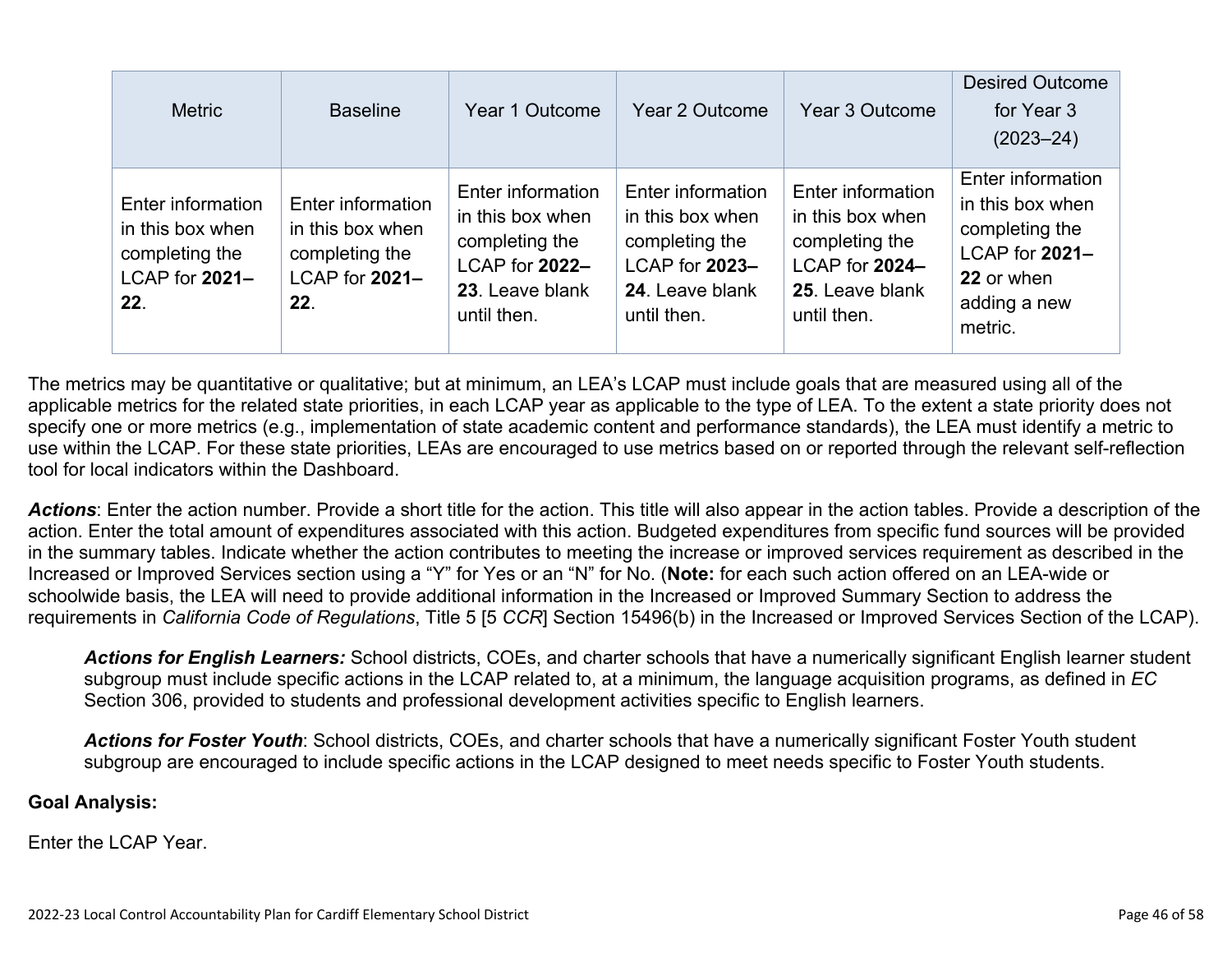Using actual annual measurable outcome data, including data from the Dashboard, analyze whether the planned actions were effective in achieving the goal. Respond to the prompts as instructed.

- Describe the overall implementation of the actions to achieve the articulated goal. Include a discussion of relevant challenges and successes experienced with the implementation process. This must include any instance where the LEA did not implement a planned action or implemented a planned action in a manner that differs substantively from how it was described in the adopted LCAP.
- Explain material differences between Budgeted Expenditures and Estimated Actual Expenditures and between the Planned Percentages of Improved Services and Estimated Actual Percentages of Improved Services, as applicable. Minor variances in expenditures or percentages do not need to be addressed, and a dollar-for-dollar accounting is not required.
- Describe the effectiveness of the specific actions to achieve the articulated goal as measured by the LEA. In some cases, not all actions in a goal will be intended to improve performance on all of the metrics associated with the goal. When responding to this prompt, LEAs may assess the effectiveness of a single action or group of actions within the goal in the context of performance on a single metric or group of specific metrics within the goal that are applicable to the action(s). Grouping actions with metrics will allow for more robust analysis of whether the strategy the LEA is using to impact a specified set of metrics is working and increase transparency for educational partners. LEAs are encouraged to use such an approach when goals include multiple actions and metrics that are not closely associated.
- Describe any changes made to this goal, expected outcomes, metrics, or actions to achieve this goal as a result of this analysis and analysis of the data provided in the Dashboard or other local data, as applicable.

# **Increased or Improved Services for Foster Youth, English Learners, and Low-Income Students**

# **Purpose**

A well-written Increased or Improved Services section provides educational partners with a comprehensive description, within a single dedicated section, of how an LEA plans to increase or improve services for its unduplicated students in grades TK–12 as compared to all students in grades TK–12, as applicable, and how LEA-wide or schoolwide actions identified for this purpose meet regulatory requirements. Descriptions provided should include sufficient detail yet be sufficiently succinct to promote a broader understanding of educational partners to facilitate their ability to provide input. An LEA's description in this section must align with the actions included in the Goals and Actions section as contributing.

# **Requirements and Instructions**

*Projected LCFF Supplemental and/or Concentration Grants*: Specify the amount of LCFF supplemental and concentration grant funds the LEA estimates it will receive in the coming year based on the number and concentration of low income, foster youth, and English learner students.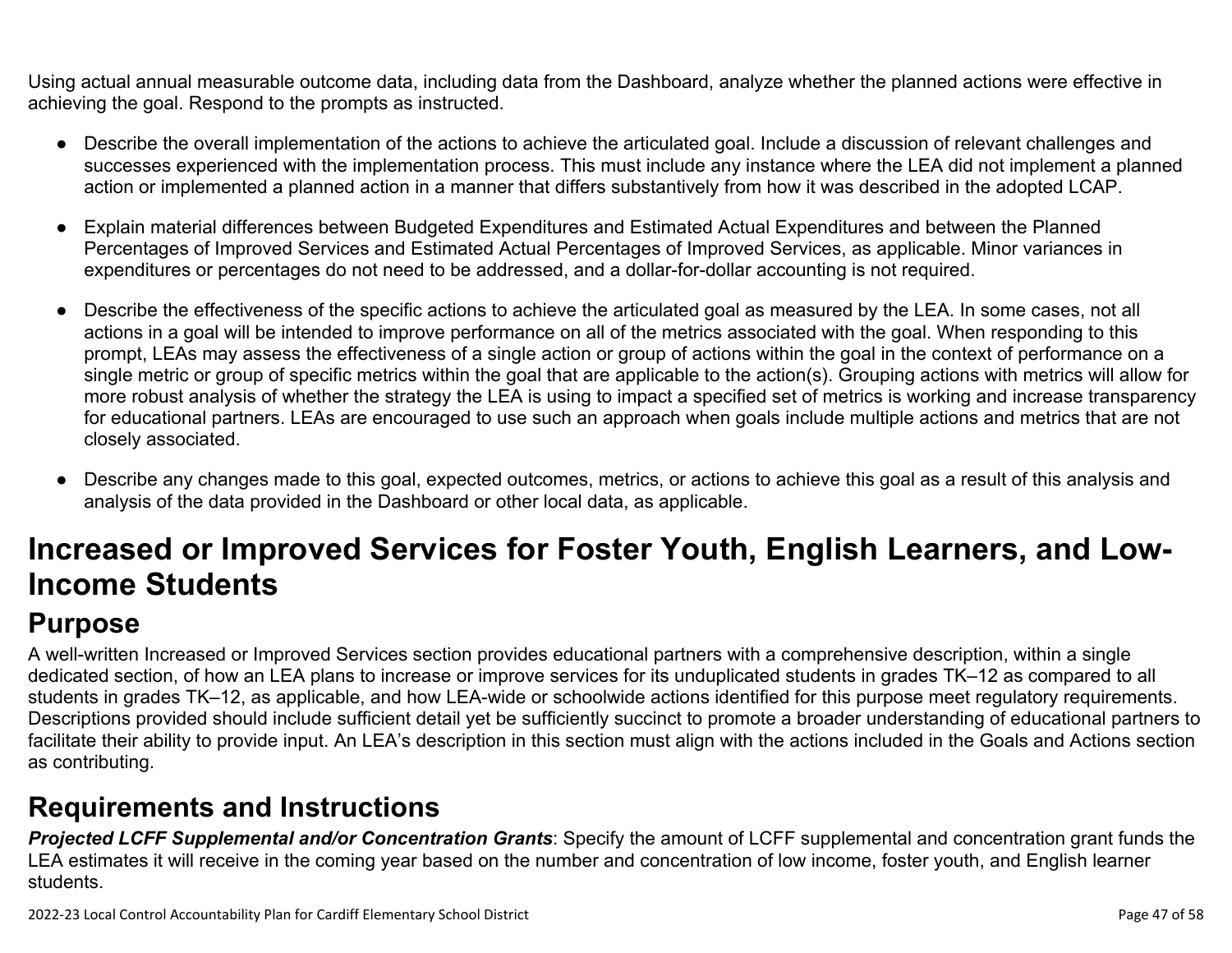**Projected Additional LCFF Concentration Grant (15 percent):** Specify the amount of additional LCFF concentration grant add-on funding, as described in *EC* Section 42238.02, that the LEA estimates it will receive in the coming year.

*Projected Percentage to Increase or Improve Services for the Coming School Year***:** Specify the estimated percentage by which services for unduplicated pupils must be increased or improved as compared to the services provided to all students in the LCAP year as calculated pursuant to 5 *CCR* Section 15496(a)(7).

*LCFF Carryover — Percentage:* Specify the LCFF Carryover — Percentage identified in the LCFF Carryover Table. If a carryover percentage is not identified in the LCFF Carryover Table, specify a percentage of zero (0.00%).

*LCFF Carryover — Dollar:* Specify the LCFF Carryover — Dollar amount identified in the LCFF Carryover Table. If a carryover amount is not identified in the LCFF Carryover Table, specify an amount of zero (\$0).

**Total Percentage to Increase or Improve Services for the Coming School Year:** Add the Projected Percentage to Increase or Improve Services for the Coming School Year and the Proportional LCFF Required Carryover Percentage and specify the percentage. This is the LEAs percentage by which services for unduplicated pupils must be increased or improved as compared to the services provided to all students in the LCAP year, as calculated pursuant to 5 *CCR* Section 15496(a)(7).

### *Required Descriptions:*

**For each action being provided to an entire school, or across the entire school district or COE, an explanation of (1) how the needs of foster youth, English learners, and low-income students were considered first, and (2) how these actions are effective in meeting the goals for these students.**

For each action included in the Goals and Actions section as contributing to the increased or improved services requirement for unduplicated pupils and provided on an LEA-wide or schoolwide basis, the LEA must include an explanation consistent with 5 *CCR* Section 15496(b). For any such actions continued into the 2021–24 LCAP from the 2017–2020 LCAP, the LEA must determine whether or not the action was effective as expected, and this determination must reflect evidence of outcome data or actual implementation to date.

**Principally Directed and Effective:** An LEA demonstrates how an action is principally directed towards and effective in meeting the LEA's goals for unduplicated students when the LEA explains how:

- It considers the needs, conditions, or circumstances of its unduplicated pupils;
- The action, or aspect(s) of the action (including, for example, its design, content, methods, or location), is based on these considerations; and
- The action is intended to help achieve an expected measurable outcome of the associated goal.

As such, the response provided in this section may rely on a needs assessment of unduplicated students.

2022-23 Local Control Accountability Plan for Cardiff Elementary School District **Page 48 of 58** Page 48 of 58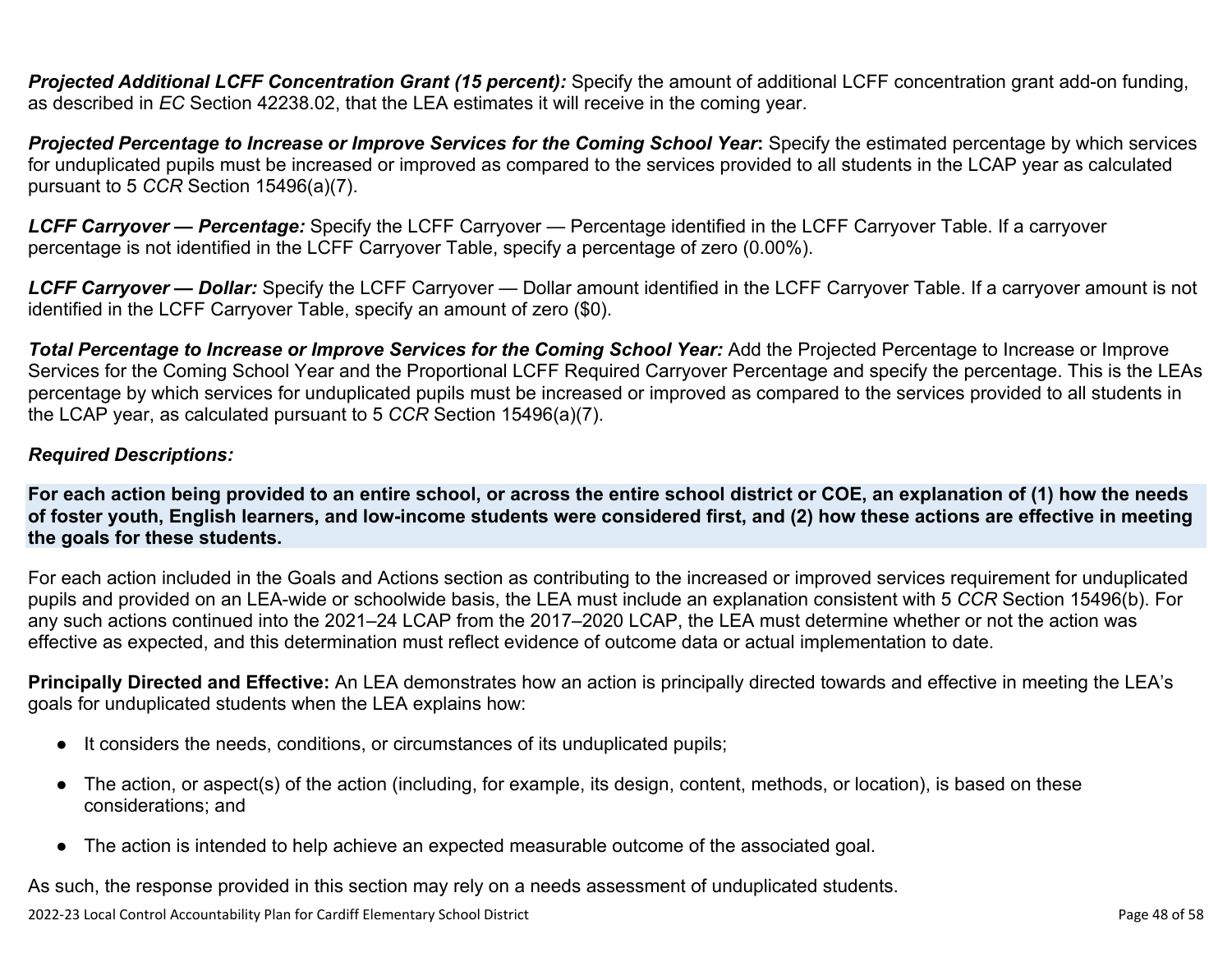Conclusory statements that a service will help achieve an expected outcome for the goal, without an explicit connection or further explanation as to how, are not sufficient. Further, simply stating that an LEA has a high enrollment percentage of a specific student group or groups does not meet the increase or improve services standard because enrolling students is not the same as serving students.

For example, if an LEA determines that low-income students have a significantly lower attendance rate than the attendance rate for all students, it might justify LEA-wide or schoolwide actions to address this area of need in the following way:

After assessing the needs, conditions, and circumstances of our low-income students, we learned that the attendance rate of our lowincome students is 7 percent lower than the attendance rate for all students. (Needs, Conditions, Circumstances [Principally Directed])

In order to address this condition of our low-income students, we will develop and implement a new attendance program that is designed to address some of the major causes of absenteeism, including lack of reliable transportation and food, as well as a school climate that does not emphasize the importance of attendance. Goal N, Actions X, Y, and Z provide additional transportation and nutritional resources as well as a districtwide educational campaign on the benefits of high attendance rates. (Contributing Action[s])

These actions are being provided on an LEA-wide basis and we expect/hope that all students with less than a 100 percent attendance rate will benefit. However, because of the significantly lower attendance rate of low-income students, and because the actions meet needs most associated with the chronic stresses and experiences of a socio-economically disadvantaged status, we expect that the attendance rate for our low-income students will increase significantly more than the average attendance rate of all other students. (Measurable Outcomes [Effective In])

**COEs and Charter Schools**: Describe how actions included as contributing to meeting the increased or improved services requirement on an LEA-wide basis are principally directed to and effective in meeting its goals for unduplicated pupils in the state and any local priorities as described above. In the case of COEs and charter schools, schoolwide and LEA-wide are considered to be synonymous.

### **For School Districts Only:**

### **Actions Provided on an LEA-Wide Basis:**

*Unduplicated Percentage > 55 percent:* For school districts with an unduplicated pupil percentage of 55 percent or more, describe how these actions are principally directed to and effective in meeting its goals for unduplicated pupils in the state and any local priorities as described above.

*Unduplicated Percentage < 55 percent:* For school districts with an unduplicated pupil percentage of less than 55 percent, describe how these actions are principally directed to and effective in meeting its goals for unduplicated pupils in the state and any local priorities. Also describe how the actions **are the most effective use of the funds** to meet these goals for its unduplicated pupils. Provide the basis for this determination, including any alternatives considered, supporting research, experience, or educational theory.

### **Actions Provided on a Schoolwide Basis:**

2022-23 Local Control Accountability Plan for Cardiff Elementary School District Page 49 of 58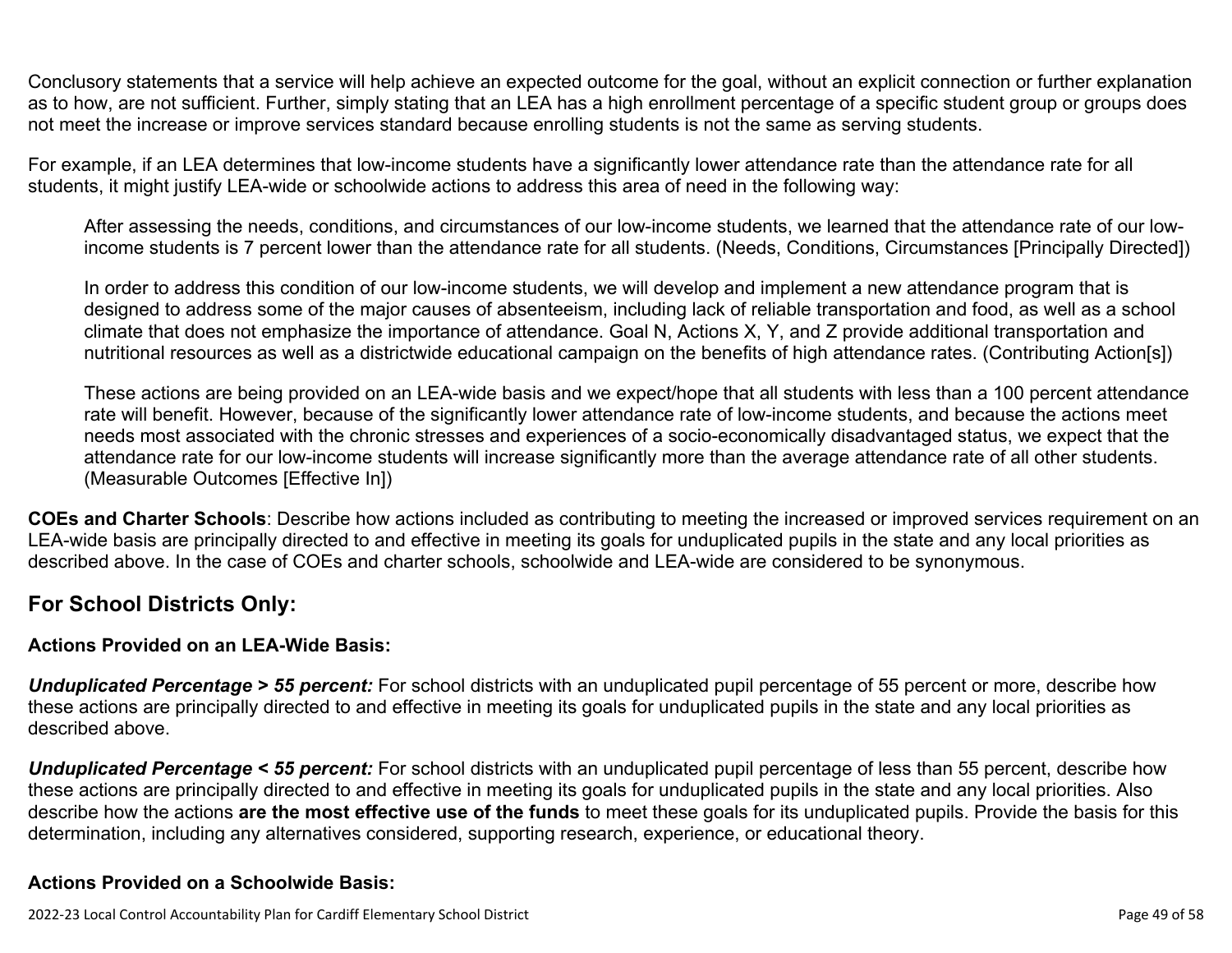School Districts must identify in the description those actions being funded and provided on a schoolwide basis, and include the required description supporting the use of the funds on a schoolwide basis.

**For schools with 40 percent or more enrollment of unduplicated pupils:** Describe how these actions are principally directed to and effective in meeting its goals for its unduplicated pupils in the state and any local priorities.

**For school districts expending funds on a schoolwide basis at a school with less than 40 percent enrollment of unduplicated pupils:** Describe how these actions are principally directed to and how the actions are the most effective use of the funds to meet its goals for foster youth, English learners, and low-income students in the state and any local priorities.

#### **A description of how services for foster youth, English learners, and low-income students are being increased or improved by the percentage required.**

Consistent with the requirements of 5 *CCR* Section 15496, describe how services provided for unduplicated pupils are increased or improved by at least the percentage calculated as compared to the services provided for all students in the LCAP year. To improve services means to grow services in quality and to increase services means to grow services in quantity. Services are increased or improved by those actions in the LCAP that are included in the Goals and Actions section as contributing to the increased or improved services requirement, whether they are provided on an LEA-wide or schoolwide basis or provided on a limited basis to unduplicated students. A limited action is an action that only serves foster youth, English learners, and/or low-income students. This description must address how these action(s) are expected to result in the required proportional increase or improvement in services for unduplicated pupils as compared to the services the LEA provides to all students for the relevant LCAP year.

For any action contributing to meeting the increased or improved services requirement that is associated with a Planned Percentage of Improved Services in the Contributing Summary Table rather than an expenditure of LCFF funds, describe the methodology that was used to determine the contribution of the action towards the proportional percentage. See the instructions for determining the Planned Percentage of Improved Services for information on calculating the Percentage of Improved Services.

#### **A description of the plan for how the additional concentration grant add-on funding identified above will be used to increase the number of staff providing direct services to students at schools that have a high concentration (above 55 percent) of foster youth, English learners, and low-income students, as applicable.**

An LEA that receives the additional concentration grant add-on described in *EC* Section 42238.02 is required to demonstrate how it is using these funds to increase the number of staff who provide direct services to students at schools with an enrollment of unduplicated students that is greater than 55 percent as compared to the number of staff who provide direct services to students at schools with an enrollment of unduplicated students that is equal to or less than 55 percent. The staff who provide direct services to students must be certificated staff and/or classified staff employed by the LEA; classified staff includes custodial staff.

Provide the following descriptions, as applicable to the LEA: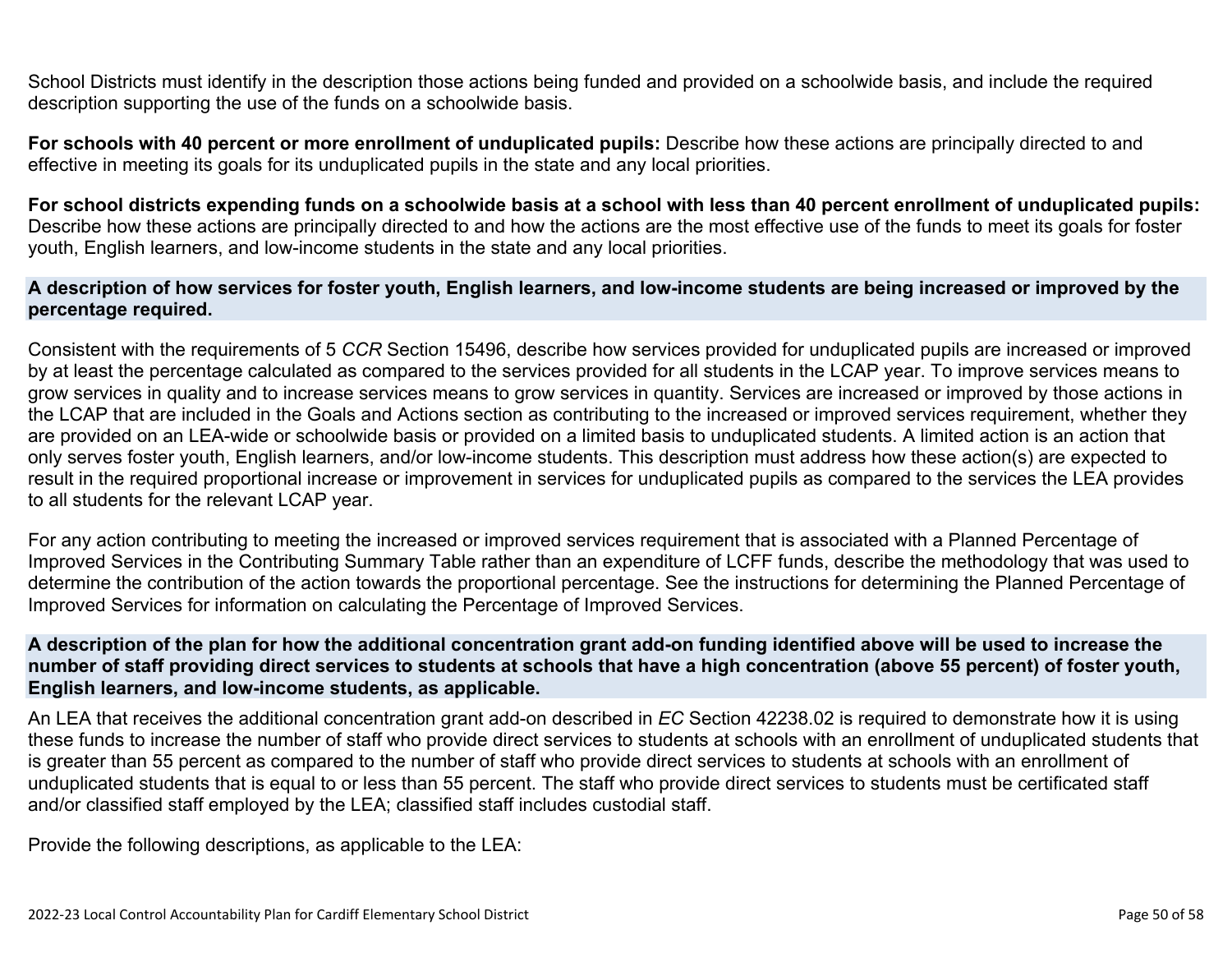An LEA that does not receive a concentration grant or the concentration grant add-on must indicate that a response to this prompt is not applicable.

Identify the goal and action numbers of the actions in the LCAP that the LEA is implementing to meet the requirement to increase the number of staff who provide direct services to students at schools with an enrollment of unduplicated students that is greater than 55 percent.

An LEA that does not have comparison schools from which to describe how it is using the concentration grant add-on funds, such as an LEA that only has schools with an enrollment of unduplicated students that is greater than 55 percent, must describe how it is using the funds to increase the number of credentialed staff, classified staff, or both, including custodial staff, who provide direct services to students at selected schools and the criteria used to determine which schools require additional staffing support.

In the event that an additional concentration grant add-on is not sufficient to increase staff providing direct services to students at a school with an enrollment of unduplicated students that is greater than 55 percent, the LEA must describe how it is using the funds to retain staff providing direct services to students at a school with an enrollment of unduplicated students that is greater than 55 percent.

Complete the table as follows:

- Provide the staff-to-student ratio of classified staff providing direct services to students with a concentration of unduplicated students that is 55 percent or less and the staff-to-student ratio of classified staff providing direct services to students at schools with a concentration of unduplicated students that is greater than 55 percent, as applicable to the LEA. The LEA may group its schools by grade span (Elementary, Middle/Junior High, and High Schools), as applicable to the LEA. The staff-to-student ratio must be based on the number of full time equivalent (FTE) staff and the number of enrolled students as counted on the first Wednesday in October of each year.
- Provide the staff-to-student ratio of certificated staff providing direct services to students at schools with a concentration of unduplicated students that is 55 percent or less and the staff-to-student ratio of certificated staff providing direct services to students at schools with a concentration of unduplicated students that is greater than 55 percent, as applicable to the LEA. The LEA may group its schools by grade span (Elementary, Middle/Junior High, and High Schools), as applicable to the LEA. The staff-to-student ratio must be based on the number of FTE staff and the number of enrolled students as counted on the first Wednesday in October of each year.

# **Action Tables**

Complete the Data Entry Table for each action in the LCAP. The information entered into this table will automatically populate the other Action Tables. Information is only entered into the Data Entry Table, the Annual Update Table, the Contributing Actions Annual Update Table, and the LCFF Carryover Table. With the exception of the Data Entry Table, the word "input" has been added to column headers to aid in identifying the column(s) where information will be entered. Information is not entered on the remaining Action tables.

The following tables are required to be included as part of the LCAP adopted by the local governing board or governing body:

• Table 1: Total Planned Expenditures Table (for the coming LCAP Year)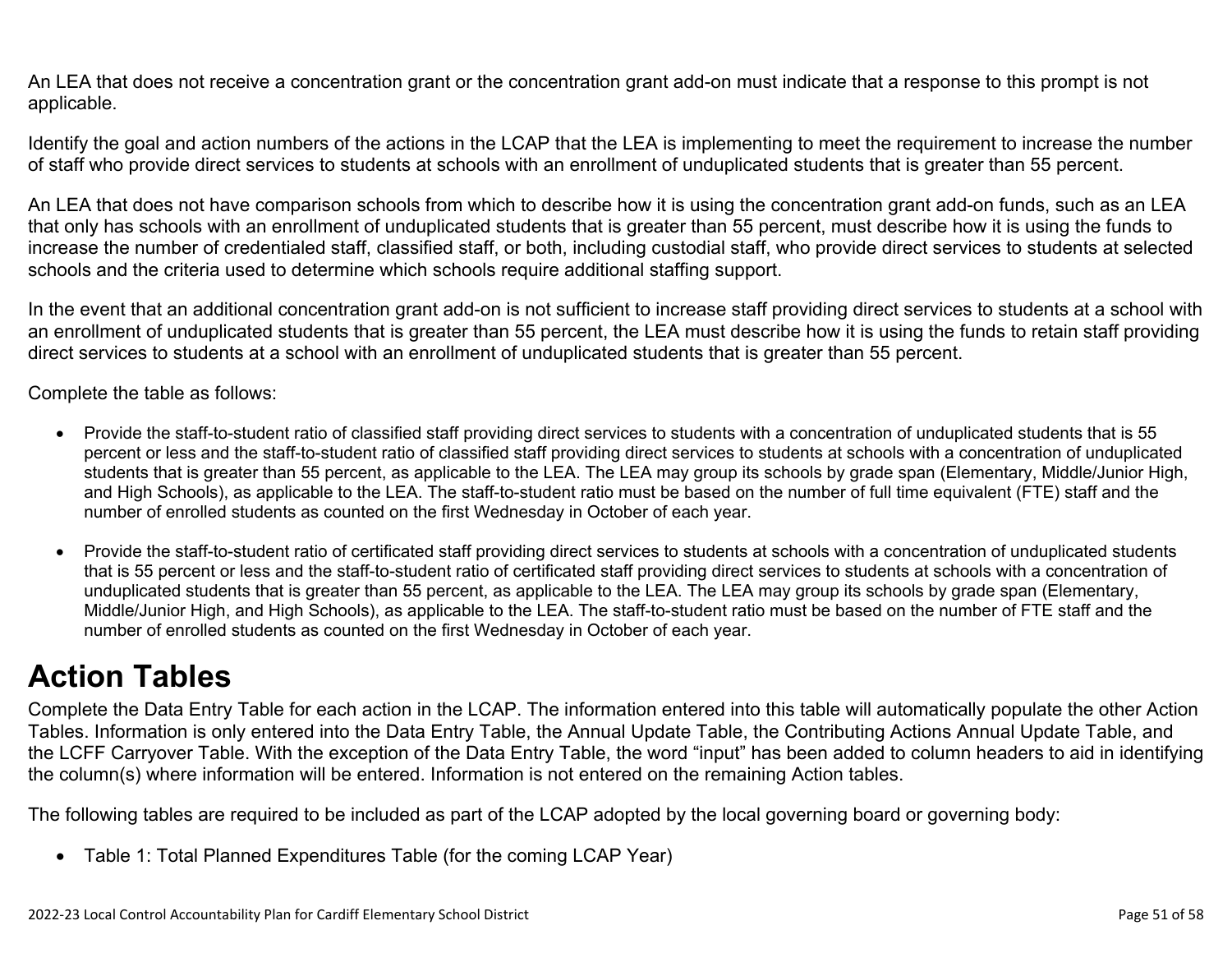- Table 2: Contributing Actions Table (for the coming LCAP Year)
- Table 3: Annual Update Table (for the current LCAP Year)
- Table 4: Contributing Actions Annual Update Table (for the current LCAP Year)
- Table 5: LCFF Carryover Table (for the current LCAP Year)

Note: The coming LCAP Year is the year that is being planned for, while the current LCAP year is the current year of implementation. For example, when developing the 2022–23 LCAP, 2022–23 will be the coming LCAP Year and 2021–22 will be the current LCAP Year.

# **Data Entry Table**

The Data Entry Table may be included in the LCAP as adopted by the local governing board or governing body, but is not required to be included. In the Data Entry Table, input the following information for each action in the LCAP for that applicable LCAP year:

- **LCAP Year**: Identify the applicable LCAP Year.
- **1. Projected LCFF Base Grant**: Provide the total amount of LCFF funding the LEA estimates it will receive for the coming school year, excluding the supplemental and concentration grants and the add-ons for the Targeted Instructional Improvement Grant Program and the Home to School Transportation Program, pursuant to 5 *CCR* Section 15496(a)(8).

See *EC* sections 2574 (for COEs) and 42238.02 (for school districts and charter schools), as applicable, for LCFF apportionment calculations.

- **2. Projected LCFF Supplemental and/or Concentration Grants:** Provide the total amount of LCFF supplemental and concentration grants the LEA estimates it will receive on the basis of the number and concentration of unduplicated students for the coming school year.
- **3. Projected Percentage to Increase or Improve Services for the Coming School Year:** This percentage will not be entered; it is calculated based on the Projected LCFF Base Grant and the Projected LCFF Supplemental and/or Concentration Grants, pursuant to 5 *CCR* Section 15496(a)(8). This is the percentage by which services for unduplicated pupils must be increased or improved as compared to the services provided to all students in the coming LCAP year.
- **LCFF Carryover Percentage:** Specify the LCFF Carryover Percentage identified in the LCFF Carryover Table from the prior LCAP year. If a carryover percentage is not identified in the LCFF Carryover Table, specify a percentage of zero (0.00%).
- **Total Percentage to Increase or Improve Services for the Coming School Year:** This percentage will not be entered; it is calculated based on the Projected Percentage to Increase or Improve Services for the Coming School Year and the LCFF Carryover —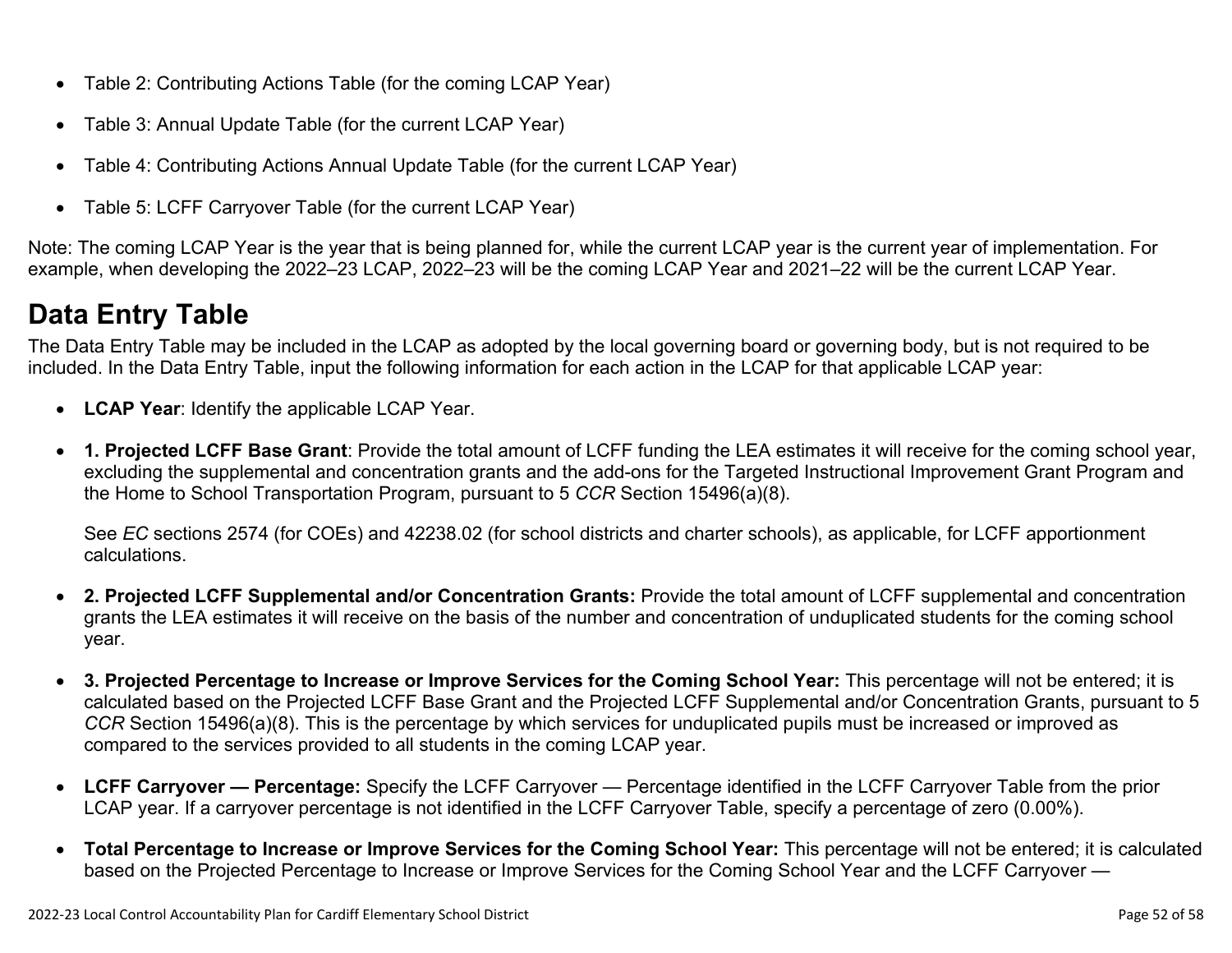Percentage. This is the percentage by which the LEA must increase or improve services for unduplicated pupils as compared to the services provided to all students in the coming LCAP year.

- **Goal #**: Enter the LCAP Goal number for the action.
- **Action #**: Enter the action's number as indicated in the LCAP Goal.
- **Action Title**: Provide a title of the action.
- **Student Group(s)**: Indicate the student group or groups who will be the primary beneficiary of the action by entering "All," or by entering a specific student group or groups.
- **Contributing to Increased or Improved Services?:** Type "Yes" if the action **is** included as contributing to meeting the increased or improved services; OR, type "No" if the action is **not** included as contributing to meeting the increased or improved services.
- If "Yes" is entered into the Contributing column, then complete the following columns:
	- o **Scope**: The scope of an action may be LEA-wide (i.e., districtwide, countywide, or charterwide), schoolwide, or limited. An action that is LEA-wide in scope upgrades the entire educational program of the LEA. An action that is schoolwide in scope upgrades the entire educational program of a single school. An action that is limited in its scope is an action that serves only one or more unduplicated student groups.
	- o **Unduplicated Student Group(s)**: Regardless of scope, contributing actions serve one or more unduplicated student groups. Indicate one or more unduplicated student groups for whom services are being increased or improved as compared to what all students receive.
	- o **Location**: Identify the location where the action will be provided. If the action is provided to all schools within the LEA, the LEA must indicate "All Schools." If the action is provided to specific schools within the LEA or specific grade spans only, the LEA must enter "Specific Schools" or "Specific Grade Spans." Identify the individual school or a subset of schools or grade spans (e.g., all high schools or grades transitional kindergarten through grade five), as appropriate.
- **Time Span**: Enter "ongoing" if the action will be implemented for an indeterminate period of time. Otherwise, indicate the span of time for which the action will be implemented. For example, an LEA might enter "1 Year," or "2 Years," or "6 Months."
- **Total Personnel**: Enter the total amount of personnel expenditures utilized to implement this action.
- **Total Non-Personnel**: This amount will be automatically calculated based on information provided in the Total Personnel column and the Total Funds column.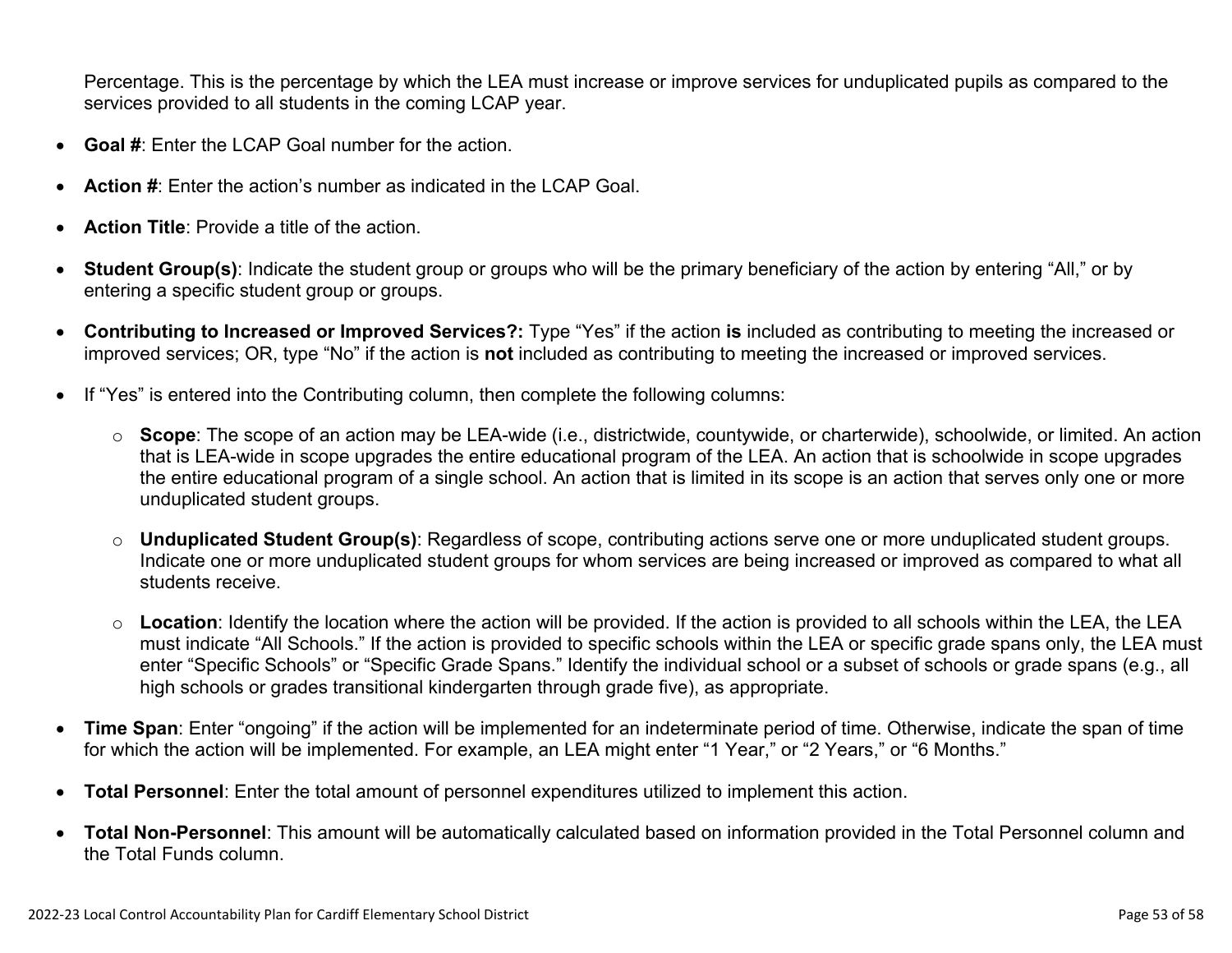- **LCFF Funds**: Enter the total amount of LCFF funds utilized to implement this action, if any. LCFF funds include all funds that make up an LEA's total LCFF target (i.e., base grant, grade span adjustment, supplemental grant, concentration grant, Targeted Instructional Improvement Block Grant, and Home-To-School Transportation).
	- o **Note:** For an action to contribute towards meeting the increased or improved services requirement it must include some measure of LCFF funding. The action may also include funding from other sources, however the extent to which an action contributes to meeting the increased or improved services requirement is based on the LCFF funding being used to implement the action.
- **Other State Funds**: Enter the total amount of Other State Funds utilized to implement this action, if any.
- **Local Funds**: Enter the total amount of Local Funds utilized to implement this action, if any.
- **Federal Funds**: Enter the total amount of Federal Funds utilized to implement this action, if any.
- **Total Funds**: This amount is automatically calculated based on amounts entered in the previous four columns.
- **Planned Percentage of Improved Services**: For any action identified as contributing, being provided on a Limited basis to unduplicated students, and that does not have funding associated with the action, enter the planned quality improvement anticipated for the action as a percentage rounded to the nearest hundredth (0.00%). A limited action is an action that only serves foster youth, English learners, and/or low-income students.
	- o As noted in the instructions for the Increased or Improved Services section, when identifying a Planned Percentage of Improved Services, the LEA must describe the methodology that it used to determine the contribution of the action towards the proportional percentage. The percentage of improved services for an action corresponds to the amount of LCFF funding that the LEA estimates it would expend to implement the action if it were funded.

For example, an LEA determines that there is a need to analyze data to ensure that instructional aides and expanded learning providers know what targeted supports to provide to students who are foster youth. The LEA could implement this action by hiring additional staff to collect and analyze data and to coordinate supports for students, which the LEA estimates would cost \$165,000. Instead, the LEA chooses to utilize a portion of existing staff time to analyze data relating to students who are foster youth. This analysis will then be shared with site principals who will use the data to coordinate services provided by instructional assistants and expanded learning providers to target support to students. In this example, the LEA would divide the estimated cost of \$165,000 by the amount of LCFF Funding identified in the Data Entry Table and then convert the quotient to a percentage. This percentage is the Planned Percentage of Improved Service for the action.

# **Contributing Actions Table**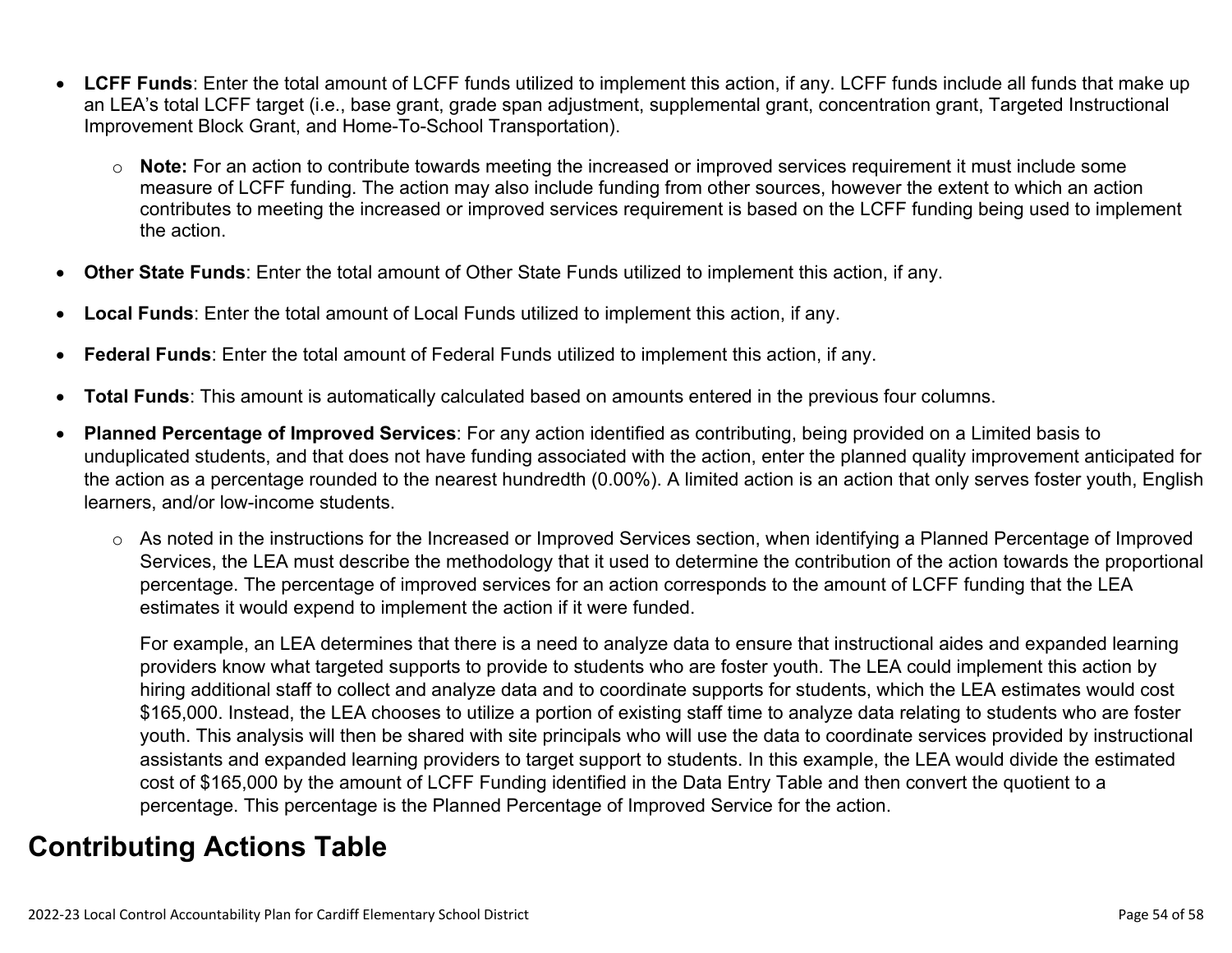As noted above, information will not be entered in the Contributing Actions Table; however, the 'Contributing to Increased or Improved Services?' column will need to be checked to ensure that only actions with a "Yes" are displaying. If actions with a "No" are displayed or if actions that are contributing are not displaying in the column, use the drop-down menu in the column header to filter only the "Yes" responses.

# **Annual Update Table**

In the Annual Update Table, provide the following information for each action in the LCAP for the relevant LCAP year:

• **Estimated Actual Expenditures**: Enter the total estimated actual expenditures to implement this action, if any.

# **Contributing Actions Annual Update Table**

In the Contributing Actions Annual Update Table, check the 'Contributing to Increased or Improved Services?' column to ensure that only actions with a "Yes" are displaying. If actions with a "No" are displayed or if actions that are contributing are not displaying in the column, use the drop-down menu in the column header to filter only the "Yes" responses. Provide the following information for each contributing action in the LCAP for the relevant LCAP year:

- **6. Estimated Actual LCFF Supplemental and/or Concentration Grants:** Provide the total amount of LCFF supplemental and concentration grants the LEA estimates it will actually receive based on of the number and concentration of unduplicated students in the current school year.
- **Estimated Actual Expenditures for Contributing Actions**: Enter the total estimated actual expenditure of LCFF funds used to implement this action, if any.
- **Estimated Actual Percentage of Improved Services:** For any action identified as contributing, being provided on a Limited basis only to unduplicated students, and that does not have funding associated with the action, enter the total estimated actual quality improvement anticipated for the action as a percentage rounded to the nearest hundredth (0.00%).
	- o Building on the example provided above for calculating the Planned Percentage of Improved Services, the LEA in the example implements the action. As part of the annual update process, the LEA reviews implementation and student outcome data and determines that the action was implemented with fidelity and that outcomes for foster youth students improved. The LEA reviews the original estimated cost for the action and determines that had it hired additional staff to collect and analyze data and to coordinate supports for students that estimated actual cost would have been \$169,500 due to a cost of living adjustment. The LEA would divide the estimated actual cost of \$169,500 by the amount of LCFF Funding identified in the Data Entry Table and then convert the quotient to a percentage. This percentage is the Estimated Actual Percentage of Improved Services for the action.

# **LCFF Carryover Table**

• **9. Estimated Actual LCFF Base Grant**: Provide the total amount of LCFF funding the LEA estimates it will receive for the current school year, excluding the supplemental and concentration grants and the add-ons for the Targeted Instructional Improvement Grant Program and the Home to School Transportation Program, pursuant to 5 *CCR* Section 15496(a)(8).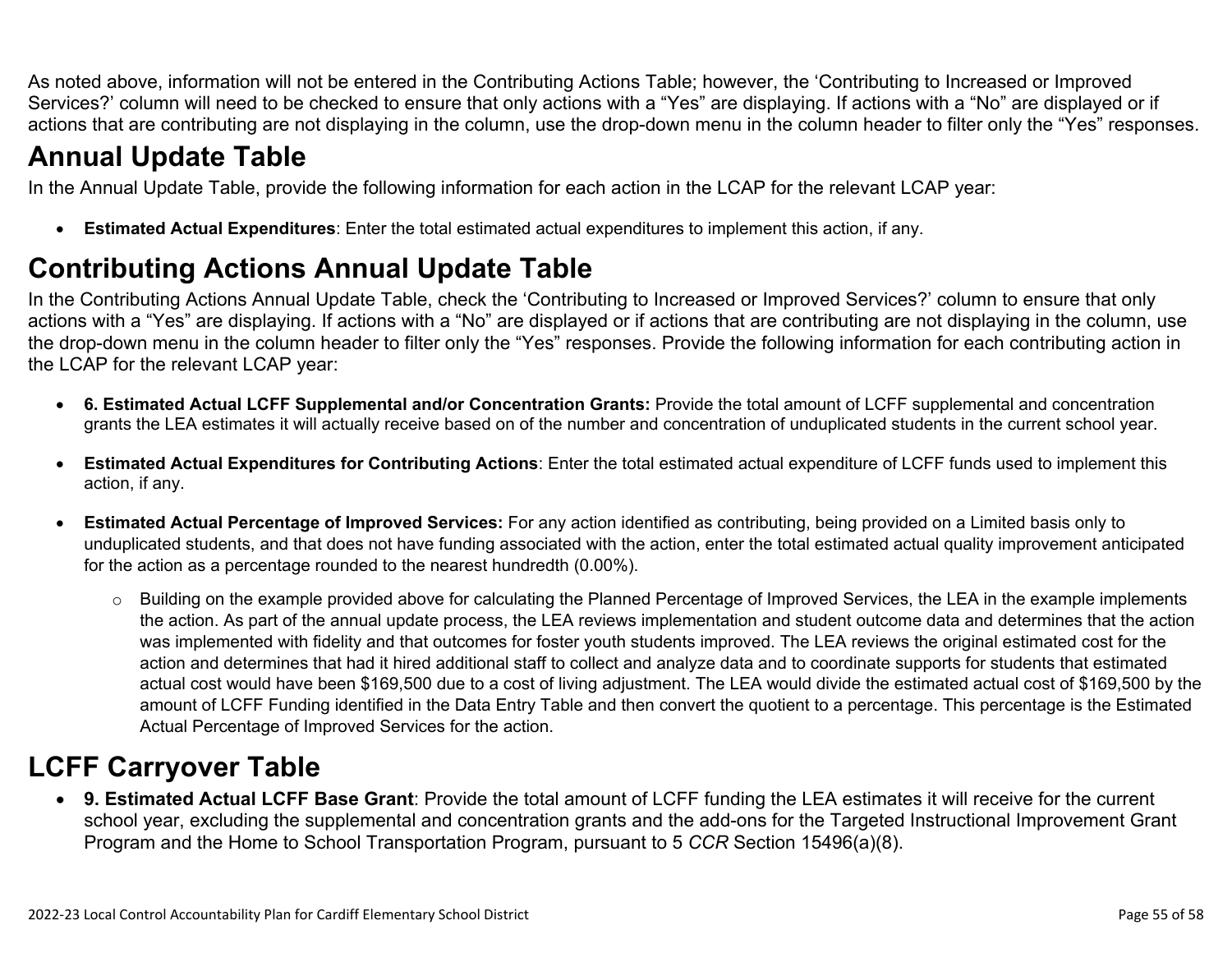• **10. Total Percentage to Increase or Improve Services for the Current School Year:** This percentage will not be entered. The percentage is calculated based on the amounts of the Estimated Actual LCFF Base Grant (9) and the Estimated Actual LCFF Supplemental and/or Concentration Grants (6), pursuant to 5 *CCR* Section 15496(a)(8), plus the LCFF Carryover – Percentage from the prior year. This is the percentage by which services for unduplicated pupils must be increased or improved as compared to the services provided to all students in the current LCAP year.

## **Calculations in the Action Tables**

To reduce the duplication of effort of LEAs, the Action Tables include functionality such as pre-population of fields and cells based on the information provided in the Data Entry Table, the Annual Update Summary Table, and the Contributing Actions Table. For transparency, the functionality and calculations used are provided below.

### **Contributing Actions Table**

- 4. Total Planned Contributing Expenditures (LCFF Funds)
	- $\circ$  This amount is the total of the Planned Expenditures for Contributing Actions (LCFF Funds) column
- 5. Total Planned Percentage of Improved Services
	- $\circ$  This percentage is the total of the Planned Percentage of Improved Services column
- Planned Percentage to Increase or Improve Services for the coming school year (4 divided by 1, plus 5)
	- o This percentage is calculated by dividing the Total Planned Contributing Expenditures (4) by the Projected LCFF Base Grant (1), converting the quotient to a percentage, and adding it to the Total Planned Percentage of Improved Services (5).

### **Contributing Actions Annual Update Table**

Pursuant to *EC* Section 42238.07(c)(2), if the Total Planned Contributing Expenditures (4) is less than the Estimated Actual LCFF Supplemental and Concentration Grants (6), the LEA is required to calculate the difference between the Total Planned Percentage of Improved Services (5) and the Total Estimated Actual Percentage of Improved Services (7). If the Total Planned Contributing Expenditures (4) is equal to or greater than the Estimated Actual LCFF Supplemental and Concentration Grants (6), the Difference Between Planned and Estimated Actual Percentage of Improved Services will display "Not Required."

- 6. Estimated Actual LCFF Supplemental and Concentration Grants
	- o This is the total amount of LCFF supplemental and concentration grants the LEA estimates it will actually receive based on of the number and concentration of unduplicated students in the current school year.
- 4. Total Planned Contributing Expenditures (LCFF Funds)
	- $\circ$  This amount is the total of the Last Year's Planned Expenditures for Contributing Actions (LCFF Funds)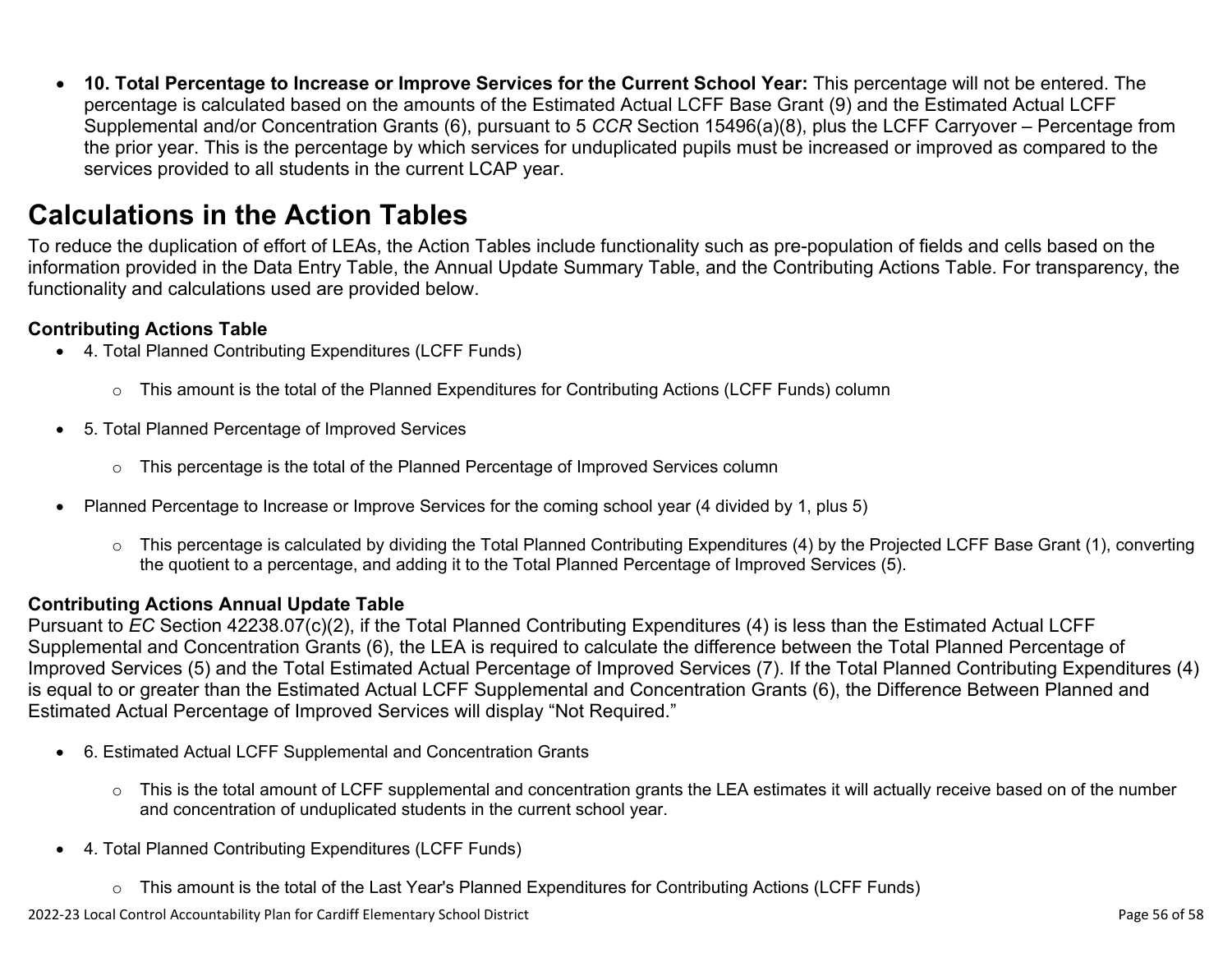- 7. Total Estimated Actual Expenditures for Contributing Actions
	- o This amount is the total of the Estimated Actual Expenditures for Contributing Actions (LCFF Funds)
- Difference Between Planned and Estimated Actual Expenditures for Contributing Actions (Subtract 7 from 4)
	- $\circ$  This amount is the Total Estimated Actual Expenditures for Contributing Actions (7) subtracted from the Total Planned Contributing Expenditures (4)
- 5. Total Planned Percentage of Improved Services (%)
	- o This amount is the total of the Planned Percentage of Improved Services column
- 8. Total Estimated Actual Percentage of Improved Services (%)
	- o This amount is the total of the Estimated Actual Percentage of Improved Services column
- Difference Between Planned and Estimated Actual Percentage of Improved Services (Subtract 5 from 8)
	- o This amount is the Total Planned Percentage of Improved Services (5) subtracted from the Total Estimated Actual Percentage of Improved Services (8)

### **LCFF Carryover Table**

- 10. Total Percentage to Increase or Improve Services for the Current School Year (6 divided by 9 + Carryover %)
	- $\circ$  This percentage is the Estimated Actual LCFF Supplemental and/or Concentration Grants (6) divided by the Estimated Actual LCFF Base Grant (9) plus the LCFF Carryover – Percentage from the prior year.
- 11. Estimated Actual Percentage of Increased or Improved Services (7 divided by 9, plus 8)
	- o This percentage is the Total Estimated Actual Expenditures for Contributing Actions (7) divided by the LCFF Funding (9), then converting the quotient to a percentage and adding the Total Estimated Actual Percentage of Improved Services (8).
- 12. LCFF Carryover Dollar Amount LCFF Carryover (Subtract 11 from 10 and multiply by 9)
	- $\circ$  If the Estimated Actual Percentage of Increased or Improved Services (11) is less than the Estimated Actual Percentage to Increase or Improve Services (10), the LEA is required to carry over LCFF funds.

The amount of LCFF funds is calculated by subtracting the Estimated Actual Percentage to Increase or Improve Services (11) from the Estimated Actual Percentage of Increased or Improved Services (10) and then multiplying by the Estimated Actual LCFF Base Grant (9). This amount is the amount of LCFF funds that is required to be carried over to the coming year.